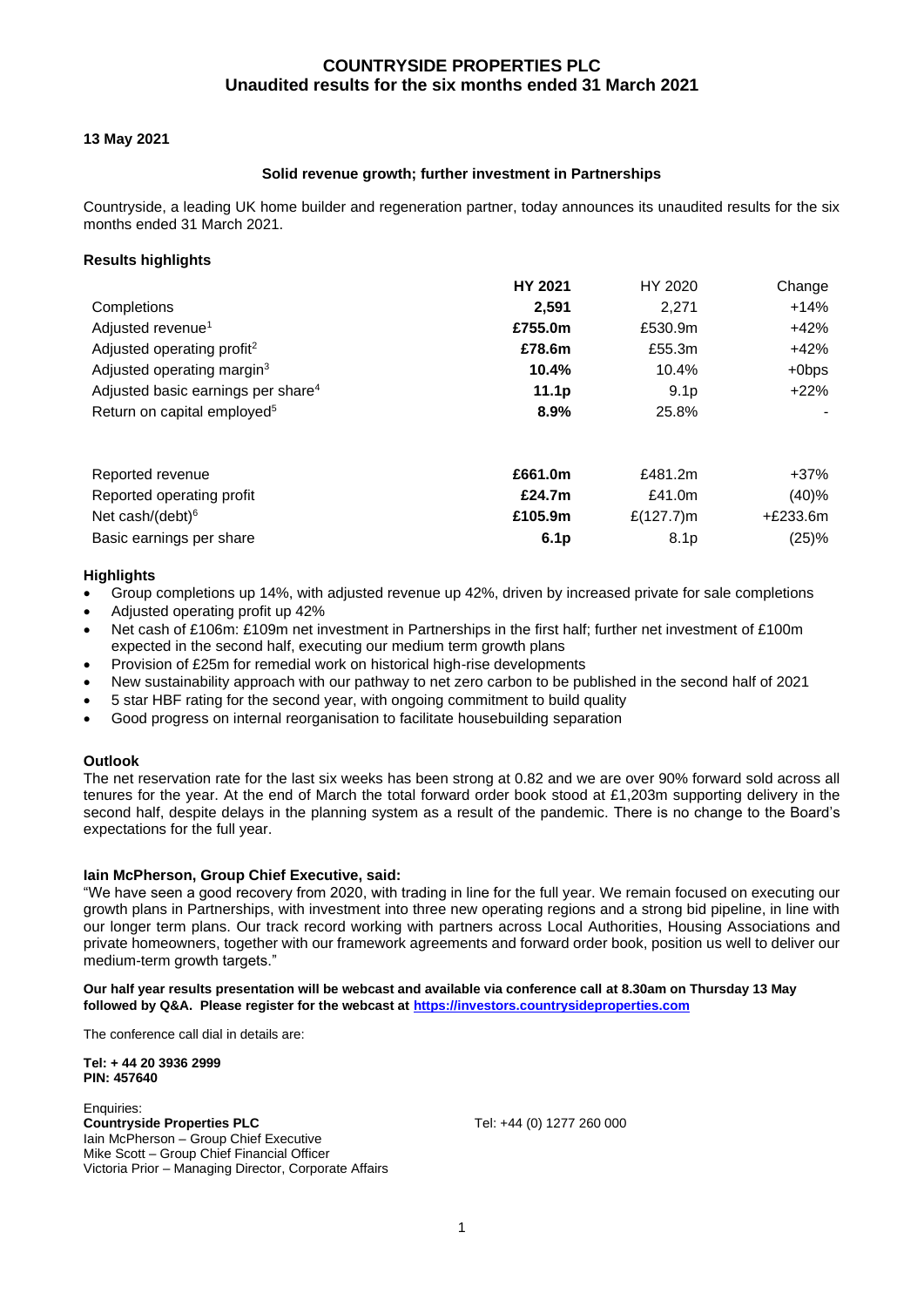Nina Coad Robin Wrench

**Brunswick Group LLP Tel: +44 (0) 20 7404 5959** 

#### **Note to editors:**

Countryside is the UK's leading mixed-tenure developer through its two divisions, Partnerships and Housebuilding.

Countryside's Partnerships division was established over 30 years ago, specialising in estate regeneration, with operations in London, the South East, the South West, the North West, the Midlands and Yorkshire. It works mainly on public sector owned and brownfield land, in partnership with local authorities and housing associations to develop private, affordable and PRS homes. It recently established an advanced modular panel manufacturing capability to improve quality, reduce build times and directly manage supply to sites. Its developments around London include large scale urban regeneration projects at Beam Park, Rainham, Acton Gardens, Ealing and Rochester Riverside, Medway, as well as typically smaller sites with a mix of settings in our regions outside of London.

Countryside's Housebuilding division benefits from an industry leading strategic land bank which is focused around outer London and the Home Counties. It builds family homes, with a focus on placemaking and selling to local owner occupiers. Its developments include a number of large-scale projects including Beaulieu Park, Essex and Springhead Park, Ebbsfleet.

For further information, please visit the Group's website: [www.countrysideproperties.com](http://www.countrysideproperties.com/)

#### **Cautionary statement regarding forward-looking statements**

Some of the information in this document may contain projections or other forward-looking statements regarding future events or the future financial performance of Countryside Properties PLC and its subsidiaries (the Group). You can identify forward-looking statements by terms such as "expect", "believe", "anticipate", "estimate", "intend", "will", "could", "may" or "might", the negative of such terms or other similar expressions. Countryside Properties PLC (the Company) wishes to caution you that these statements are only predictions and that actual events or results may differ materially. The Company does not intend to update these statements to reflect events and circumstances occurring after the date hereof or to reflect the occurrence of unanticipated events. Many factors could cause the actual results to differ materially from those contained in projections or forward-looking statements of the Group, including among others, general economic conditions, the competitive environment as well as many other risks specifically related to the Group and its operations. Past performance of the Group cannot be relied on as a guide to future performance.

"Countryside" or the "Group" refers to Countryside Properties PLC and its subsidiary companies.

- <sup>1</sup> Adjusted revenue includes the Group's share of revenue from joint ventures and associate of £94.0m (HY 2020: £49.7m).<br><sup>2</sup> Adjusted eperating profit includes the Croup's obers of eperating profit from joint ventures an
- <sup>2</sup> Adjusted operating profit includes the Group's share of operating profit from joint ventures and associate of £21.7m (HY 2020: £9.0m) and excludes non-underlying items of £32.2m (HY 2020: £5.3m). Refer to Note 6.
- Adjusted operating margin is defined as adjusted operating profit divided by adjusted revenue.
- <sup>4</sup>Adjusted basic earnings per share is defined as adjusted profit attributable to ordinary shareholders, net of attributable taxation, divided by the weighted average number of shares in issue for the period.
- <sup>5</sup> Return on capital employed ("ROCE") is defined as adjusted operating profit for the last 12 months divided by the average of opening and closing tangible net operating asset value ("TNOAV") for the 12-month period. TNOAV is calculated as net assets excluding net cash or debt less intangible assets net of deferred tax.
- $6$  Net debt is defined as bank borrowings less unrestricted cash. Unamortised debt arrangement fees and lease obligations are not included in net debt.
- $7$  An active site is a site where construction has commenced. An open selling outlet is an active site on which the Group is selling homes.

The Directors believe that the use of adjusted measures is necessary to understand the underlying trading performance of the Group.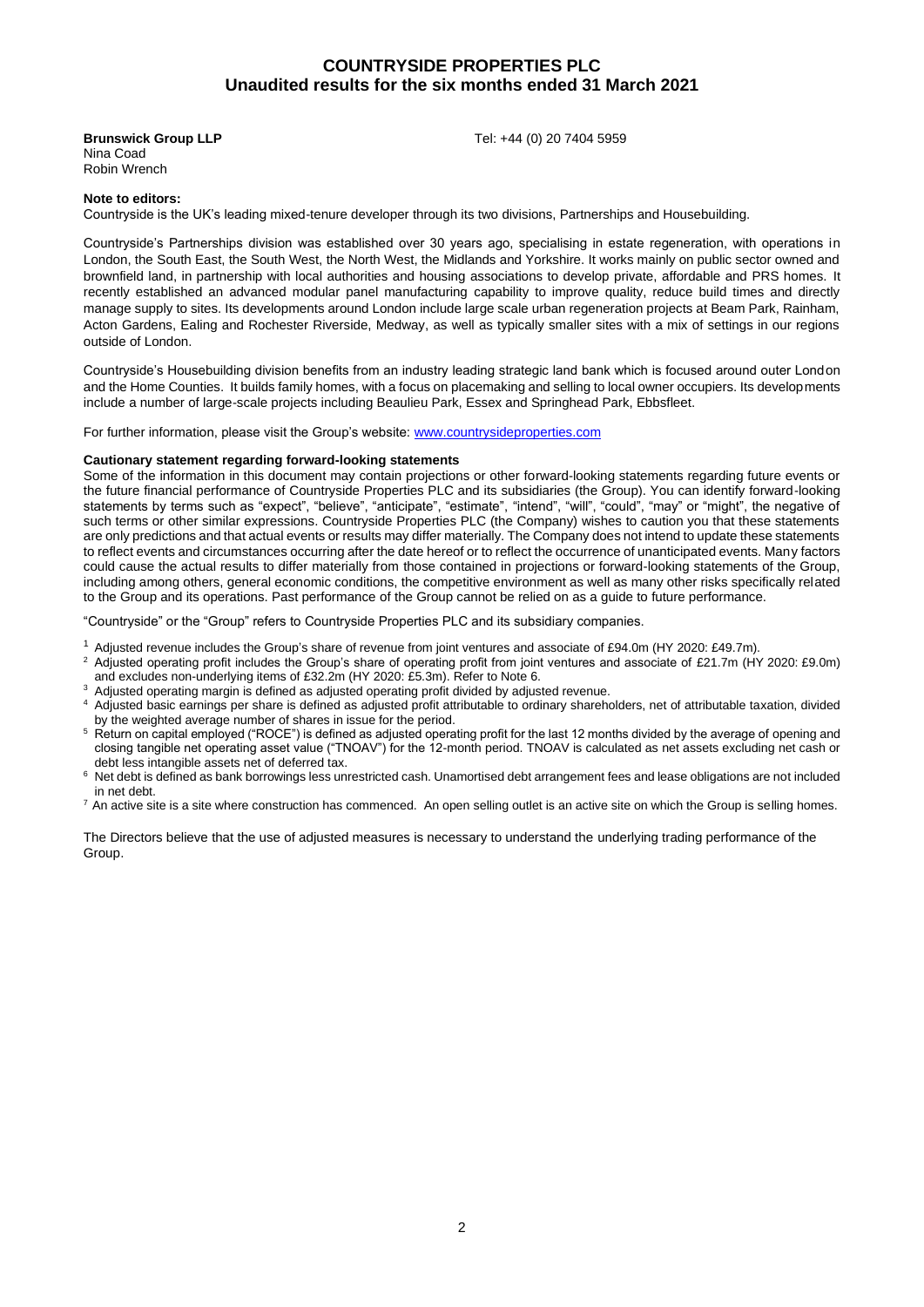## **Group results for the six months ended 31 March 2021**

Performance recovered well in the first half and we continue to make good progress on our key strategic initiatives to support delivery over the medium term. Demand for all tenures of homes was good, underpinned by continued government support for housing. In particular, the private for sale market strengthened since the start of the year. Some delays to the planning process impacted start on site and delivery of Affordable and PRS homes in the first half. Underlying demand for these tenures remains strong and these delays are not expected to impact delivery over the medium-term.

## **Completions**

Total completions increased 14% to 2,591 homes (HY 2020: 2,271 homes), driven by a strong increase in private delivery as we completed on homes deferred as a result of Covid-19 from the prior year. Overall, private completions were 71% higher than last year at 1,289 (HY 2020: 753 homes). Affordable completions were broadly flat at 932 homes (HY 2020: 941 homes) with PRS completions 36% lower at 370 homes (HY 2020: 577 homes), reflecting delays to site starts as we recognise completions on an equivalent unit basis in line with construction activity.

## **Revenue**

Total adjusted revenue increased 42% to £755.0m (HY 2020: £530.9m). On a reported basis, revenue increased 37% to £661.0m (HY 2020: £481.2m).

Private average selling price ("ASP") increased 6% to £389,000 (HY 2020: £368,000) reflecting a higher proportion of private sales from our Housebuilding sites at 41% (HY 2020: 39%), a greater weighting to the south in Partnerships and house price inflation ("HPI") of 1.6% (HY 2020: (2.3%)).

Help to Buy usage increased to 62% of private completions (HY 2020: 52%), or 31% of total completions (HY 2020: 17%).

Affordable ASP, at £153,000 was flat on the prior year (HY 2020: £155,000) with PRS ASP increasing 3% to £149,000 (HY 2020: £144,000) driven mainly by site mix with a greater proportional delivery coming from our Southern Partnerships business where ASPs are higher.

Our net private reservation rate per open sales outlet per week remained within our target range at 0.68 (HY 2020: 0.93), lower than the prior year as expected as a result of our strong forward sales position as we entered the year. Our open sales outlets decreased 7% to 64 (HY 2020: 69) with new sales launches expected during the summer months. Total active sites were down 19% to 112 (H1 2020: 139) reflecting a move away from smaller sites.

Overall, our total forward order book at £1,203m (HY 2020: £1,506m, FY: £1,432m) was 16% lower than the position at the start of the year reflecting the delivery of homes deferred from the prior year as a result of the Covid-19 lockdown and delays to starting on site. Total forward order book is 16% ahead of HY 2019.

## **Land and commercial sales**

Gross profit from land and commercial sales contributed £10.6m (HY 2020: £0.8m). Further land sales are expected to complete in the second half along with a number of small commercial sales.

## **Operating profit and margin**

Adjusted operating profit increased 42% to £78.6m (HY 2020: £55.3m) including the land sales in Housebuilding. Build cost inflation increased to around 3% (HY 2020: 1%) with inflation seen across several categories including timber and steel and these inflationary pressures are increasing. We continue our focus on operational efficiency to minimise the impact of cost increases through use of standard house types, use of Group buying deals and leveraging our off-site manufacturing capabilities. On a reported basis, operating profit decreased 40% to £24.7m (HY 2020: £41.0m). The difference between adjusted and reported results reflects the proportional consolidation of our joint ventures and associates (see Notes 11 and 12) and exclusion of nonunderlying items (see below). Overall, adjusted operating margin remained unchanged at 10.4% (HY 2020: 10.4%) and reported operating margin decreased by 480bps to 3.7% (HY 2020: 8.5%).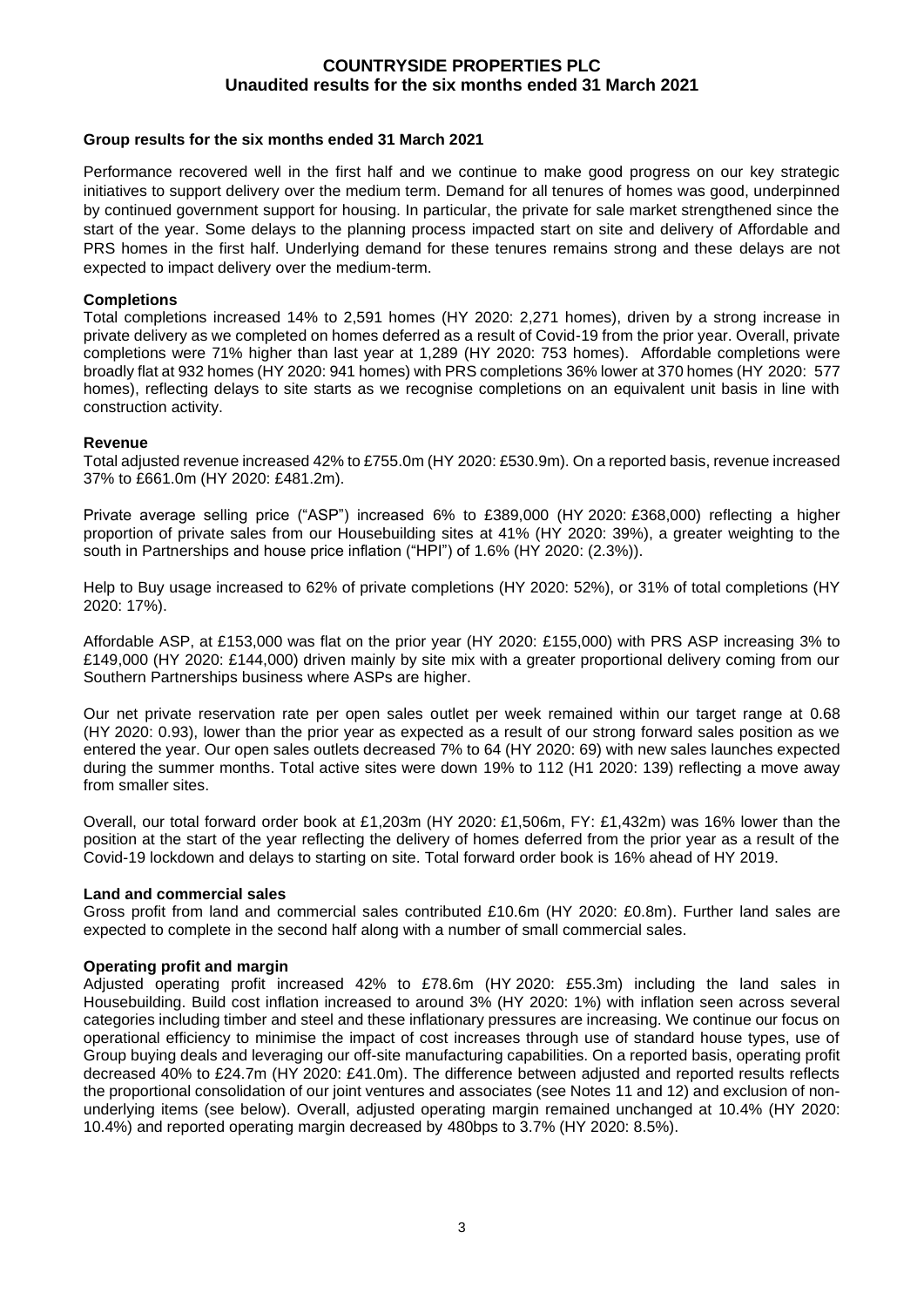## **Non-underlying costs**

The quality and safety of the homes we deliver is of the utmost importance to the Group. Since December 2020, EWS1 surveys have identified 20 developments, constructed between 2008 and 2017, where the current building owner believes there are defects in the building which need to be remediated. We have made a provision of £25m (FY 2020: £nil) in respect of these costs.

Total non-underlying costs of £32.2m (HY 2020: £5.3m) also include the ongoing reorganisation of the Group to support the separation of Housebuilding of £3.3m and other costs of £3.9m (HY 2020: £5.3m) (see note 6 to the financial statements)

In March 2021, the CMA announced that it had commenced the consultation stage of its inquiry into the sale of leasehold properties with which we are fully cooperating.

## **Assets and liabilities**

Inventories increased £25.0m to £1,084.1m (FY 2020: £1,059.1m) during the period. This was driven by our continued investment to support the growth of the Partnerships division with £73.1m spent on land purchases and construction. With the completion of deferred units in Housebuilding, there was a net reduction of £48.1m in inventory.

The right of use asset under IFRS 16 has increased to £67.8m (FY 2020: £26.3m) driven largely by the Bardon Modular Panel Factory with a corresponding increase seen in lease liabilities to £68.8m (FY 2020: £30.5m).

The Group's investment in joint ventures reduced to £33.8m (FY 2020: £40.9m) as a result of dividends received in the period exceeding the profit generated by the joint ventures.

## **Net cash/debt**

We ended the half with net cash at 31 March 2021 of £105.9m (HY 2020: net debt £127.7m) with £109m investment in Partnerships in the first half and a further net investment of £100m expected in the second half as we continue to execute our growth plans. After the period end, deferred land payments of £58m were made by the Housebuilding division. We expect to end the current financial year with a modest amount of net debt.

Net finance costs were £6.0m (HY 2020: £6.2m), with interest on bank debt decreasing by 32% to £1.3m (HY 2020: £1.9m).

## **Taxation**

The effective tax rate applied to adjusted profit for the period was 19.3% (HY 2020: 17.3%), broadly in line with the UK headline rate of 19.0%. On a reported basis, the effective tax rate was 17.7% (HY 2020: 16.7%).

## **Earnings per share**

Adjusted basic earnings per share were 11.1 pence (HY 2020: 9.1 pence), reflecting the increase in adjusted earnings in the period, offset by the higher number of shares in issue following the placing in July 2020. On a reported basis, basic earnings per share were 6.1 pence (HY 2020: 8.1 pence).

## **Group structure and dividend**

In December 2020, we announced that we were reviewing the separation of our Housebuilding division. Since that time, we have made excellent progress on the internal reorganisation of the Group. The Group is reviewing the appropriate capital structure and dividend policy for the business going forward and expects to complete this during the second half of the year. The Board has not proposed an interim dividend, pending the outcome of that review.

## **Group sustainability update**

At Countryside we are proud to create places that people love. As well as building quality homes, we focus on critical social and digital infrastructure, transport and green spaces needed to nurture vibrant, connected and healthy communities. We have a responsibility to create a more sustainable world. The places where we live and work have a big impact on our climate and biodiversity.

We will shortly be launching a new sustainability approach that will help tackle some of the big challenges ahead including shortage of affordable homes, becoming a low carbon society and the significant loss of biodiversity in the UK. Our new approach is focused on three key areas: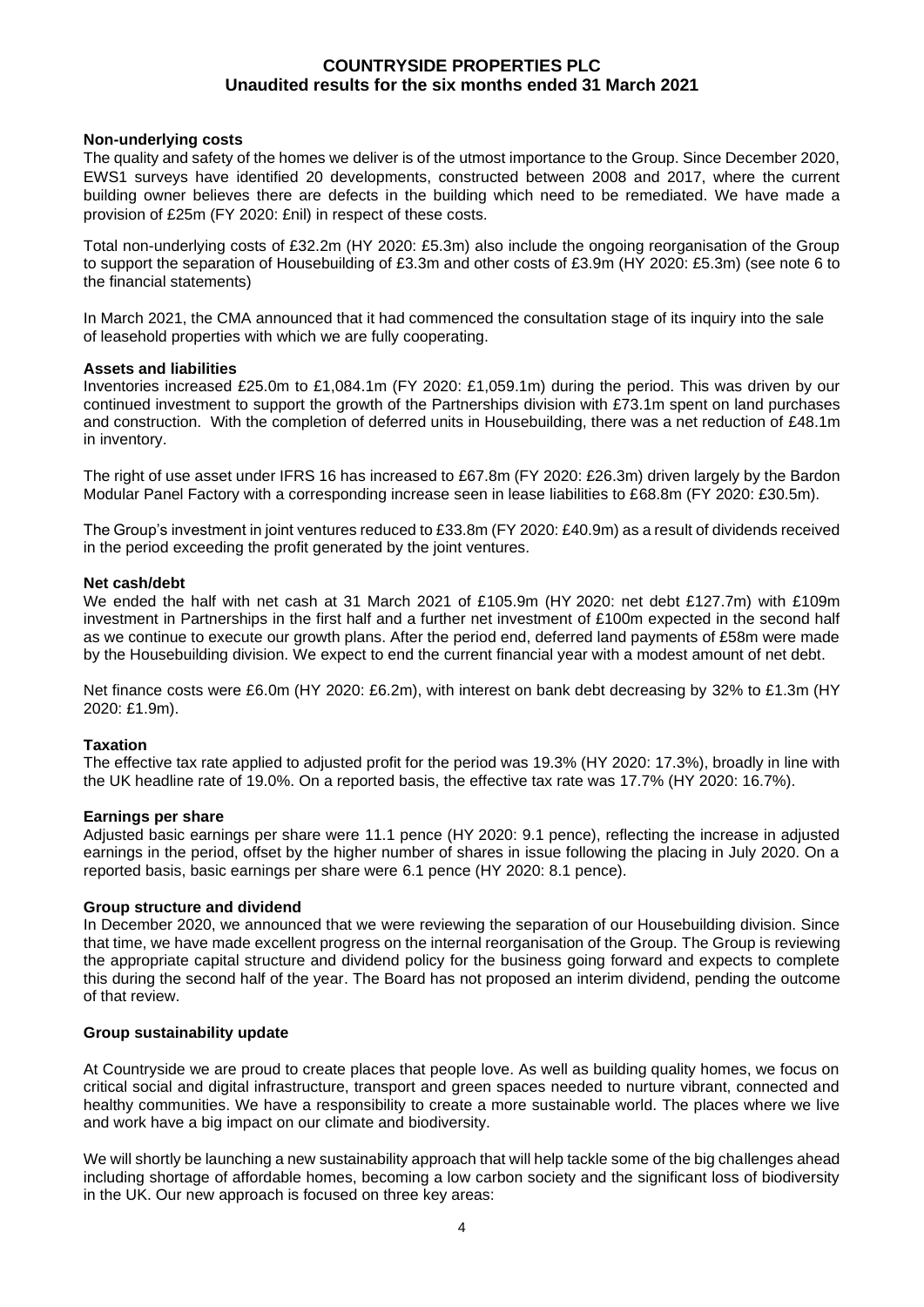- The homes we build and our operations;
- Creating sustainable communities leaving a lasting positive legacy; and
- Supporting our people to continue to deliver beautiful places that people love.

In the second half of 2021 we will also announce our Pathway to Net Zero Carbon supported by science-based reduction targets. We are working collaboratively with the industry to meet the Future Homes Standard and the delivery of Net Zero Carbon Ready Homes. We have joined the HBF Future Homes Task Force and become a partner of the Supply Chain Sustainability School as we look to work across the sector to bring government, housebuilders, utility providers, material suppliers and environmental groups together, while also supporting our supply chain.

We continue to support local communities through our £1m Communities Fund, created in 2020 and renewed for a second year, which is specifically aimed at helping the most vulnerable people in the areas where we work. The fund is supported by a team of volunteers within Countryside, who reach out to partners and the local community to identify areas that need support.

## **Board change**

David Howell announced his intention to step down from the Board in 2021. On 13th April 2021 we announced the appointment of John Martin to the Board as Non-executive Chair designate and he succeeded David Howell as Chair on 1 May 2021.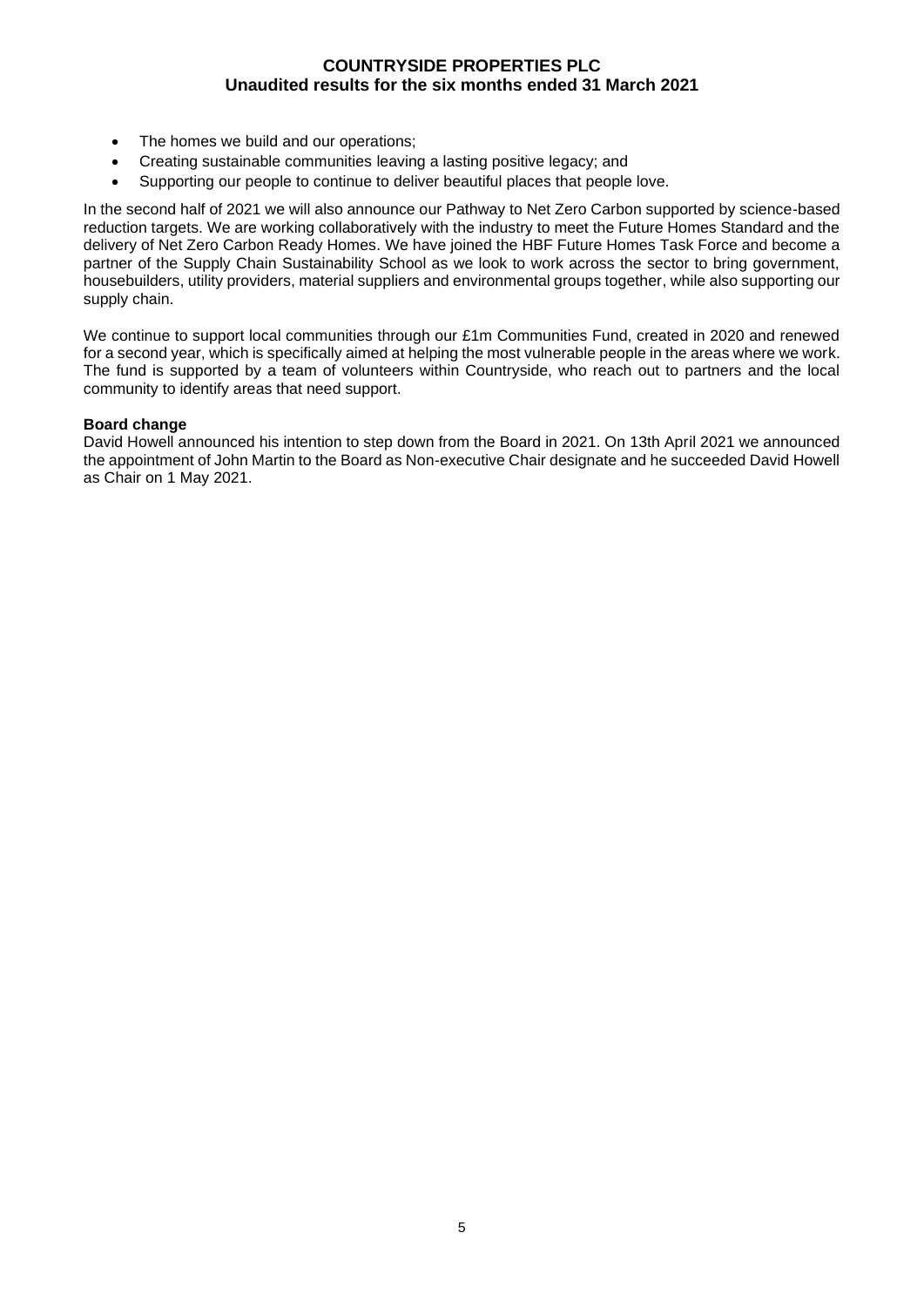| <b>Partnerships</b>       |                |         |             |
|---------------------------|----------------|---------|-------------|
|                           | <b>HY 2021</b> | HY 2020 | Change      |
| Completions               | 1,938          | 1.791   | $+8\%$      |
| Adjusted revenue          | £420.6m        | £343.8m | $+22%$      |
| Adjusted operating profit | £36.6m         | £36.3m  | $+1\%$      |
| Adjusted margin           | 8.7%           | 10.6%   | $(190)$ bps |
| <b>ROCE</b>               | 9.3%           | 47.1%   |             |
| Land bank (plots)         | 40,805         | 37,734  | $+8\%$      |
| Reported revenue          | £395.8m        | £324.0m | $+22%$      |
| Reported operating profit | £7.2m          | £32.5m  | (78)%       |
| Reported margin           | 1.8%           | 10.0%   | $(820)$ bps |
|                           |                |         |             |

## **Investment in growth**

We have a strong platform for our growth plans with three new operating regions – Chilterns, South West and South London – now established and operational. In addition, construction of our second modular panel factory is complete and in the process of internal fit out. In the first half we invested £109m into Partnerships with plans to invest further in the second half to support our growth plans.

## **Completions**

Total completions increased to 1,938 (HY 2020: 1,791) in the first half, with strong private sales the main driver, with private completions 64% higher at 756 homes (HY 2020: 462 homes). This was supported by homes deferred from the last financial year. Affordable completions were up 8% at 827 homes (HY 2020: 763 homes) and PRS completions down 37% at 355 homes (HY 2020: 566 homes), with both non-private tenures being impacted by delays to site starts which meant that revenue and completions could not be recognised on construction activity as planned.

## **Revenue**

Private ASP increased 4% to £310,000 (HY 2020: £297,000) reflecting slightly stronger house price inflation in the Midlands and North and a greater proportion of delivery from the South. Affordable ASP remained broadly flat at £151,000 (HY 2020: £152,000), whilst PRS ASP was up 1% to £143,000 (HY 2020: £141,000). Along with the overall increase in volume, this led to adjusted revenue up 22% at £420.6m (HY 2020: £343.8m). Reported revenue of £395.8m was also up 22% on the prior year (HY 2020: £324.0m).

# **Operating profit and margin**

Adjusted operating margin reduced 190bps in the half to 8.7% (HY 2020: 10.6%), with all schemes having been impacted by increased costs as a result of extended build programmes and Covid-19 safety measures on sites. We have also seen a period of building the management structures and operating infrastructure for our new regions as we invest for future growth. Adjusted operating profit of £36.6m (HY 2020: £36.3m) was up 1%. On a reported basis, operating profit decreased 78% to £7.2m (HY 2020: £32.5m) and operating margin decreased to 1.8% (HY 2020: 10.0%), as a result of the provision for remedial work on historical high-rise developments.

# **ROCE**

Our ROCE methodology uses twelve months rolling profit and the result was therefore impacted by the performance in the second half of 2020. This, combined with the increased investment into Partnerships in the first half led to ROCE for the half of 9.3% (HY 2020: 47.1%). Over the next three years, our operating margin will improve as the drag from Covid-19 costs reduces and our newer regions achieve operational scale. This, combined with the normalisation of the asset turn, underpins our target ROCE of 40% over the medium term.

## **Visibility of future work**

During the period we secured 3,133 new plots including 400 homes at Lower Herne, Kent, our first scheme for our new South West region at Sulis Down, Bath, and four sites with Homes England across the Midlands and Yorkshire. We have an excellent pipeline of 40,805 plots under our control, including sites where we have been awarded preferred bidder status, and a future bid pipeline of over 103,000 plots.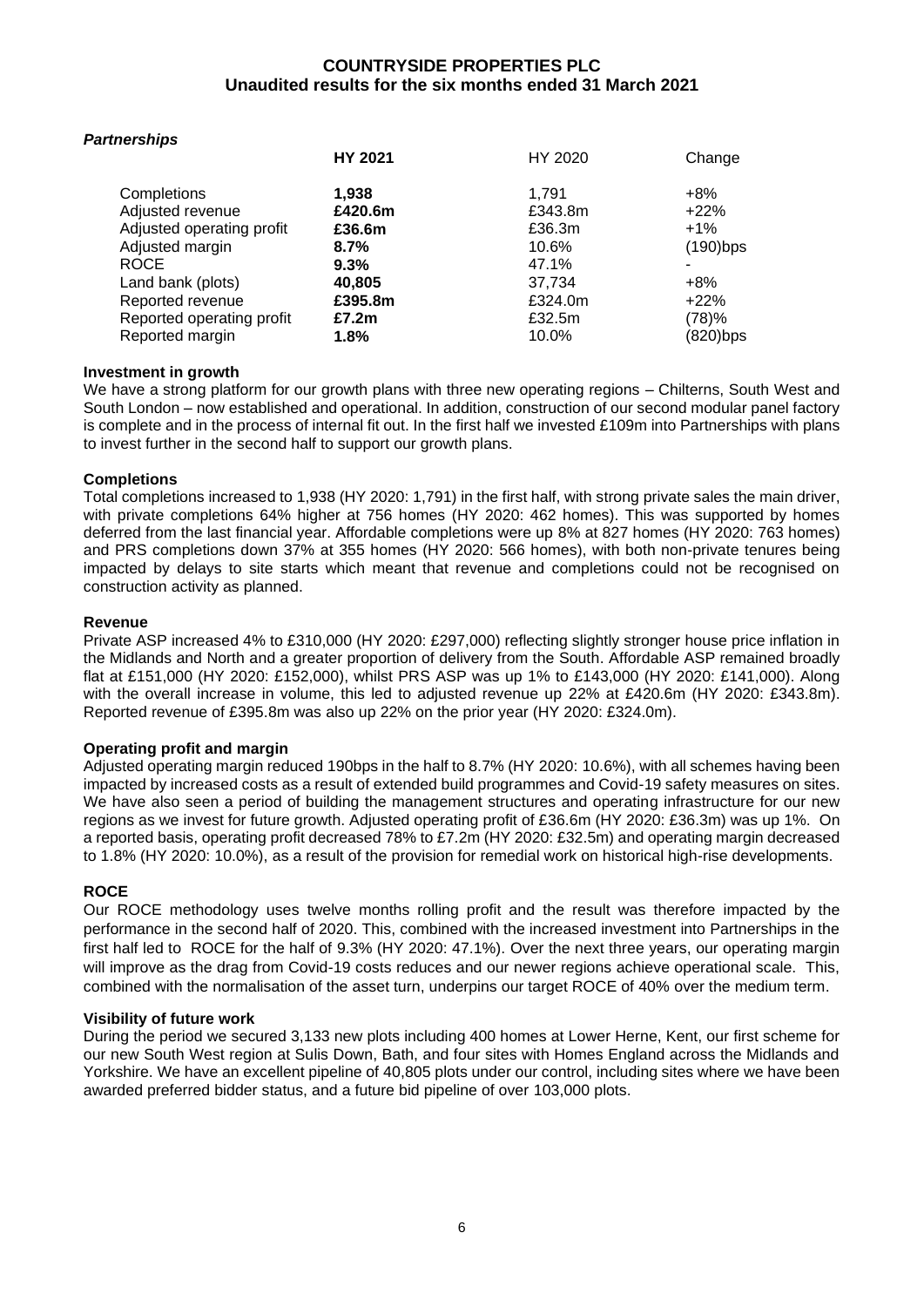| Housebuilding             |                |         |            |
|---------------------------|----------------|---------|------------|
|                           | <b>HY 2021</b> | HY 2020 | Change     |
| Completions               | 653            | 480     | +36%       |
| Adjusted revenue          | £334.4m        | £187.1m | +79%       |
| Adjusted operating profit | £44.7m         | £20.6m  | $+117%$    |
| Adjusted margin           | 13.4%          | 11.0%   | $+240$ bps |
| <b>ROCE</b>               | 9.5%           | 16.6%   |            |
| Land bank (plots)         | 25,583         | 25,607  | -          |
| Reported revenue          | £265.2m        | £157.2m | +69%       |
| Reported operating profit | £27.4m         | £15.4m  | +78%       |
| Reported margin           | 10.3%          | 9.8%    | $+50$ bps  |
|                           |                |         |            |

# **Completions**

Total completions increased by 36% at 653 homes (HY 2020: 480 homes) reflecting a strong sales performance early in the half, with homes deferred from the last financial year. Total private completions were up 83% to 533 homes (HY 2020: 291). Affordable completions were down 41% in the period to 105 homes (HY 2020: 178 homes).

# **Revenue**

Private ASP was up 4% at £501,000 (HY 2020: £481,000) as a result of mix of sites and positive HPI of 0.7% in the half on completions. Affordable ASP was 1% higher at £171,000 (HY 2020: £169,000) also reflecting site mix. Private sales made up a higher proportion of total completions in the half which, combined with the increase in private ASP, led to adjusted revenue up 79% to £334.4m (HY 2020: £187.1m).

# **Operating profit and margin**

Adjusted operating profit was up 117% to £44.7m (HY 2020: £20.6m). Additionally, we were able to complete land and commercial sales, with profits in the half of £10.3m (HY 2020: £0.8m). Adjusted operating margin of 13.4% was up 240bps on the prior period's comparative (HY 2020: 11.0%) as a result of land sales, but also due to overhead efficiency set against a strong H1 delivery. On a reported basis, operating profit increased by 78% to £27.4m (HY 2020: £15.4m) and operating margin increased by 50bps to 10.3% (HY 2020: 9.8%).

# **ROCE**

Our ROCE methodology uses twelve months rolling profit and the result was therefore impacted by the performance in the second half of 2020. ROCE was down 710bps at 9.5% (HY 2020: 16.6%) and compares to 4.9% for FY2020. Over the next three years, our operating margin will improve as the drag from Covid-19 costs reduces and this underpins our return to target ROCE of 25% over the medium term.

# **Visibility of future work**

We secured 1,700 plots to broadly offset the utilisation, with the landbank standing at 25,583 plots (HY 2020: 25,607 plots). 26% of the landbank is owned and the remainder either controlled by option agreements or under conditional contracts.

**Iain McPherson Group Chief Executive 13 May 2021**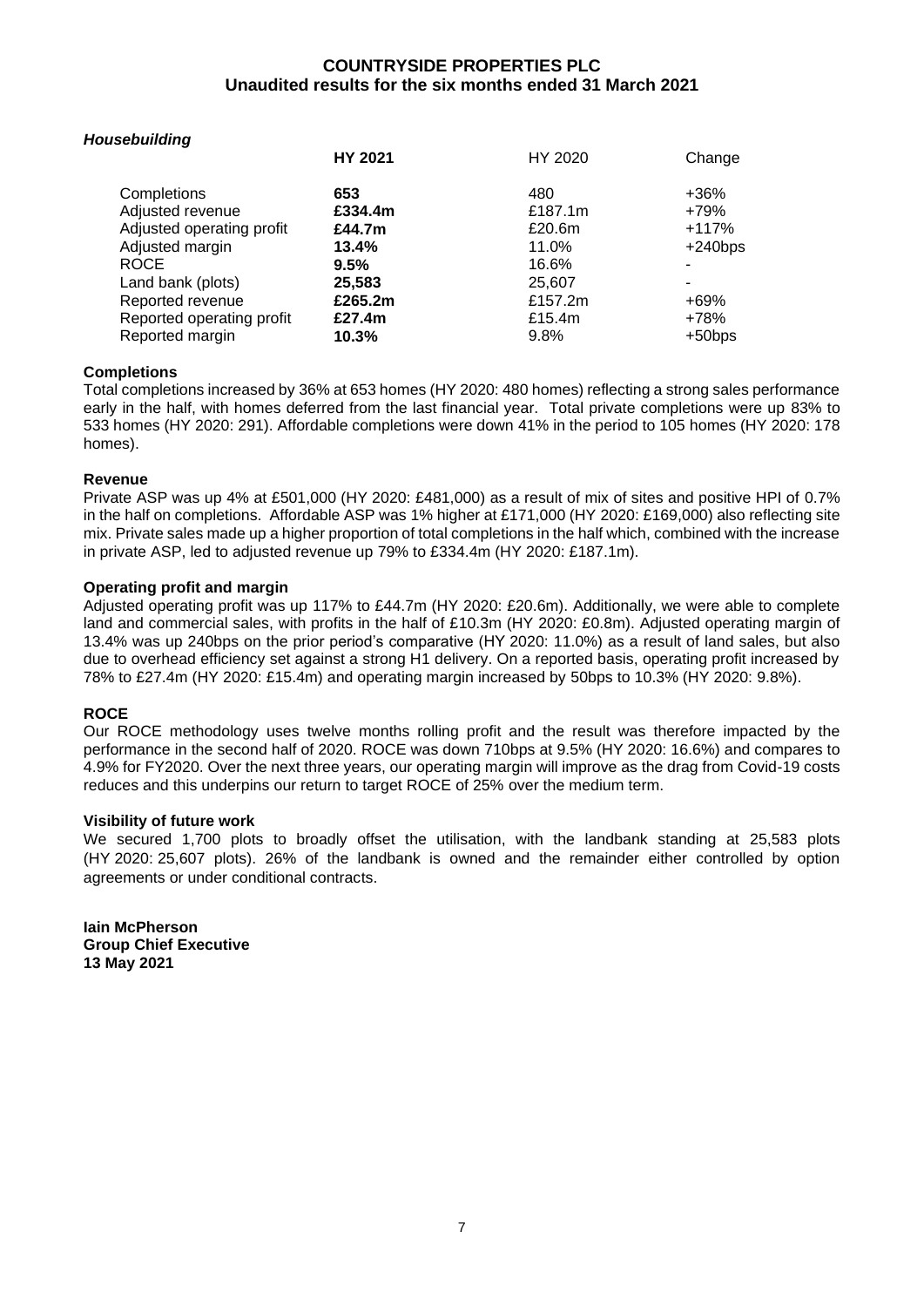### **COUNTRYSIDE PROPERTIES PLC PRINCIPAL RISKS AND UNCERTAINTIES For the six months ended 31 March 2021**

## **Principal risks and uncertainties**

The Group's principal risks are monitored by the Risk Management Committee, the Audit Committee and the Board. A summary of each risk and the mitigating actions is provided below, with further detail provided on pages 66 to 69 of the Annual Report 2020.

### **1. A major incident impacts the United Kingdom or countries where key suppliers are located and significantly impacts the business**

The impact of a catastrophic event, such as flooding, failure of the National Grid, or the spread of an infectious disease on an epidemic or pandemic scale, can lead to the imposition of Government controls on the movement of people with the associated cessation of large parts of the economy for a significant period of time. The cessation of business can lead to zero or reduced revenues until business activity can be safely recommenced.

### **2. Adverse macroeconomic conditions**

A decline in macroeconomic conditions, or conditions in the UK residential property market, can reduce the propensity to buy homes. Higher unemployment, interest rates and inflation can affect consumer confidence and reduce demand for new homes. Constraints on mortgage availability, or higher costs of mortgage funding, may make it more difficult to sell homes.

## **3. Adverse changes to Government policy and regulation**

Adverse changes to Government policy in areas such as tax, housing, planning, the environment and building regulations may result in increased costs and/or delays. Failure to comply with laws and regulations could expose the Group to penalties and reputational damage.

### **4. Constraints on construction resources**

Costs may increase beyond budget due to the reduced availability of skilled labour or shortages of sub-contractors or building materials at competitive prices to support the Group's growth ambitions. The Group's strategic geographic expansion may be at risk if new supply chains cannot be established.

## **5. Programme delay (rising project complexity)**

Failure to secure timely planning permission on economically viable terms or poor project forecasting, unforeseen operational delays due to technical issues, disputes with third-party contractors or suppliers, bad weather or changes in purchaser requirements may cause delay or potentially termination of a project.

### **6. Inability to attract and retain talented employees**

Inability to attract and retain highly skilled, competent people, with adequate diversity and inclusion, at all levels could adversely affect the Group's results, prospects and financial condition.

## **7. Inadequate health, safety and environmental procedures**

A deterioration in the Group's health, safety and environmental standards could put the Group's employees, contractors or the general public at risk of injury or death and could lead to litigation or penalties or damage the Group's reputation.

## **8. Cyber security**

A failure of the Group's IT systems or a security breach of the internal systems, website or loss of data could significantly impact the Group's business.

### **9. Reputational damage**

The perception of Countryside, its brand and values deteriorate in the eyes of investors, customers, suppliers, local authorities, housing associations, banks, analysts or auditors which could lead to increased operational and financial risks.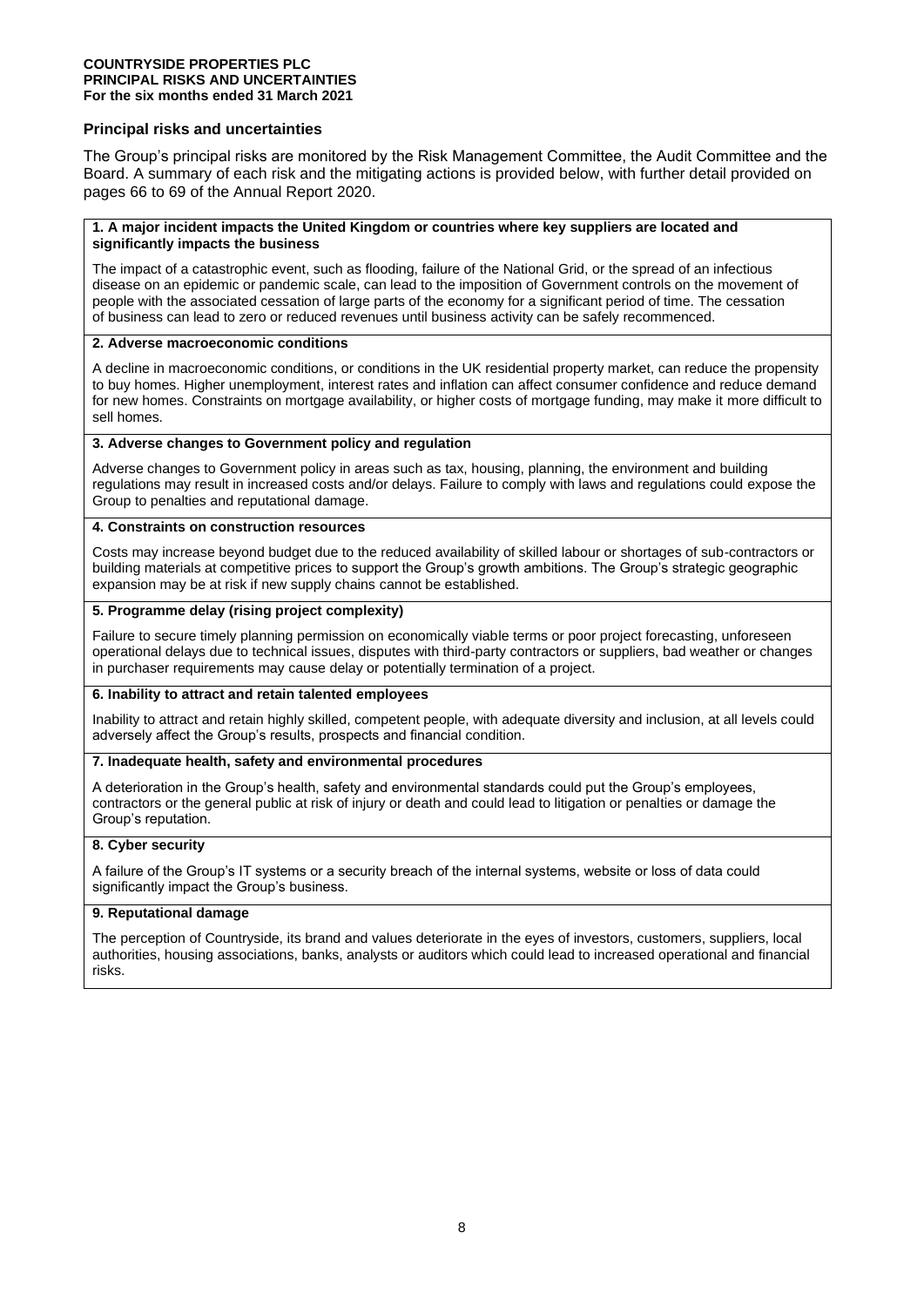## **COUNTRYSIDE PROPERTIES PLC STATEMENT OF DIRECTORS' RESPONSIBILITIES For the six months ended 31 March 2021**

## **STATEMENT OF DIRECTORS' RESPONSIBILITIES**

The Directors confirm that these condensed interim financial statements have been prepared in accordance with International Accounting Standard 34, 'Interim Financial Reporting', as adopted by the European Union and that the interim management report includes a fair review of the information required by DTR 4.2.7 and DTR 4.2.8, namely:

- an indication of important events that have occurred during the first six months and their impact on the condensed set of financial statements, and a description of the principal risks and uncertainties for the remaining six months of the financial year; and
- material related-party transactions in the first six months and any material changes in the related-party transactions described in the last annual report.

The maintenance and integrity of the Countryside Properties PLC website is the responsibility of the Directors; the work carried out by the auditors does not involve consideration of these matters and, accordingly, the auditors accept no responsibility for any changes that might have occurred to the interim financial statements since they were initially presented on the website.

The Directors of Countryside Properties PLC are listed in the Countryside Properties PLC annual report for 30 September 2020. A list of current Directors is maintained on the Countryside Properties PLC website: https://investors.countrysideproperties.com.

By order of the Board

Iain McPherson Group Chief Executive Officer 13 May 2021

Mike Scott Group Chief Financial Officer 13 May 2021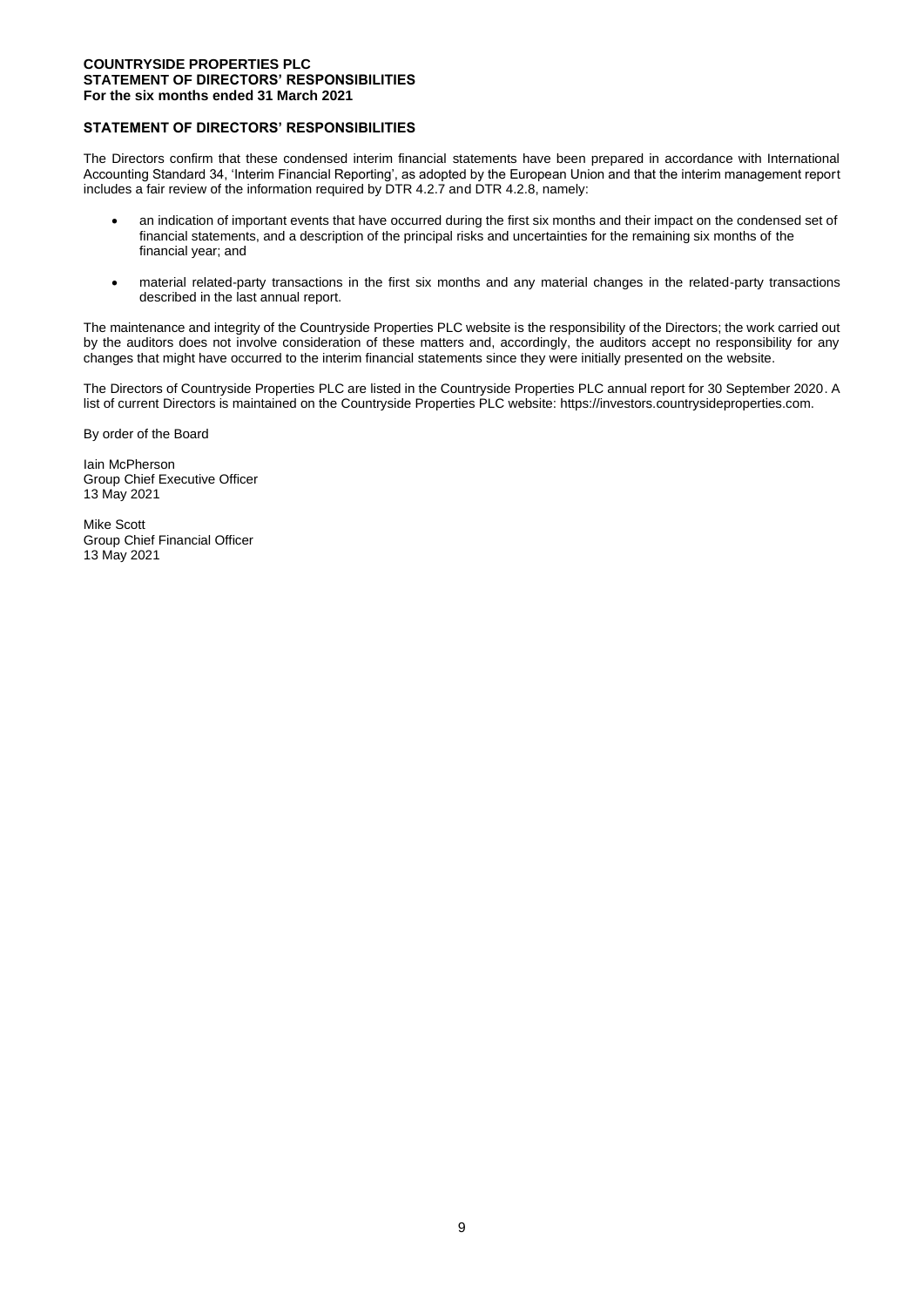### **COUNTRYSIDE PROPERTIES PLC INDEPENDENT REVIEW REPORT For the six months ended 31 March 2021**

### **Independent review report to Countryside Properties Plc Report on the condensed consolidated interim financial statements**

#### **Our conclusion**

We have reviewed Countryside Properties Plc's condensed consolidated interim financial statements (the "interim financial statements") in the unaudited results of Countryside Properties Plc for the 6 month period ended 31 March 2021 (the "period").

Based on our review, nothing has come to our attention that causes us to believe that the interim financial statements are not prepared, in all material respects, in accordance with International Accounting Standard 34, 'Interim Financial Reporting', as adopted by the European Union and the Disclosure Guidance and Transparency Rules sourcebook of the United Kingdom's Financial Conduct Authority.

#### **What we have reviewed**

The interim financial statements comprise:

- the consolidated statement of financial position as at 31 March 2021;
- the consolidated statement of comprehensive income for the period then ended;
- the consolidated cashflow statement for the period then ended;
- the consolidated statement of changes in equity for the period then ended; and
- the explanatory notes to the interim financial statements.

The interim financial statements included in the unaudited results for the half year ended 31 March 2021 of Countryside Properties Plc have been prepared in accordance with International Accounting Standard 34, 'Interim Financial Reporting', as adopted by the European Union and the Disclosure Guidance and Transparency Rules sourcebook of the United Kingdom's Financial Conduct Authority.

As disclosed in note 2 to the interim financial statements, the financial reporting framework that has been applied in the preparation of the full annual financial statements of the Group is applicable law and International Financial Reporting Standards (IFRSs) as adopted by the European Union.

### **Responsibilities for the interim financial statements and the review**

### **Our responsibilities and those of the Directors**

The unaudited results for the half year ended 31 March 2021, including the interim financial statements, is the responsibility of, and have been approved by the Directors. The Directors are responsible for preparing the unaudited results for the half year ended 31 March 2021 in accordance with the Disclosure Guidance and Transparency Rules sourcebook of the United Kingdom's Financial Conduct Authority.

Our responsibility is to express a conclusion on the interim financial statements in the unaudited results for the half year ended 31 March 2021 based on our review. This report, including the conclusion, has been prepared for and only for the Company for the purpose of complying with the Disclosure Guidance and Transparency Rules sourcebook of the United Kingdom's Financial Conduct Authority and for no other purpose. We do not, in giving this conclusion, accept or assume responsibility for any other purpose or to any other person to whom this report is shown or into whose hands it may come save where expressly agreed by our prior consent in writing.

#### **What a review of interim financial statements involves**

We conducted our review in accordance with International Standard on Review Engagements (UK and Ireland) 2410, 'Review of Interim Financial Information Performed by the Independent Auditor of the Entity' issued by the Auditing Practices Board for use in the United Kingdom. A review of interim financial information consists of making enquiries, primarily of persons responsible for financial and accounting matters, and applying analytical and other review procedures.

A review is substantially less in scope than an audit conducted in accordance with International Standards on Auditing (UK) and, consequently, does not enable us to obtain assurance that we would become aware of all significant matters that might be identified in an audit. Accordingly, we do not express an audit opinion.

We have read the other information contained in the unaudited results for the half year ended 31 March 2021 and considered whether it contains any apparent misstatements or material inconsistencies with the information in the interim financial statements.

PricewaterhouseCoopers LLP Chartered Accountants London 13 May 2021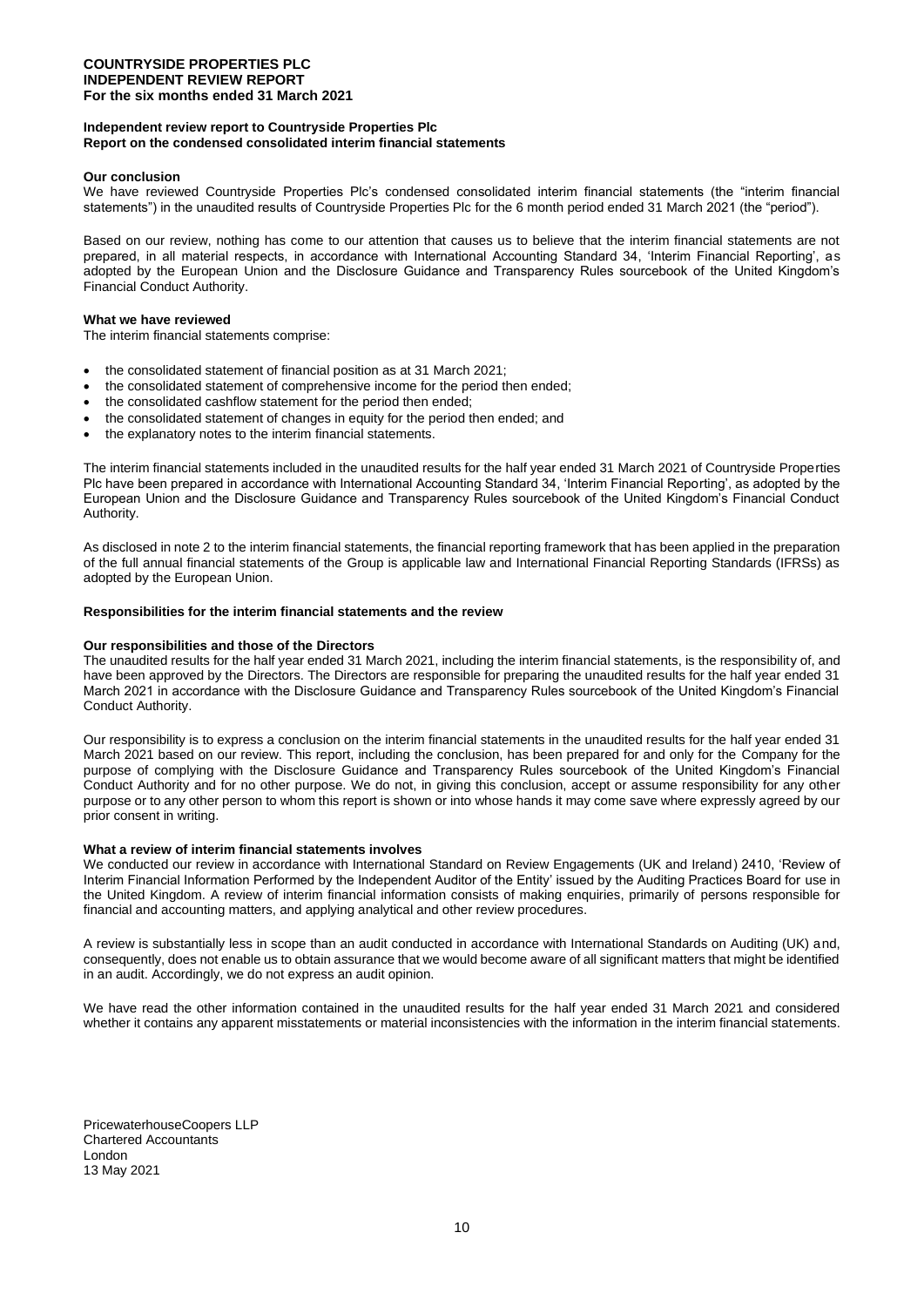## **COUNTRYSIDE PROPERTIES PLC CONSOLIDATED STATEMENT OF COMPREHENSIVE INCOME**

|                                                                                                     |                | <b>Six months</b><br>ended 31<br><b>March 2021</b> | Six months<br>ended 31<br><b>March 2020</b> | Year ended<br>30 September<br>2020 |
|-----------------------------------------------------------------------------------------------------|----------------|----------------------------------------------------|---------------------------------------------|------------------------------------|
|                                                                                                     |                | <b>Unaudited</b>                                   | Unaudited                                   | Audited                            |
|                                                                                                     | Note           | £m                                                 | £m                                          | £m                                 |
|                                                                                                     |                |                                                    |                                             |                                    |
| Revenue                                                                                             | 4, 5           | 661.0                                              | 481.2                                       | 892.0                              |
| Cost of sales                                                                                       |                | (584.2)                                            | (401.6)                                     | (783.9)                            |
| <b>Gross profit</b>                                                                                 |                | 76.8                                               | 79.6                                        | 108.1                              |
| Administrative expenses                                                                             |                | (52.1)                                             | (38.6)                                      | (113.5)                            |
| <b>Operating profit/(loss)</b>                                                                      | 4              | 24.7                                               | 41.0                                        | (5.4)                              |
| Analysed as:                                                                                        |                |                                                    |                                             |                                    |
| Adjusted operating profit                                                                           | $\overline{4}$ | 78.6                                               | 55.3                                        | 54.2                               |
| Less: Share of joint ventures and associate operating profit                                        | 11, 12         | (21.7)                                             | (9.0)                                       | (17.2)                             |
| Less: Non-underlying items                                                                          | 6              | (32.2)                                             | (5.3)                                       | (42.4)                             |
| <b>Operating profit/(loss)</b>                                                                      | 4              | 24.7                                               | 41.0                                        | (5.4)                              |
|                                                                                                     |                |                                                    |                                             |                                    |
| Finance costs                                                                                       | $\overline{7}$ | (6.3)                                              | (6.5)                                       | (14.2)                             |
| Finance income                                                                                      | $\overline{7}$ | 0.3                                                | 0.3                                         | 0.7                                |
| Share of post-tax profit from joint ventures and associate<br>accounted for using the equity method | 11, 12         | 20.1                                               | 8.9                                         | 17.0                               |
| Profit/(loss) before income tax                                                                     |                | 38.8                                               | 43.7                                        | (1.9)                              |
| Income tax expense                                                                                  | $\,8\,$        | (6.9)                                              | (7.3)                                       | (2.1)                              |
| Profit/(loss) and total comprehensive income/(loss) for the<br>period                               |                | 31.9                                               | 36.4                                        | (4.0)                              |
| Profit/(loss) and total comprehensive income/(loss) is<br>attributable to:                          |                |                                                    |                                             |                                    |
| Owners of the parent                                                                                |                | 31.9                                               | 36.4                                        | (3.7)                              |
| Non-controlling interest                                                                            |                |                                                    |                                             | (0.3)                              |
|                                                                                                     |                | 31.9                                               | 36.4                                        | (4.0)                              |
| Earnings/(loss) per share (expressed in pence per share):                                           |                |                                                    |                                             |                                    |
| Basic                                                                                               | 9              | 6.1                                                | 8.1                                         | (0.8)                              |
| <b>Diluted</b>                                                                                      | 9              | 6.0                                                | 8.1                                         | (0.8)                              |

There were no items of other comprehensive income during the period (HY20: £Nil, FY20: £Nil).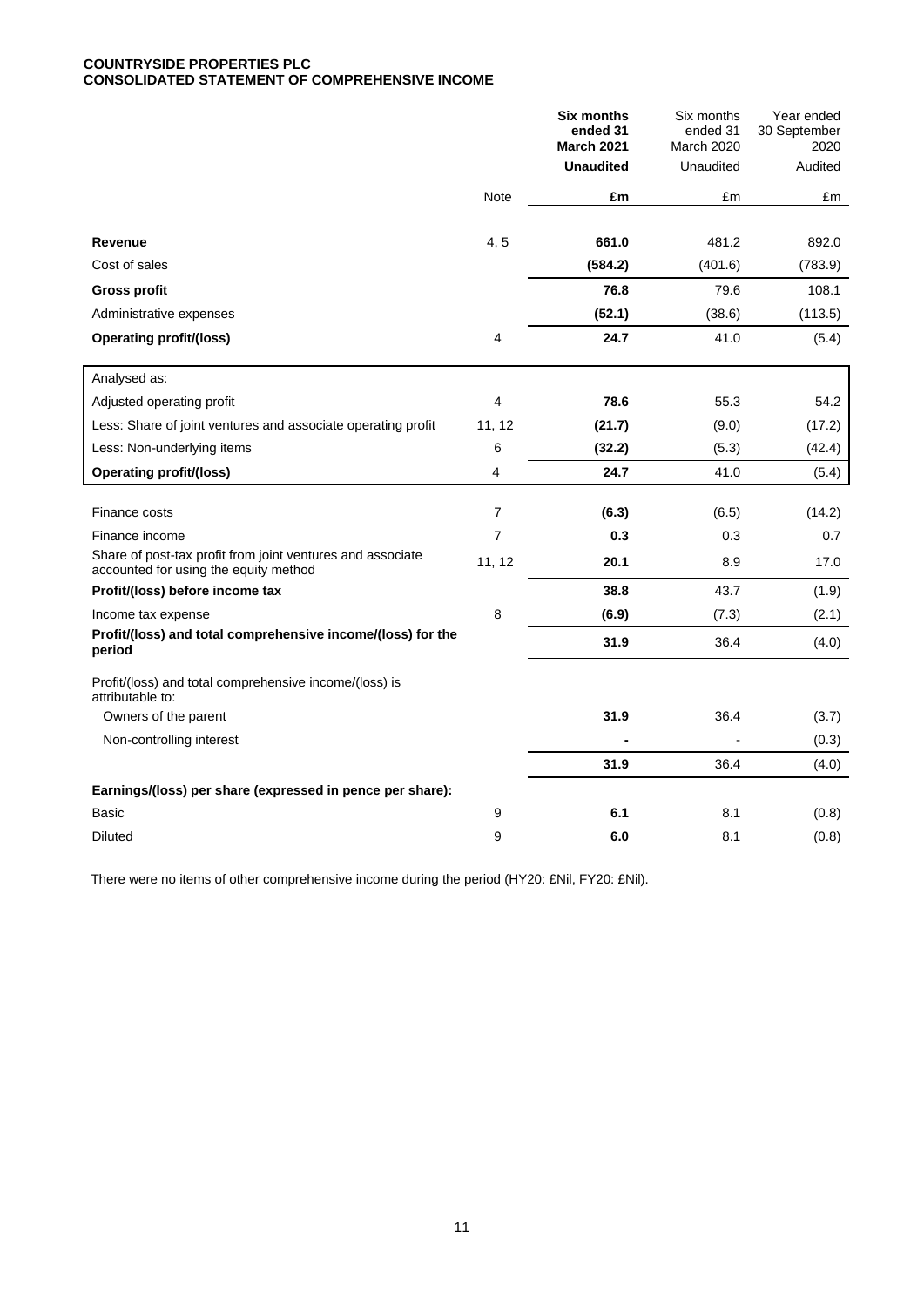## **COUNTRYSIDE PROPERTIES PLC CONSOLIDATED STATEMENT OF FINANCIAL POSITION**

|                                                  |      | As at<br>31 March<br>2021 | As at<br>31 March<br>2020 | As at 30<br>September<br>2020 |
|--------------------------------------------------|------|---------------------------|---------------------------|-------------------------------|
|                                                  | Note | <b>Unaudited</b><br>£m    | Unaudited<br>£m           | Audited<br>£m                 |
| <b>Assets</b>                                    |      |                           |                           |                               |
| <b>Non-current assets</b>                        |      |                           |                           |                               |
| Intangible assets                                |      | 140.3                     | 165.8                     | 143.1                         |
| Property, plant and equipment                    |      | 15.2                      | 15.4                      | 15.1                          |
| Right of use assets                              |      | 67.8                      | 29.8                      | 26.3                          |
| Investment in joint ventures                     | 11   | 33.8                      | 38.3                      | 40.9                          |
| Investment in associate                          | 12   | 0.8                       | 3.6                       | 1.3                           |
| Deferred tax assets                              |      | 4.4                       | 4.5                       | 4.1                           |
| Trade and other receivables                      | 14   | 31.9                      | 18.3                      | 19.6                          |
|                                                  |      | 294.2                     | 275.7                     | 250.4                         |
| <b>Current assets</b><br>Inventories             | 13   | 1,084.1                   | 1,041.4                   | 1,059.1                       |
| Trade and other receivables                      | 14   | 196.8                     | 234.2                     | 199.2                         |
| Current income tax receivables                   |      | 6.9                       | 13.6                      | 0.6                           |
| Cash and cash equivalents                        | 15   | 108.8                     | 172.2                     | 100.5                         |
|                                                  |      | 1,396.6                   | 1,461.4                   | 1,359.4                       |
| <b>Total assets</b>                              |      | 1,690.8                   | 1,737.1                   | 1,609.8                       |
| <b>Liabilities</b><br><b>Current liabilities</b> |      |                           |                           |                               |
| <b>Borrowings</b>                                | 15   | (0.5)                     |                           |                               |
| Trade and other payables                         | 16   | (311.2)                   | (367.4)                   | (344.6)                       |
| Lease liabilities                                |      | (4.8)                     | (4.8)                     | (5.9)                         |
| Provisions                                       | 17   | (37.5)                    | (0.7)                     | (10.9)                        |
| <b>Non-current liabilities</b>                   |      | (354.0)                   | (372.9)                   | (361.4)                       |
| Borrowings                                       | 15   | (2.4)                     | (298.2)                   | (2.3)                         |
| Trade and other payables                         | 16   | (141.1)                   | (138.8)                   | (124.5)                       |
| Lease liabilities                                |      | (64.0)                    | (26.7)                    | (24.6)                        |
| Deferred tax liabilities                         |      | (9.3)                     | (10.4)                    | (10.5)                        |
| Provisions                                       | 17   | (0.6)                     | (0.7)                     | (0.5)                         |
|                                                  |      | (217.4)                   | (474.8)                   | (162.4)                       |
| <b>Total liabilities</b>                         |      | (571.4)                   | (847.7)                   | (523.8)                       |
| <b>Net assets</b>                                |      | 1,119.4                   | 889.4                     | 1,086.0                       |
| <b>Equity</b>                                    |      |                           |                           |                               |
| Share capital                                    |      | 5.2                       | 4.5                       | 5.2                           |
| Share premium                                    |      | 5.3                       |                           | 5.3                           |
| Retained earnings                                |      | 1,108.6                   | 882.6                     | 1,075.2                       |
| Equity attributable to owners of the parent      |      | 1,119.1                   | 887.1                     | 1,085.7                       |
| Equity attributable to non-controlling interest  |      | 0.3                       | 2.3                       | 0.3                           |
| <b>Total equity</b>                              |      | 1,119.4                   | 889.4                     | 1,086.0                       |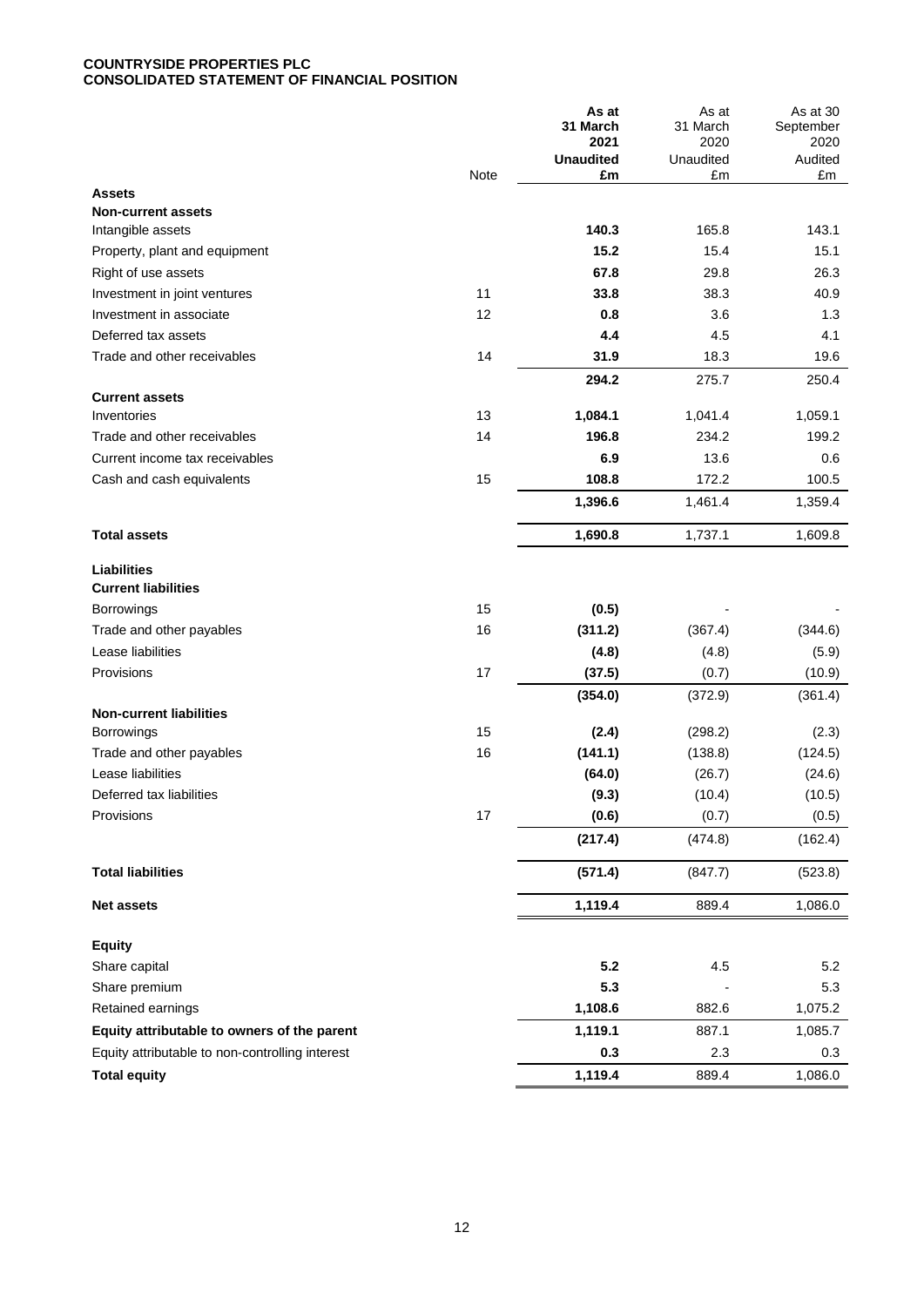## **COUNTRYSIDE PROPERTIES PLC CONSOLIDATED STATEMENT OF CHANGES IN EQUITY**

# **Six months ended 31 March 2021 (Unaudited)**

|                                                                                        | Share<br>capital | Share<br>premium         | Retained<br>earnings | Equity<br>attributable<br>to owners<br>of the<br>parent | Non-<br>controlling<br>interest | Total<br>equity |
|----------------------------------------------------------------------------------------|------------------|--------------------------|----------------------|---------------------------------------------------------|---------------------------------|-----------------|
|                                                                                        | £m               | £m                       | £m                   | £m                                                      | £m                              | £m              |
| At 1 October 2020                                                                      | 5.2              | 5.3                      | 1,075.2              | 1,085.7                                                 | 0.3                             | 1,086.0         |
| <b>Comprehensive income</b><br>Profit and total comprehensive income for<br>the period |                  | $\overline{\phantom{a}}$ | 31.9                 | 31.9                                                    | $\blacksquare$                  | 31.9            |
| <b>Transactions with owners</b><br>Share based payments, net of<br>deferred tax        |                  | $\blacksquare$           | 1.5                  | 1.5                                                     | $\overline{\phantom{0}}$        | 1.5             |
| At 31 March 2021                                                                       | 5.2              | 5.3                      | 1,108.6              | 1,119.1                                                 | 0.3                             | 1,119.4         |

# **Six months ended 31 March 2020 (Unaudited)**

|                                                                                        | Share<br>capital         | Share<br>premium         | Retained<br>earnings | Equity<br>attributable<br>to owners<br>of the<br>parent | Non-<br>controlling<br>interest | Total<br>equity |
|----------------------------------------------------------------------------------------|--------------------------|--------------------------|----------------------|---------------------------------------------------------|---------------------------------|-----------------|
|                                                                                        | £m                       | £m                       | £m                   | £m                                                      | £m                              | £m              |
| At 1 October 2019                                                                      | 4.5                      | ٠                        | 892.3                | 896.8                                                   | 2.3                             | 899.1           |
| <b>Comprehensive income</b><br>Profit and total comprehensive income for<br>the period | $\overline{\phantom{0}}$ | $\overline{\phantom{a}}$ | 36.4                 | 36.4                                                    | $\overline{a}$                  | 36.4            |
| <b>Transactions with owners</b><br>Share based payments, net of<br>deferred tax        | $\blacksquare$           | $\overline{\phantom{a}}$ | 0.1                  | 0.1                                                     | $\blacksquare$                  | 0.1             |
| Dividends paid                                                                         |                          | $\overline{\phantom{a}}$ | (46.2)               | (46.2)                                                  | ٠                               | (46.2)          |
| Total transactions with owners                                                         | $\blacksquare$           | -                        | (46.1)               | (46.1)                                                  | $\blacksquare$                  | (46.1)          |
| At 31 March 2020                                                                       | 4.5                      | ۰                        | 882.6                | 887.1                                                   | 2.3                             | 889.4           |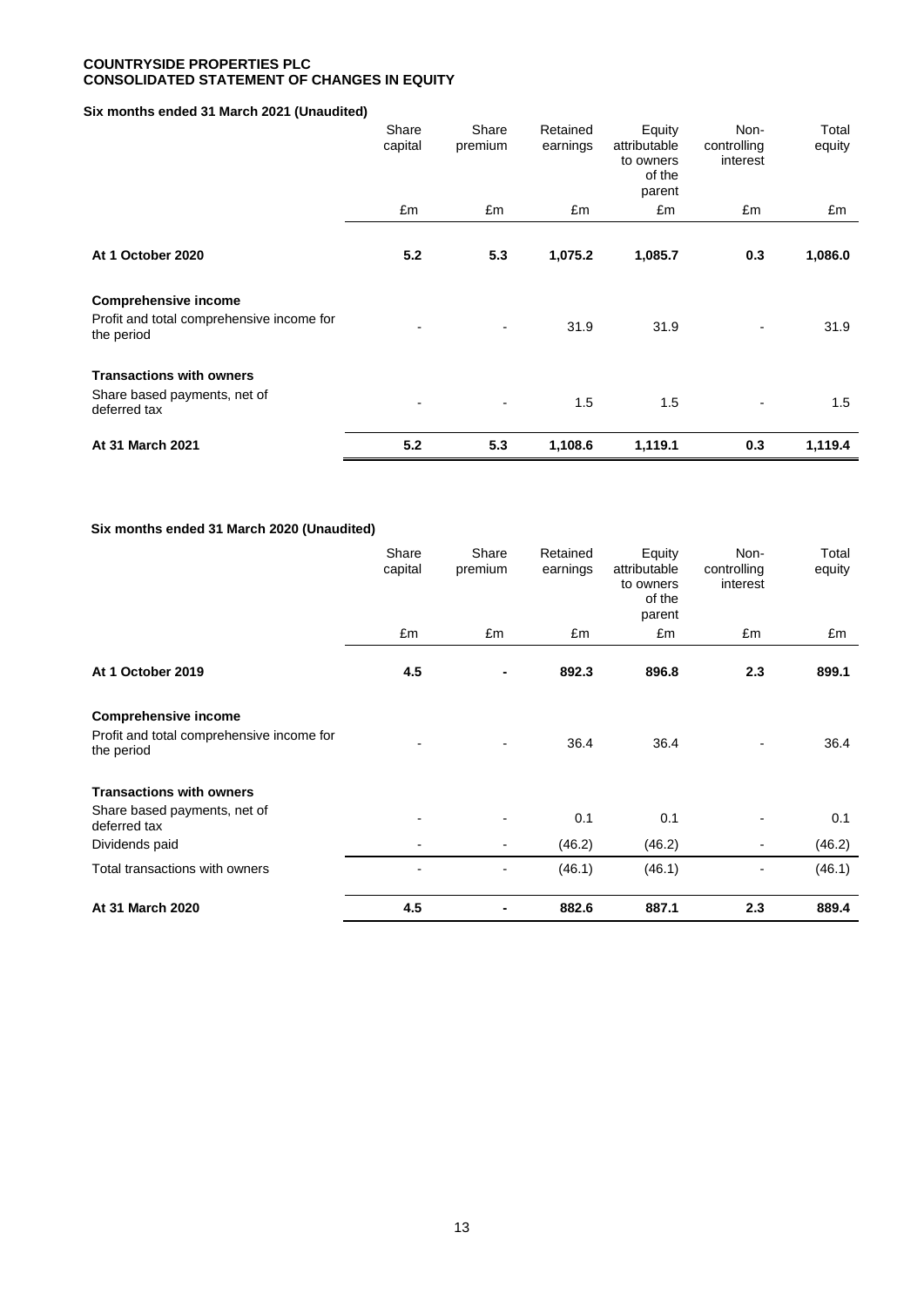## **COUNTRYSIDE PROPERTIES PLC CONSOLIDATED STATEMENT OF CHANGES IN EQUITY**

# **Year ended 30 September 2020 (Audited)**

|                                                        | Share<br>capital | Share<br>premium         | Retained<br>earnings | Equity<br>attributable<br>to owners<br>of the<br>parent | Non-<br>controlling<br>interest | Total<br>equity |
|--------------------------------------------------------|------------------|--------------------------|----------------------|---------------------------------------------------------|---------------------------------|-----------------|
|                                                        | £m               | £m                       | £m                   | £m                                                      | £m                              | £m              |
| At 1 October 2019                                      | 4.5              |                          | 892.3                | 896.8                                                   | 2.3                             | 899.1           |
| <b>Comprehensive income</b>                            |                  |                          |                      |                                                         |                                 |                 |
| Loss and total comprehensive loss for the year         |                  |                          | (3.7)                | (3.7)                                                   | (0.3)                           | (4.0)           |
| <b>Transactions with owners</b>                        |                  |                          |                      |                                                         |                                 |                 |
| Issue of shares, net of transaction costs              | 0.7              | 5.3                      | 237.0                | 243.0                                                   |                                 | 243.0           |
| Share based payments, net of<br>deferred tax           |                  |                          | 0.4                  | 0.4                                                     |                                 | 0.4             |
| Purchase of shares by<br><b>Employee Benefit Trust</b> |                  |                          | (2.0)                | (2.0)                                                   | $\overline{a}$                  | (2.0)           |
| Dividends paid to owners of the parent                 |                  |                          | (46.2)               | (46.2)                                                  |                                 | (46.2)          |
| Dividends paid to non-controlling interests            |                  |                          |                      |                                                         | (4.3)                           | (4.3)           |
| Reclassification                                       |                  | $\overline{\phantom{a}}$ | (2.6)                | (2.6)                                                   | 2.6                             |                 |
| Total transactions with owners                         | 0.7              | 5.3                      | 186.6                | 192.6                                                   | (1.7)                           | 190.9           |
| At 30 September 2020                                   | 5.2              | 5.3                      | 1,075.2              | 1,085.7                                                 | 0.3                             | 1,086.0         |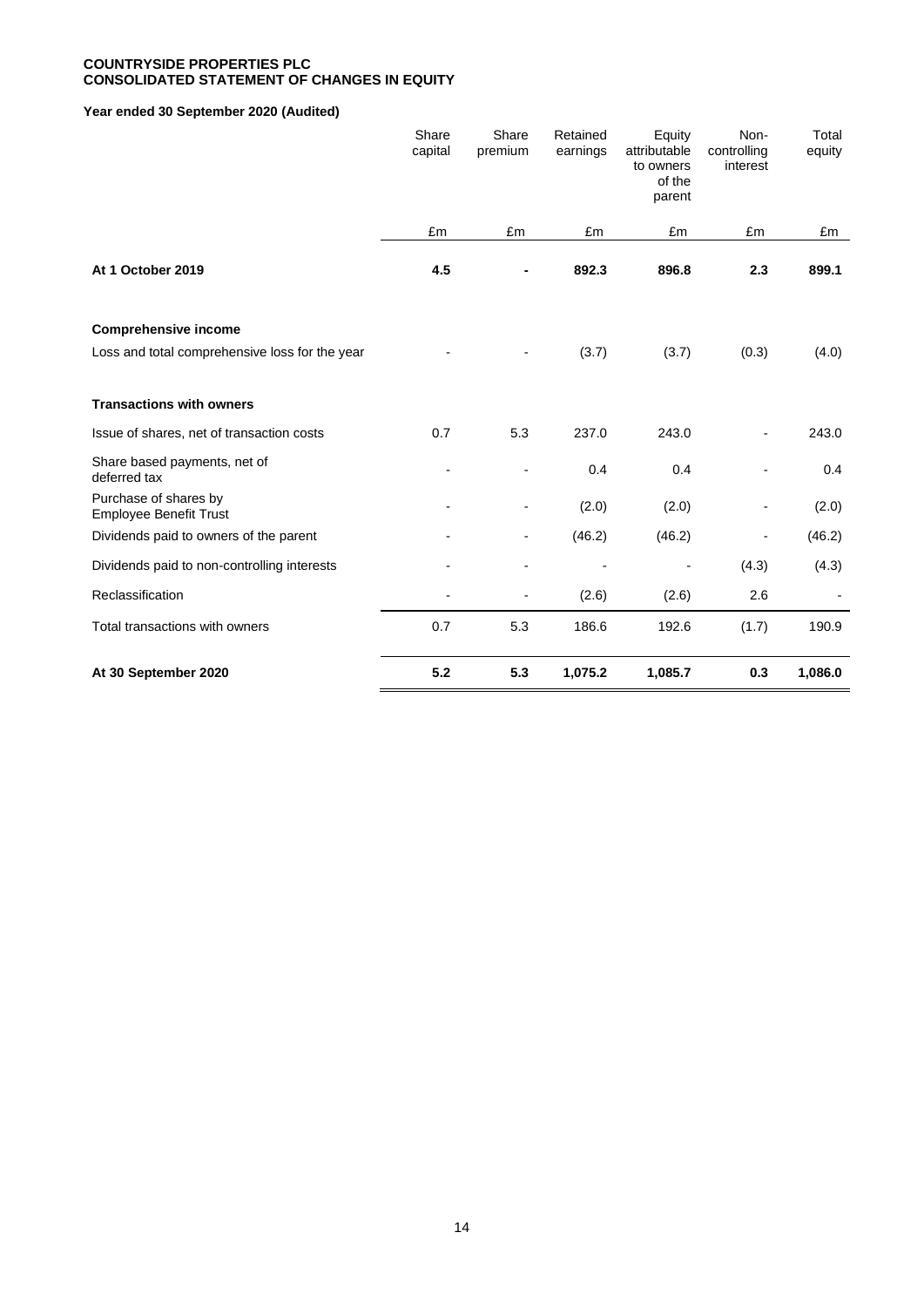## **COUNTRYSIDE PROPERTIES PLC CONSOLIDATED CASHFLOW STATEMENT**

|                                                                                    |      | <b>Six months</b><br>ended 31<br><b>March 2021</b> | Six months<br>ended 31<br>March 2020 | Year ended 30<br>September<br>2020 |
|------------------------------------------------------------------------------------|------|----------------------------------------------------|--------------------------------------|------------------------------------|
|                                                                                    | Note | <b>Unaudited</b>                                   | Unaudited                            | Audited                            |
|                                                                                    |      | £m                                                 | £m                                   | £m                                 |
|                                                                                    |      |                                                    |                                      |                                    |
| Cash used in operations                                                            | 18   | (13.1)                                             | (99.6)                               | (144.9)                            |
| Interest paid - lease liabilities                                                  |      | (0.7)                                              | (0.6)                                | (1.1)                              |
| Interest paid - other                                                              |      | (1.3)                                              | (1.3)                                | (5.4)                              |
| Interest received                                                                  |      | 0.1                                                |                                      | 0.2                                |
| Tax paid                                                                           |      | (14.2)                                             | (45.4)                               | (27.2)                             |
| Net cash outflow from operating activities                                         |      | (29.2)                                             | (146.9)                              | (178.4)                            |
| Cash flows from investing activities                                               |      |                                                    |                                      |                                    |
| Purchase of intangible assets                                                      |      | (2.2)                                              | (1.0)                                | (2.9)                              |
| Purchase of property, plant and equipment                                          |      | (1.2)                                              | (3.9)                                | (4.8)                              |
| Proceeds from disposal of financial assets at fair value through<br>profit or loss |      |                                                    | 5.0                                  | 5.0                                |
| Decrease/(increase) in advances to joint ventures and associate                    | 19   | 17.8                                               | (37.4)                               | (19.8)                             |
| Repayment of members' interest from joint venture                                  |      | 2.8                                                |                                      | 4.4                                |
| Dividends received from joint ventures and associate                               |      | 24.1                                               | 32.5                                 | 35.8                               |
| Net cash inflow/(outflow) from investing activities                                |      | 41.3                                               | (4.8)                                | 17.7                               |
| Cash flows from financing activities                                               |      |                                                    |                                      |                                    |
| Dividends paid to owners of the parent                                             | 10   |                                                    | (46.2)                               | (46.2)                             |
| Dividends paid to non-controlling interests                                        |      |                                                    |                                      | (4.3)                              |
| Repayment of lease liabilities                                                     |      | (4.3)                                              | (3.1)                                | (4.9)                              |
| Purchase of shares by Employee Benefit Trust                                       |      |                                                    |                                      | (2.0)                              |
| Net proceeds from the issue of share capital                                       |      |                                                    |                                      | 243.0                              |
| Borrowings under the revolving credit facility                                     |      |                                                    | 297.6                                | 297.6                              |
| Repayment of borrowings under the revolving credit facility                        |      |                                                    |                                      | (297.6)                            |
| Proceeds from other borrowings                                                     | 15   | $0.5\,$                                            |                                      |                                    |
| Net cash (outflow)/inflow from financing activities                                |      | (3.8)                                              | 248.3                                | 185.6                              |
| Net increase in cash and cash equivalents                                          |      | 8.3                                                | 96.6                                 | 24.9                               |
| Cash and cash equivalents at beginning of the period                               |      | 100.5                                              | 75.6                                 | 75.6                               |
| Cash and cash equivalents at the end of the period                                 | 15   | 108.8                                              | 172.2                                | 100.5                              |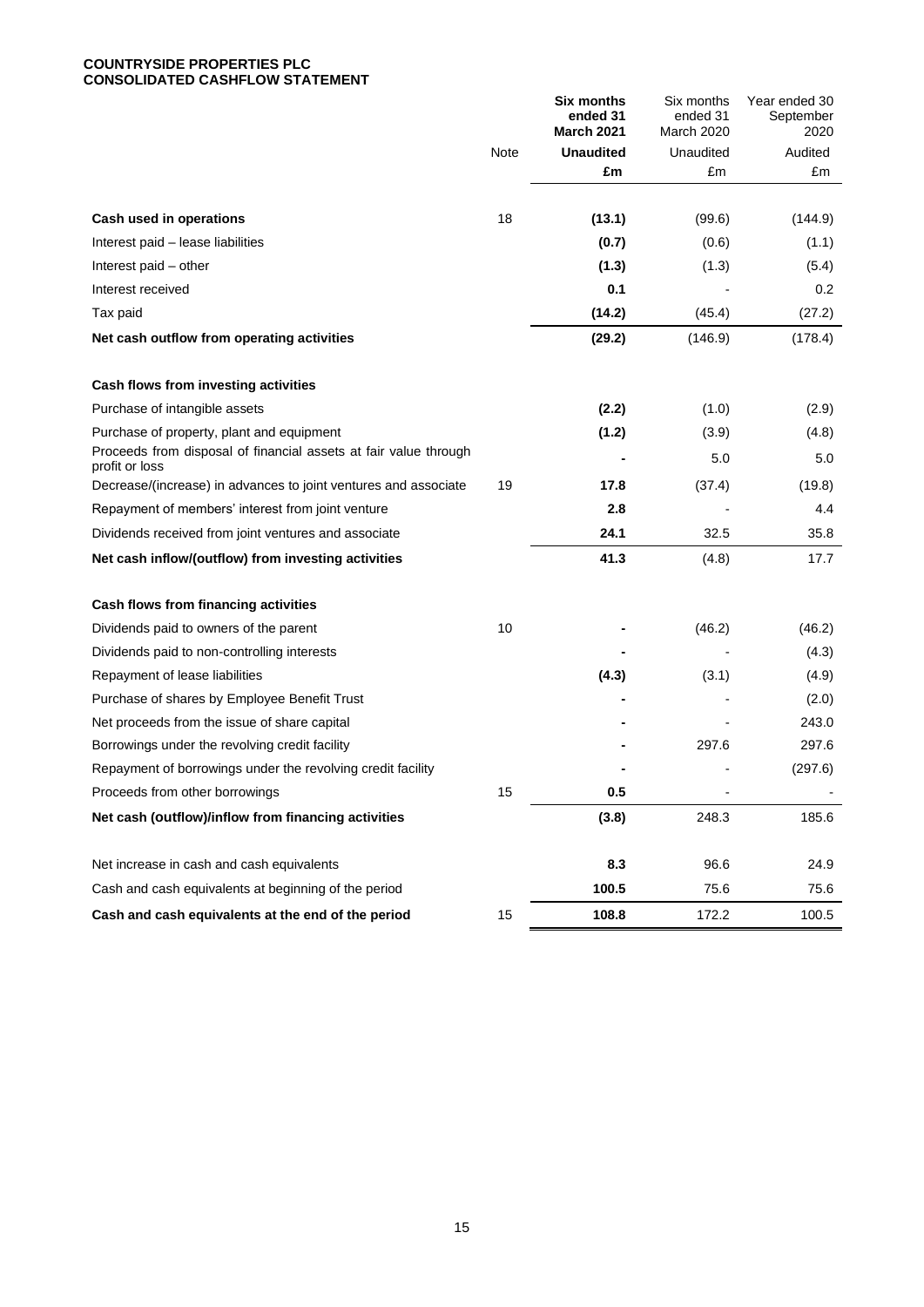## **1. GENERAL INFORMATION**

Countryside is a leading UK mixed-tenure developer that operates through its two divisions, Partnerships and Housebuilding.

Countryside's Partnerships division specialises in developing mixed tenure communities and estate regeneration, with operations in London, the South East, the South West, the North West, the Midlands and Yorkshire. It works on a mixture of public sector owned and brownfield land, as well as land acquired from private and public landowners, in partnership with local authorities and housing associations to develop private, affordable and private rented sector ("PRS") homes. It also operates a modular panel manufacturing operation.

Countryside's Housebuilding division benefits from an industry leading strategic land bank which is focused around outer London and the Home Counties. It builds high quality homes, with a focus on placemaking and selling to local owner occupiers.

### **2. BASIS OF PREPARATION**

Countryside's ultimate parent company, Countryside Properties PLC (the "Company") is a public limited company incorporated and domiciled in the United Kingdom, whose shares are publicly traded on the London Stock Exchange. The Company's registered office is Countryside House, The Drive, Brentwood, Essex CM13 3AT.

The financial information in these condensed consolidated interim financial statements (the "Financial Information") for the six months to 31 March 2021 is that of the Company and its subsidiaries (together the "Group") and includes the Group's interest in its jointly controlled entities. It has been prepared in accordance with the Disclosure Guidance and Transparency Rules of the UK Financial Conduct Authority and with International Accounting Standard 34 "Interim Financial Reporting", as adopted by the European Union.

The Financial Information for the six months ended 31 March 2021 and 31 March 2020 is unaudited but has been subject to a review in accordance with the International Standard on Review Engagements 2410 "Review of Interim Financial Information performed by the Independent Auditor of the Entity", issued by the Auditing Practices Board.

The Financial Information does not constitute full statutory accounts within the meaning of Section 434 of the Companies Act 2006 and should be read in conjunction with the annual consolidated financial statements of the Group for the year ended 30 September 2020 (the "Group Financial Statements"). The Group Financial Statements have been prepared in accordance with International Financial Reporting Standards ("IFRS") as adopted by the European Union and are filed at Companies House.

The Group Financial Statements have been reported on by the Company's auditors and are available on the Company's website https://investors.countrysideproperties.com. The report of the auditors on those accounts was unqualified, did not contain an emphasis of matter paragraph and did not contain any statement under section 498 of the Companies Act 2006.

These condensed consolidated interim financial statements were approved for issue by the Directors on 12 May 2021.

#### **Going concern**

The Group has the benefit of a £300m revolving credit facility ("RCF") provided by its banking syndicate of four banks, which expires in May 2023. At 31 March 2021, the facility was undrawn, and the Group held net cash of £105.9m and a further £934.3m of net current assets.

The facility includes covenants in respect of gearing, interest cover, tangible net asset value and loan to book value. In response to the initial outbreak of Covid-19, the Group's gearing and interest cover covenants were relaxed until September 2022 to provide additional headroom under the RCF, and the Group operated within the prevailing covenants during the period.

Internal forecasts are regularly updated, and the latest Board-approved strategic plan reflects the Group's experience and expectations of the impact of Covid-19 on the Group. The forecast cash flows have been sensitised to assess the Group's resilience to the principal risks facing the Company, including those risks that would threaten Countryside's business model, future performance, solvency and liquidity.

The most severe but plausible downside scenario is a severe and prolonged economic downturn, where it is assumed, at its worst, that:

- Private sale rates reduce by 15% to reflect lower demand and consumer confidence;
- Average selling prices across all tenures are reduced by 10%; and
- Land sales are delayed and are achieved at a 10% discount.

The impact of the above assumptions is somewhat mitigated in the severe but plausible downside scenario as follows:

- Build spend is reduced to match reduced demand;
- Uncommitted land purchases are delayed; and
- Discretionary overhead spend is reduced.

The Directors have assessed the Group's going concern status over the next 12 months, which incorporates the severe but plausible downside scenario noted above. The assessment performed has shown that the Group has sufficient cash reserves to remain liquid, without breaching covenants, for at least 12 months from the date of these financial statements. Accordingly, these financial statements have been prepared on a going concern basis. The principal risks facing Countryside and how the Group addresses such risks are described on page 8.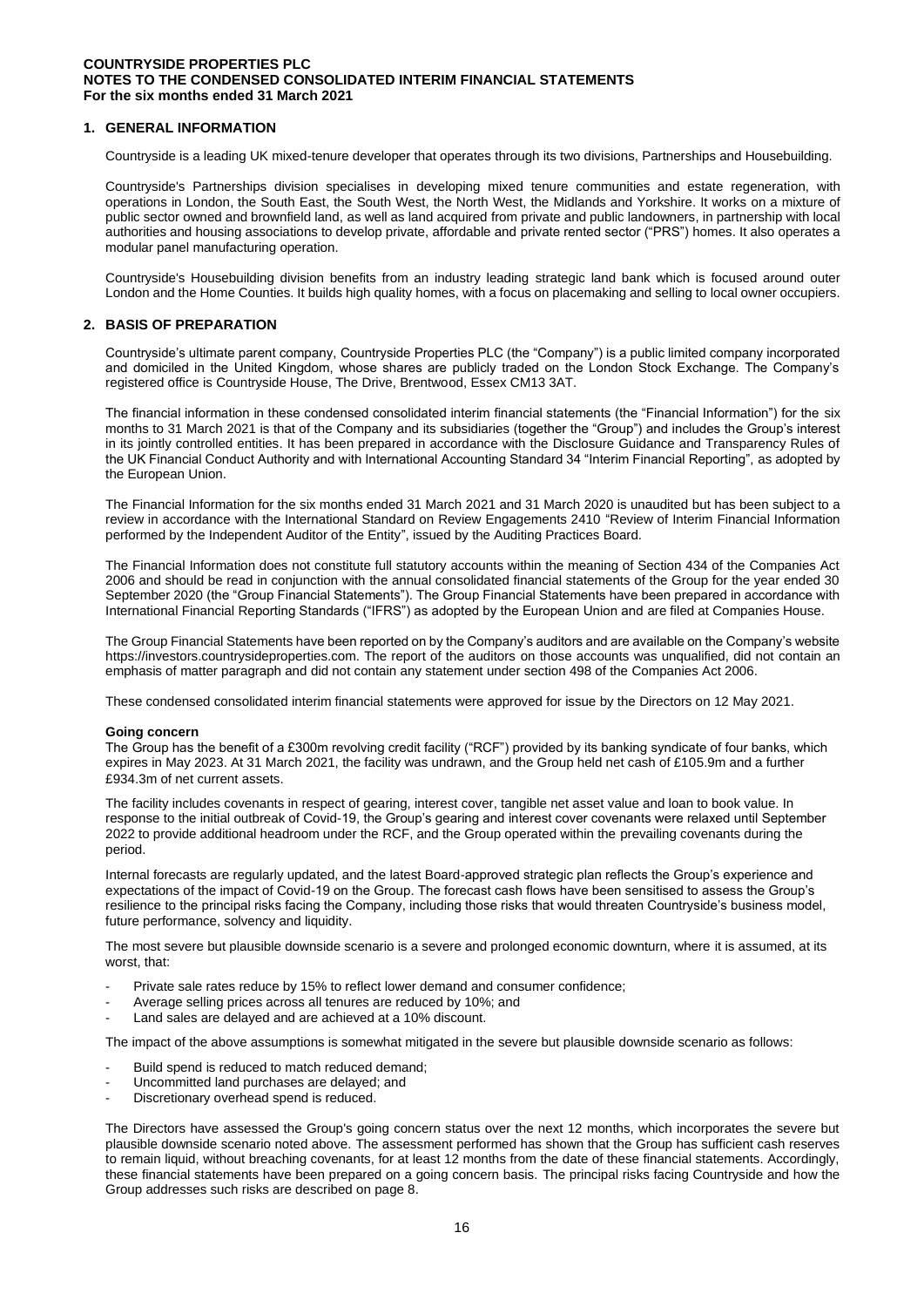### **2. BASIS OF PREPARATION (continued)**

### **Critical accounting judgements and estimates**

The preparation of the Financial Information under IFRS requires the Directors to make judgements, estimates and assumptions that affect the application of policies and the reported amounts of assets, liabilities, income, expenses and related disclosures.

In the process of applying the Group's accounting policies, which are described in the Group Financial Statements, the Directors have made no individual judgements that have a significant impact on the Financial Information, apart from those involving estimates which are described below.

### **Key sources of estimation uncertainty**

### • **Estimation of site profitability:**

A key source of estimation uncertainty for the Group involves the estimation of site profitability. As disclosed in the Group Financial Statements, the extent of estimation uncertainty has increased over the last 12 months as a result of the Covid-19 pandemic. Other external factors such as the impact of Brexit, changes to industry regulations and changes to government policy also increase the uncertainty for the Group. The Directors have performed a detailed review of the Group's developments, and an impairment charge of £3.2m was recorded for the six months ended 31 March 2021 (HY20: £4.8m, FY20: £4.8m).

### • **Remediation costs for multi-occupancy buildings:**

As a result of progress made in the Group's review of expected remediation costs for multi-occupancy buildings, a provision of £25.0m has been recognised. This amount is recognised without taking into account potential recoveries from insurance or other third parties. The estimation of the expected future outflows in relation to these properties, together with any potential recovery of costs, is complex, resulting in significant estimation uncertainty. Refer to Note 17 for further detail.

### **Accounting policies**

The policies applied in the Financial Information are consistent with those applied in the Group Financial Statements, except in respect of the following:

• Income tax - the income tax charge for the six months to 31 March 2021 is based on the effective tax rate that would be applicable to expected annual earnings, adjusted for the tax effect of non-underlying items expected to be incurred in the second half of the financial year.

#### **New standards, amendments and interpretations**

The following amendments to standards and interpretations are effective for the first time for the financial year beginning 1 October 2020 and have been adopted during the period:

- Amendments to IAS 1 "Presentation of Financial Statements" and IAS 8 "Accounting Policies, Changes in Accounting Estimates and Errors";
- Amendment to IFRS 3, Business Combinations;
- Amendments to IFRS 9, IAS 39 and IFRS 7 Interest rate benchmark reform; and
- Amendment to IFRS 16 Leases Covid-19-Related rent concessions.

The adoption of these amendments in the period did not have a material impact on the financial statements.

The following amendments to standards and interpretations have also been issued, but are not yet effective and have not been early adopted for the financial year beginning 1 October 2020:

- Amendments to IFRS 4, Insurance contracts; and
- Amendments to IFRS 9, IAS 39 and IFRS 7, IFRS 4 and IFRS 16 Interest rate benchmark reform Phase 2.

The adoption of these amendments is not expected to have a material impact on the Group.

#### **Alternative Performance Measures**

In the reporting of financial information, the Directors have adopted various Alternative Performance Measures ("APMs"). These measures are not defined by IFRS and therefore may not be directly comparable with other companies' APMs, including those in the Group's industry. APMs should be considered in addition to, and are not intended to be a substitute for, or superior to, IFRS measurements. Refer to pages 33 to 38 for a full list of the Group's APMs.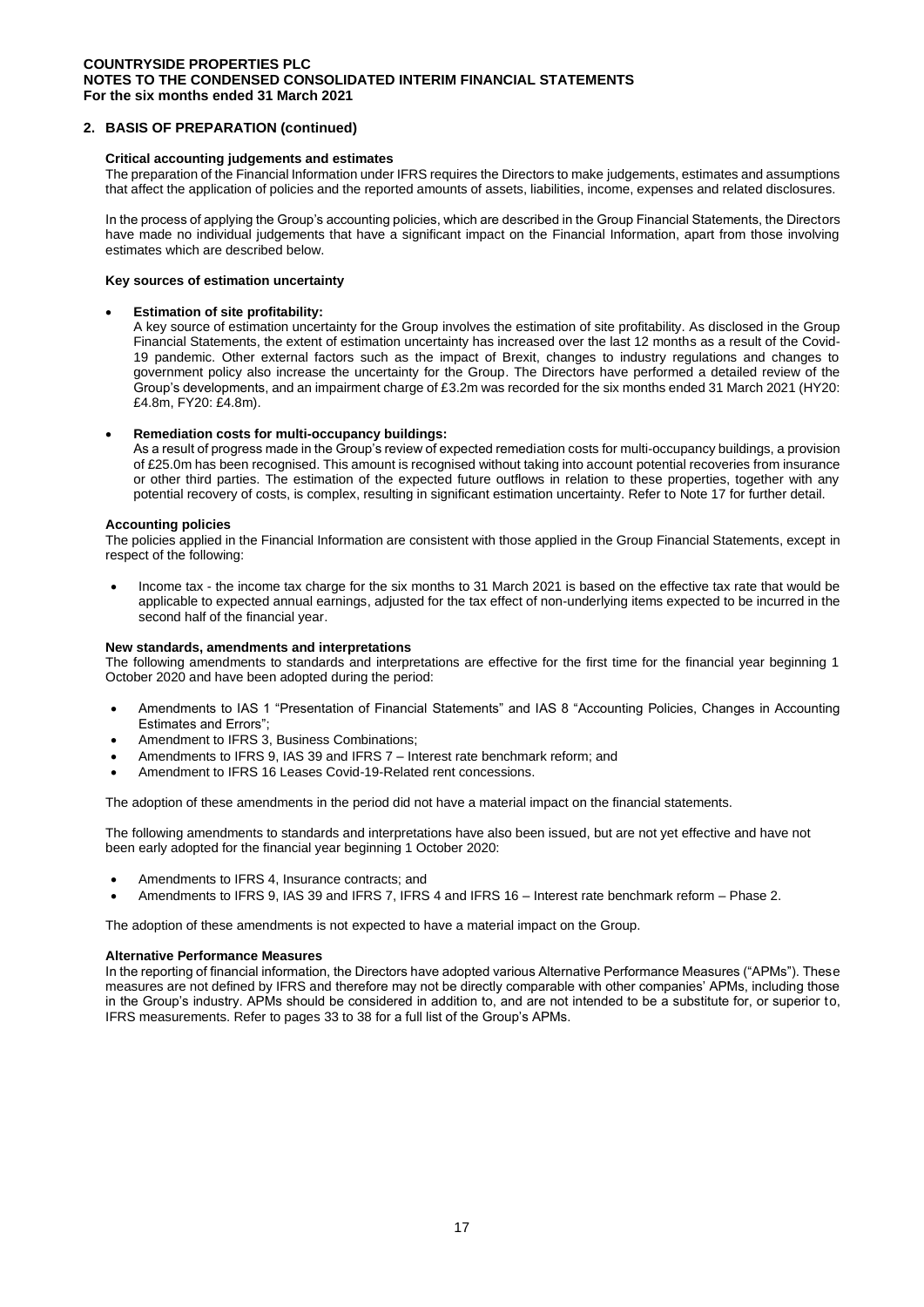### **3. SEASONALITY**

In common with the rest of the UK housebuilding industry, activity occurs throughout the year, with peaks in sales completions typically observed in spring and autumn. This creates a degree of seasonality in the Group's trading results and working capital. In addition to this, the current and prior financial year results have been impacted by the Covid-19 pandemic and the related government-imposed lockdown measures, which have caused further fluctuations in the trading performance and working capital cycle.

## **4. SEGMENTAL REPORTING**

Segmental reporting is presented in respect of the Group's business segments, reflecting the Group's management and internal reporting structure and is the basis on which strategic operating decisions are made by the Group's Chief Operating Decision Maker ("CODM"), which has been identified as the Group's Executive Committee. The Group's two business segments are Partnerships and Housebuilding.

The Partnerships segment specialises in developing mixed tenure communities and estate regeneration, with operations in London, the South East, the South West, the North West, the Midlands and Yorkshire. It works on a mixture of public sector owned and brownfield land, as well as land acquired from private and public landowners, in partnership with local authorities and housing associations to develop private, affordable and PRS homes. It also operates a modular panel manufacturing operation.

The Housebuilding segment benefits from an industry leading strategic land bank which is focused around outer London and the Home Counties. It builds high quality homes, with a focus on placemaking and selling to local owner occupiers.

Segmental adjusted operating profit and segmental operating profit include items directly attributable to a segment as well as those that can be allocated on a reasonable and consistent basis. Central head office costs that are directly attributable to a segment are allocated where possible, or otherwise allocated between segments based on an appropriate allocation methodology, such as headcount.

Segmental measures for Tangible Net Asset Value ("TNAV") and Tangible Net Operating Asset Value ("TNOAV") include assets and liabilities that are directly attributable to the segment as well as those that can be allocated on a reasonable basis.

The Group operates entirely within the United Kingdom and there is no trade between segments.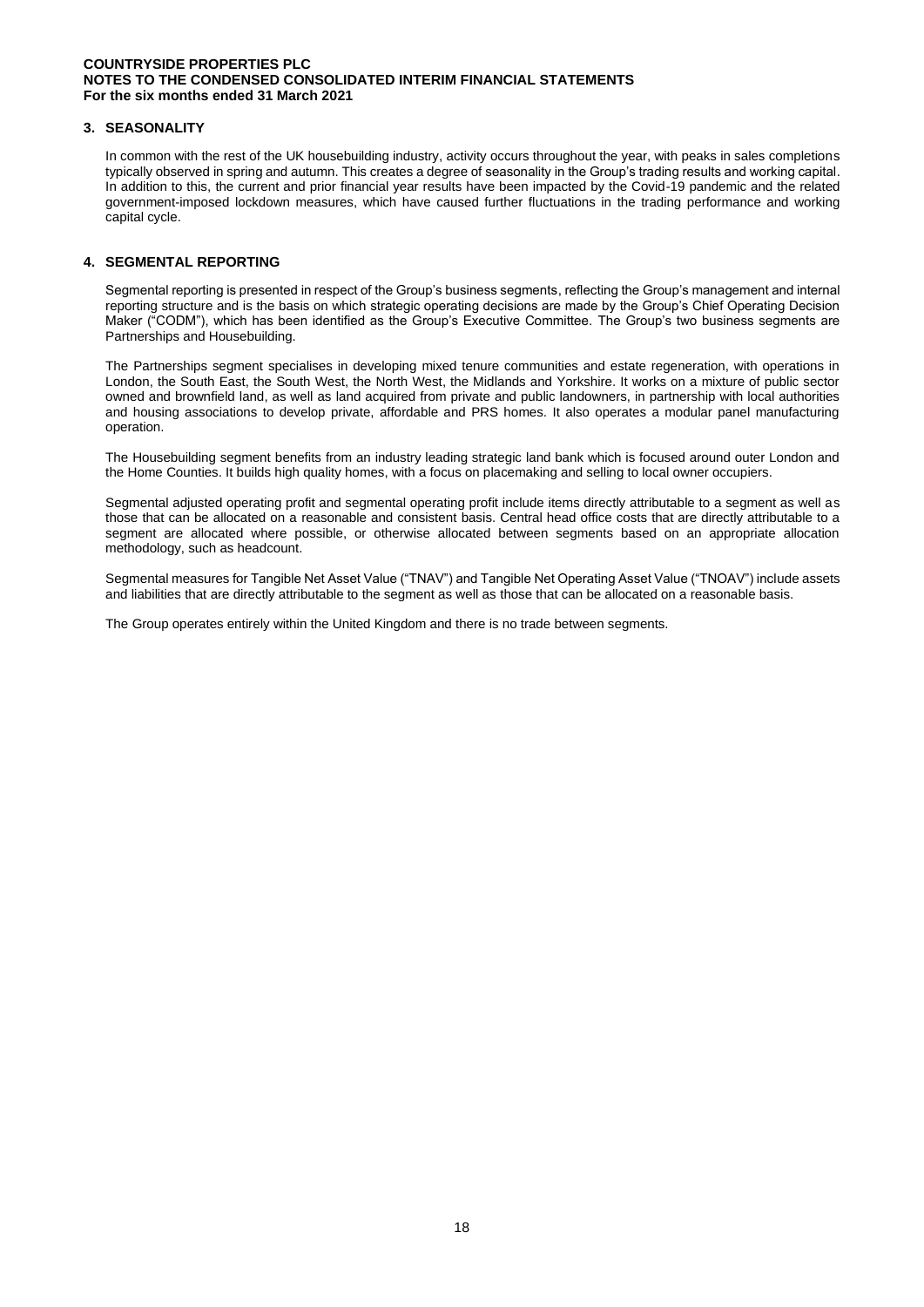## **4. SEGMENTAL REPORTING (continued)**

### **(a) Segmental financial performance**

The Group's measures of segmental financial performance are presented on a reported and adjusted basis below. Adjusted revenue and adjusted profit are APMs for the Group. Further detail on the Group's APMs is provided on pages 33 to 38. Refer to Note 5 for an analysis of segmental reported revenue by type.

|                                                             | <b>Note</b> | <b>Partnerships</b><br>£m | Housebuilding<br>£m | <b>Group items</b><br>£m | Total<br>£m |
|-------------------------------------------------------------|-------------|---------------------------|---------------------|--------------------------|-------------|
| Six months ended 31 March 2021                              |             |                           |                     |                          |             |
| Adjusted revenue                                            |             | 420.6                     | 334.4               |                          | 755.0       |
| Less: share of revenue from joint ventures and<br>associate |             | (24.8)                    | (69.2)              |                          | (94.0)      |
| Revenue                                                     | 5           | 395.8                     | 265.2               |                          | 661.0       |
| Adjusted operating profit/(loss)                            |             | 36.6                      | 44.7                | (2.7)                    | 78.6        |
| Less: share of operating profit from joint ventures         |             | (4.4)                     | (17.3)              |                          | (21.7)      |
| and associate<br>Less: non-underlying items                 | 6           | (25.0)                    | ٠                   | (7.2)                    | (32.2)      |
| <b>Operating profit/(loss)</b>                              |             | 7.2                       | 27.4                | (9.9)                    | 24.7        |

|                                                                      |   | <b>Partnerships</b><br>£m | Housebuilding<br>£m | <b>Group items</b><br>£m | <b>Total</b><br>£m |
|----------------------------------------------------------------------|---|---------------------------|---------------------|--------------------------|--------------------|
| Six months ended 31 March 2020                                       |   |                           |                     |                          |                    |
| Adjusted revenue                                                     |   | 343.8                     | 187.1               |                          | 530.9              |
| Less: share of revenue from joint ventures and<br>associate          |   | (19.8)                    | (29.9)              |                          | (49.7)             |
| Revenue                                                              | 5 | 324.0                     | 157.2               |                          | 481.2              |
|                                                                      |   |                           |                     |                          |                    |
| Adjusted operating profit/(loss)                                     |   | 36.3                      | 20.6                | (1.6)                    | 55.3               |
| Less: share of operating profit from joint ventures<br>and associate |   | (3.8)                     | (5.2)               |                          | (9.0)              |
| Less: non-underlying items                                           | 6 |                           |                     | (5.3)                    | (5.3)              |
| <b>Operating profit/(loss)</b>                                       |   | 32.5                      | 15.4                | (6.9)                    | 41.0               |

|                                                                      |   | <b>Partnerships</b><br>£m | Housebuilding<br>£m | <b>Group items</b><br>£m | Total<br>£m |
|----------------------------------------------------------------------|---|---------------------------|---------------------|--------------------------|-------------|
| Year ended 30 September 2020                                         |   |                           |                     |                          |             |
| Adjusted revenue                                                     |   | 629.4                     | 359.4               |                          | 988.8       |
| Less: share of revenue from joint ventures and<br>associate          |   | (44.1)                    | (52.7)              |                          | (96.8)      |
| Revenue                                                              | 5 | 585.3                     | 306.7               |                          | 892.0       |
|                                                                      |   |                           |                     |                          |             |
| Adjusted operating profit/(loss)                                     |   | 32.8                      | 25.0                | (3.6)                    | 54.2        |
| Less: share of operating profit from joint ventures<br>and associate |   | (8.3)                     | (8.9)               |                          | (17.2)      |
| Less: non-underlying items                                           | 6 | (8.3)                     | (5.2)               | (28.9)                   | (42.4)      |
| <b>Operating profit/(loss)</b>                                       |   | 16.2                      | 10.9                | (32.5)                   | (5.4)       |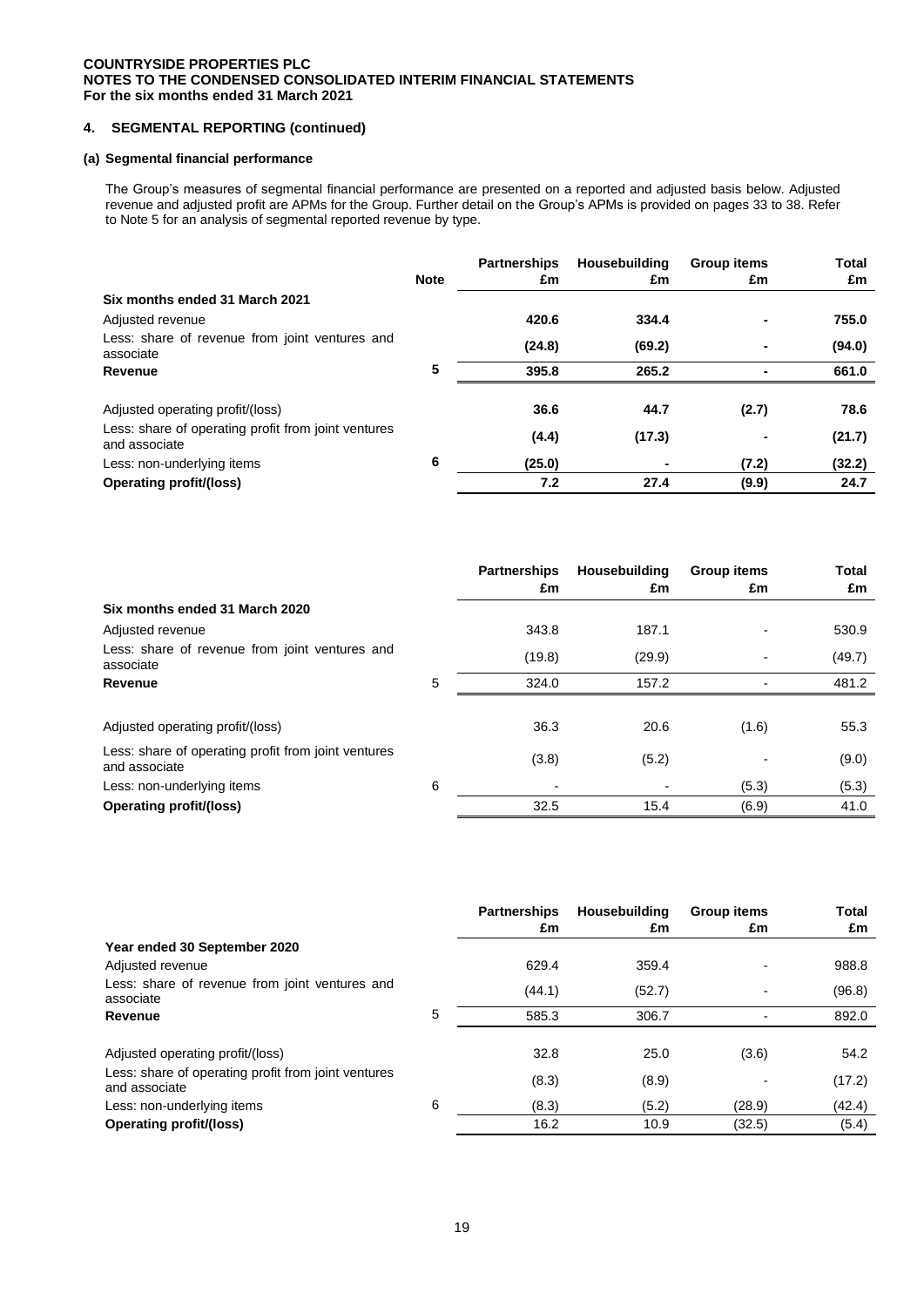# **4. SEGMENTAL REPORTING (continued)**

### **(b) Segmental financial position**

Segmental TNAV represents the net assets of the Group's two operating divisions. Segmental TNAV includes divisional net assets less intangible assets (net of deferred tax) and excludes inter-segment cash funding. TNOAV is the Group's measure of capital employed, as used in the calculation of Return on Capital Employed ("ROCE"). Refer to pages 33 to 38 for detail of the Group's APMs, including calculations of ROCE for the Group's segments.

|                                                                                                                              | <b>Partnerships</b> | Housebuilding | <b>Group items</b> | Total      |
|------------------------------------------------------------------------------------------------------------------------------|---------------------|---------------|--------------------|------------|
|                                                                                                                              | £m                  | £m            | £m                 | £m         |
| TNAV at 1 October 2020                                                                                                       | 288.1               | 663.6         | (9.9)              | 951.7      |
| Operating profit/(loss)                                                                                                      | 7.2                 | 27.4          |                    | 24.7       |
| Add back items with no impact on TNAV:<br>- Share-based payments, net of deferred tax<br>- Amortisation of intangible assets |                     |               | 1.5<br>5.0         | 1.5<br>5.0 |
| Other items affecting TNAV:<br>- Results of joint ventures and associate                                                     | 4.2                 | 15.9          |                    | 20.1       |
| - Taxation                                                                                                                   | (1.4)               | (5.5)         | 3.4                | (6.9)      |
| - Other                                                                                                                      | (2.6)               | (9.7)         |                    | (8.9)      |
| TNAV at 31 March 2021                                                                                                        | 295.5               | 691.7         |                    | 987.2      |
| Inter-segment cash funding: net (cash)/debt                                                                                  | 114.6               | (220.5)       |                    | (105.9)    |
| Segmental capital employed (TNOAV)                                                                                           | 410.1               | 471.2         |                    | 881.3      |

|                                                                    | <b>Partnerships</b><br>£m | Housebuilding<br>£m | <b>Group items</b><br>£m | Total<br>£m |
|--------------------------------------------------------------------|---------------------------|---------------------|--------------------------|-------------|
| TNAV at 1 October 2019                                             | 114.2                     | 623.6               |                          | 737.8       |
| Operating profit/(loss)<br>Add back items with no impact on TNAV:  | 32.5                      | 15.4                | (6.9)                    | 41.0        |
| - Share-based payments, net of deferred tax                        |                           |                     | 0.1                      | 0.1         |
| - Amortisation of intangible assets<br>Other items affecting TNAV: |                           |                     | 6.1                      | 6.1         |
| - Results of joint ventures and associate                          | 3.8                       | 5.1                 |                          | 8.9         |
| - Dividends paid                                                   | (29.5)                    | (16.7)              |                          | (46.2)      |
| - Taxation                                                         | (4.7)                     | (2.6)               |                          | (7.3)       |
| - Other                                                            | (5.3)                     | (3.0)               | 0.7                      | (7.6)       |
| TNAV at 31 March 2020                                              | 111.0                     | 621.8               |                          | 732.8       |
| Inter-segment cash funding: net (cash)/debt                        | 187.7                     | (60.0)              |                          | 127.7       |
| Segmental capital employed (TNOAV)                                 | 298.7                     | 561.8               |                          | 860.5       |

|                                                              | <b>Partnerships</b><br>£m | Housebuilding<br>£m | <b>Group items</b><br>£m | <b>Total</b><br>£m |
|--------------------------------------------------------------|---------------------------|---------------------|--------------------------|--------------------|
| TNAV at 1 October 2019                                       | 114.2                     | 623.6               |                          | 737.8              |
| Operating profit/(loss)                                      | 16.2                      | 10.9                | (32.5)                   | (5.4)              |
| Add back items with no impact on TNAV:                       |                           |                     |                          |                    |
| - Share-based payments, net of deferred tax                  |                           |                     | 0.4                      | 0.4                |
| - Impairment of goodwill                                     |                           |                     | 18.5                     | 18.5               |
| - Amortisation of intangible assets                          |                           |                     | 12.2                     | 12.2               |
| Other items affecting TNAV:                                  |                           |                     |                          |                    |
| - Share issue, net of transaction costs                      | 196.5                     | 46.5                |                          | 243.0              |
| - Share of post-tax profit from joint ventures and associate | 8.0                       | 9.0                 |                          | 17.0               |
| - Dividends paid to owners of the parent                     | (29.5)                    | (16.7)              |                          | (46.2)             |
| - Dividends paid to non-controlling interests                | (4.3)                     |                     |                          | (4.3)              |
| - Taxation                                                   | (1.2)                     | (0.9)               |                          | (2.1)              |
| - Purchase of shares by EBT                                  | (1.2)                     | (0.8)               |                          | (2.0)              |
| - Other                                                      | (10.6)                    | (8.0)               | 1.4                      | (17.2)             |
| TNAV at 30 September 2020                                    | 288.1                     | 663.6               | ۰                        | 951.7              |
| Inter-segment cash funding: net (cash)/debt                  | 39.4                      | (137.6)             |                          | (98.2)             |
| Segmental capital employed (TNOAV)                           | 327.5                     | 526.0               |                          | 853.5              |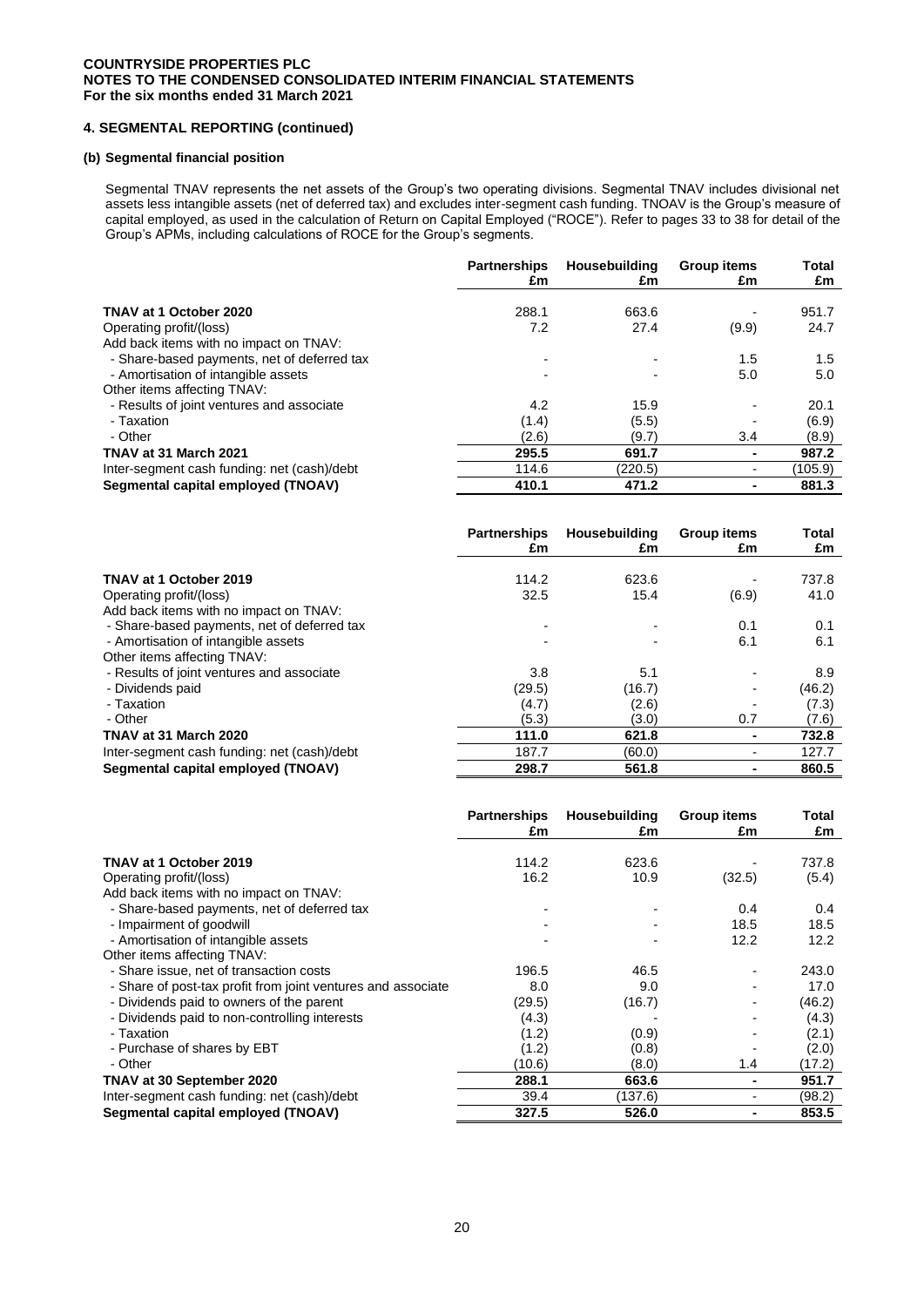# **4. SEGMENTAL REPORTING (continued)**

## **(c) Segmental other items**

|                                                               | <b>Partnerships</b> | Housebuilding | <b>Group items</b> | Total |
|---------------------------------------------------------------|---------------------|---------------|--------------------|-------|
|                                                               | £m                  | £m            | £m                 | £m    |
| Six months ended 31 March 2021                                |                     |               |                    |       |
| Investment in joint ventures                                  | 8.0                 | 25.8          |                    | 33.8  |
| Investment in associate                                       |                     | 0.8           |                    | 0.8   |
| Share of post-tax profit from joint ventures and<br>associate | 4.2                 | 15.9          |                    | 20.1  |
| Capital expenditure – property, plant and<br>equipment        | 0.7                 | 0.5           |                    | 1.2   |
| Capital expenditure - intangible assets                       |                     |               | $2.2^{\circ}$      | 2.2   |
| Right of use asset additions                                  | 36.8                | 7.4           |                    | 44.2  |
| Depreciation – property, plant and equipment                  | 0.8                 | 0.3           |                    | 1.1   |
| Depreciation – right of use assets                            | 2.0                 | 0.7           |                    | 2.7   |
| Amortisation - intangible assets                              |                     |               | 5.0                | 5.0   |
| Share-based payments                                          |                     |               | 1.0                | 1.0   |

|                                                               | <b>Partnerships</b> | Housebuilding | <b>Group items</b> | Total |
|---------------------------------------------------------------|---------------------|---------------|--------------------|-------|
|                                                               | £m                  | £m            | £m                 | £m    |
| Six months ended 31 March 2020                                |                     |               |                    |       |
| Investment in joint ventures                                  | 7.9                 | 30.4          |                    | 38.3  |
| Investment in associate                                       |                     | 3.6           |                    | 3.6   |
| Share of post-tax profit from joint ventures and<br>associate | 3.8                 | 5.1           |                    | 8.9   |
| Capital expenditure – property, plant and<br>equipment        | 3.5                 | 0.4           |                    | 3.9   |
| Capital expenditure – intangible assets                       |                     |               | 1.0                | 1.0   |
| Right of use asset additions                                  | 1.2                 | 1.2           |                    | 2.4   |
| Depreciation – property, plant and equipment                  | 0.9                 | 0.4           |                    | 1.3   |
| Depreciation – right of use assets                            | 2.0                 | 0.9           |                    | 2.9   |
| Amortisation - intangible assets                              |                     |               | 6.1                | 6.1   |
| Share-based payments                                          |                     |               | 0.2                | 0.2   |

|                                                               | <b>Partnerships</b> | Housebuilding | <b>Group items</b> | Total |
|---------------------------------------------------------------|---------------------|---------------|--------------------|-------|
|                                                               | £m                  | £m            | £m                 | £m    |
| Year ended 30 September 2020                                  |                     |               |                    |       |
| Investment in joint ventures                                  | 12.1                | 28.8          |                    | 40.9  |
| Investment in associate                                       |                     | 1.3           |                    | 1.3   |
| Share of post-tax profit from joint ventures and<br>associate | 8.0                 | 9.0           |                    | 17.0  |
| Capital expenditure – property, plant and<br>equipment        | 4.2                 | 0.6           |                    | 4.8   |
| Capital expenditure – intangible assets                       |                     |               | 2.9                | 2.9   |
| Right of use asset additions                                  | 3.1                 | 1.3           |                    | 4.4   |
| Depreciation – property, plant and equipment                  | 1.8                 | 0.7           |                    | 2.5   |
| Depreciation – right of use assets                            | 4.6                 | 3.2           |                    | 7.8   |
| Amortisation - intangible assets                              |                     |               | 12.2               | 12.2  |
| Impairment of goodwill                                        |                     |               | 18.5               | 18.5  |
| Share-based payments                                          |                     |               | 1.0                | 1.0   |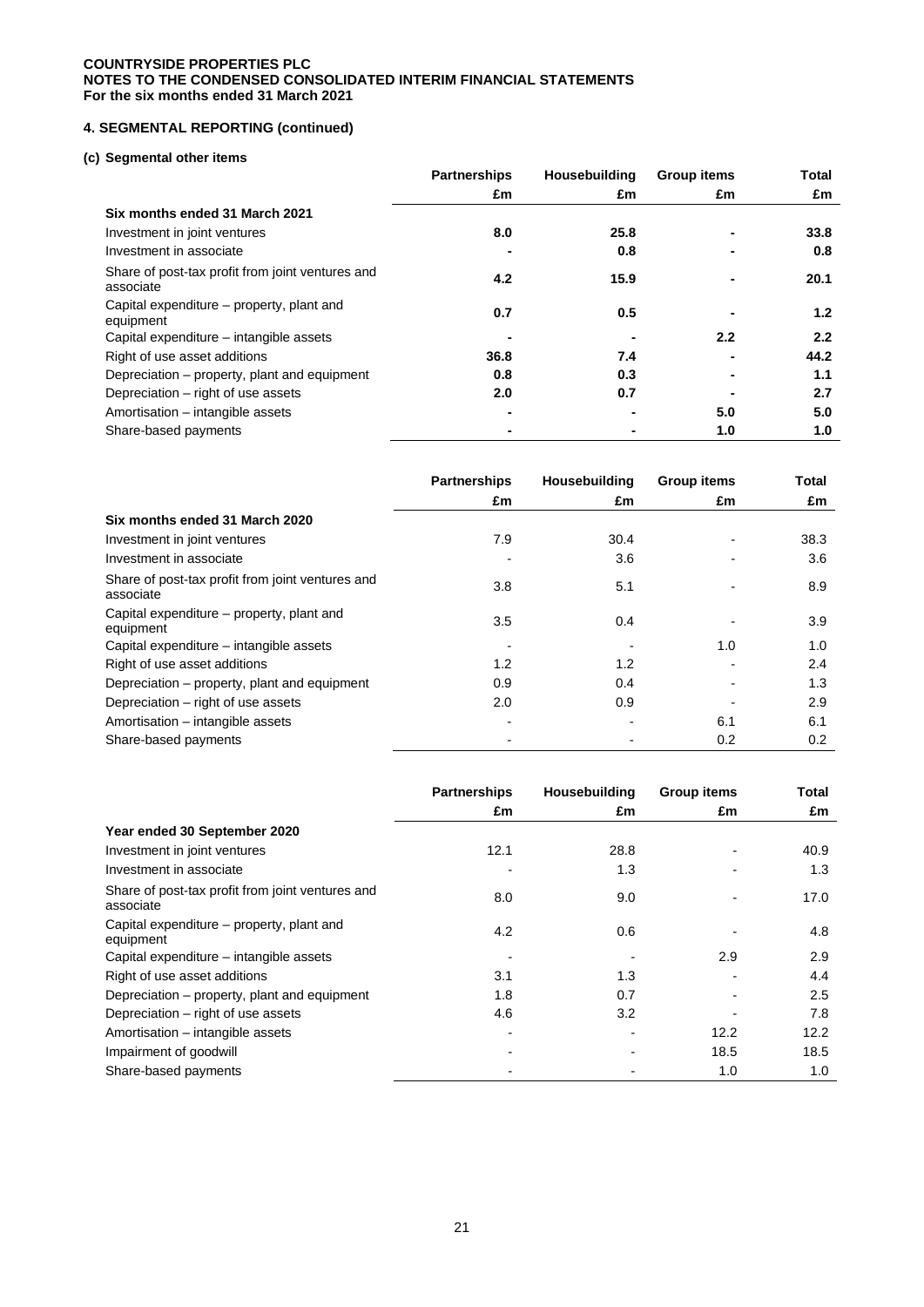# **5. REVENUE**

An analysis of Group reported revenue by type is set out below:

|                                                     | <b>Six months</b><br>ended 31 | Six months<br>ended 31 | Year ended 30<br>September |
|-----------------------------------------------------|-------------------------------|------------------------|----------------------------|
|                                                     | <b>March 2021</b>             | March 2020             | 2020                       |
|                                                     | £m                            | £m                     | £m                         |
| Partnerships:                                       |                               |                        |                            |
| Private                                             | 220.6                         | 123.5                  | 251.7                      |
| Affordable                                          | 117.4                         | 112.9                  | 196.6                      |
| <b>Private Rented Sector</b>                        | 49.5                          | 77.0                   | 116.5                      |
| Other                                               | 8.3                           | 10.6                   | 20.5                       |
|                                                     | 395.8                         | 324.0                  | 585.3                      |
| Housebuilding:                                      |                               |                        |                            |
| Private                                             | 203.0                         | 120.5                  | 205.1                      |
| Affordable                                          | 14.5                          | 25.0                   | 46.2                       |
| <b>Private Rented Sector</b>                        | 4.3                           | 1.8                    | 7.2                        |
| Land                                                | 32.4                          | 0.2                    | 30.8                       |
| Other                                               | 11.0                          | 9.7                    | 17.4                       |
|                                                     | 265.2                         | 157.2                  | 306.7                      |
| <b>Total revenue (reported)</b>                     | 661.0                         | 481.2                  | 892.0                      |
| Share of revenue from joint ventures and associate: |                               |                        |                            |
| Partnerships                                        | 24.8                          | 19.8                   | 44.1                       |
| Housebuilding                                       | 69.2                          | 29.9                   | 52.7                       |
| Total revenue (adjusted)                            | 755.0                         | 530.9                  | 988.8                      |

 $\mathbb{R}^2$ 

# **6. OPERATING PROFIT/(LOSS)**

#### **Non-underlying items**

Certain items which do not relate to the Group's underlying performance are presented separately in the consolidated statement of comprehensive income as non-underlying items where, in the judgement of the Directors, they need to be disclosed separately by virtue of their size, nature or incidence in order to obtain a clear and consistent presentation of the Group's underlying business performance. Group operating profit includes the following non-underlying items:

|                                                               | <b>Six months</b><br>ended 31<br><b>March 2021</b><br>£m | Six months<br>ended 31<br><b>March 2020</b><br>£m | Year ended 30<br>September<br>2020<br>£m |
|---------------------------------------------------------------|----------------------------------------------------------|---------------------------------------------------|------------------------------------------|
| Non-underlying items included within cost of sales:           |                                                          |                                                   |                                          |
| Remediation costs for multi-occupancy buildings               | (25.0)                                                   |                                                   |                                          |
| Non-underlying items included within administrative expenses: |                                                          |                                                   |                                          |
| Amortisation of acquisition-related intangible assets         | (3.9)                                                    | (5.1)                                             | (10.2)                                   |
| Costs associated with Housebuilding separation                | (3.3)                                                    |                                                   |                                          |
| Impairment of goodwill                                        |                                                          |                                                   | (18.5)                                   |
| Restructuring costs                                           |                                                          |                                                   | (3.5)                                    |
| Ground Rent Assistance Scheme                                 |                                                          |                                                   | (10.0)                                   |
| Deferred consideration relating to Westleigh                  |                                                          | (0.2)                                             | (0.2)                                    |
| Total non-underlying items                                    | (32.2)                                                   | (5.3)                                             | (42.4)                                   |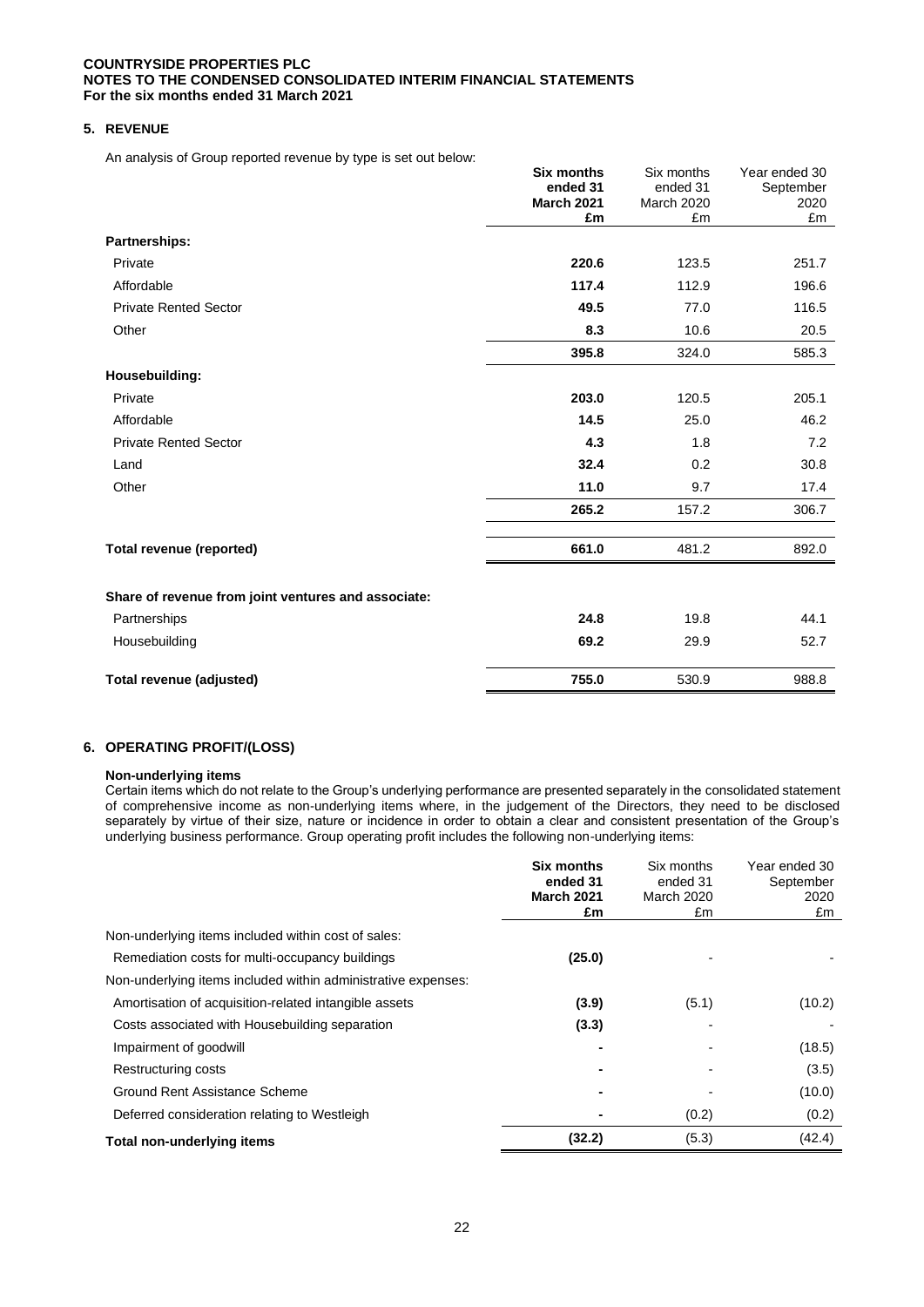### **6. OPERATING PROFIT/(LOSS) (continued)**

### **Remediation costs for multi-occupancy buildings**

As a result of progress made in the Group's review of expected remediation costs for multi-occupancy buildings, a provision of £25.0m has been recognised. Refer to Note 17 for further detail.

#### **Amortisation of acquisition-related intangible assets**

Amortisation of acquisition-related intangible assets is reported within non-underlying items as the Directors do not believe this cost should be included when considering the underlying trading performance of the Group.

### **Costs associated with Housebuilding separation**

As announced on 3 December 2020, the Group appointed Rothschild & Co to examine the separation of its Housebuilding division. As part of this process, during the first half of the year a reorganisation of the Group's legal structure commenced to align it to the Group's operational structure. The costs incurred during the period in relation to this reorganisation include legal, tax and accounting advisory services and other expenses*.* 

### **Impairment of goodwill**

During September 2020, the Directors announced the Board's decision to close the Millgate business with the remaining Millgate sites being transferred to the Housebuilding West region. The goodwill previously recognised on the acquisition of Millgate was tested for impairment and, as a consequence of reduced cash flows from the business in future years, an impairment charge of £18.5m was recognised.

#### **Restructuring costs**

Restructuring costs of £3.5m were recognised in the year ended 30 September 2020 in relation to the closure of the Millgate business, restructuring in the Partnerships division, and the closure of the Group's London office.

### **Ground Rent Assistance Scheme**

Following the Group's commitment to the Government's Leasehold Pledge, in April 2020 the Group established the Countryside Ground Rent Assistance Scheme and recognised a provision of £10.0m. Refer to Note 17.

### **Taxation**

A total tax credit of £5.8m (HY20: £1.0m, FY20: £4.7m) in relation to the above non-recurring items is included within taxation in the consolidated statement of comprehensive income.

### **7. NET FINANCE COSTS**

|                                          | Six months<br>ended 31<br><b>March 2021</b><br>£m | Six months<br>ended 31<br><b>March 2020</b><br>£m | Year ended<br>30 September<br>2020<br>£m |
|------------------------------------------|---------------------------------------------------|---------------------------------------------------|------------------------------------------|
|                                          |                                                   |                                                   |                                          |
| Bank loans and overdrafts                | (1.3)                                             | (1.9)                                             | (5.3)                                    |
| Amortisation of debt finance costs       | (0.4)                                             | (0.3)                                             | (0.7)                                    |
| Unwind of discount relating to:          |                                                   |                                                   |                                          |
| Land purchases on deferred payment terms | (3.8)                                             | (3.7)                                             | (7.0)                                    |
| Lease liabilities                        | (0.7)                                             | (0.6)                                             | (1.1)                                    |
| Other loans                              | (0.1)                                             |                                                   | (0.1)                                    |
| <b>Finance costs</b>                     | (6.3)                                             | (6.5)                                             | (14.2)                                   |
| Interest receivable                      | 0.1                                               | 0.1                                               | 0.2                                      |
| Unwind of discount relating to:          |                                                   |                                                   |                                          |
| Land sales on deferred settlement terms  | 0.2                                               | 0.2                                               | 0.5                                      |
| <b>Finance income</b>                    | 0.3                                               | 0.3                                               | 0.7                                      |
| <b>Net finance costs</b>                 | (6.0)                                             | (6.2)                                             | (13.5)                                   |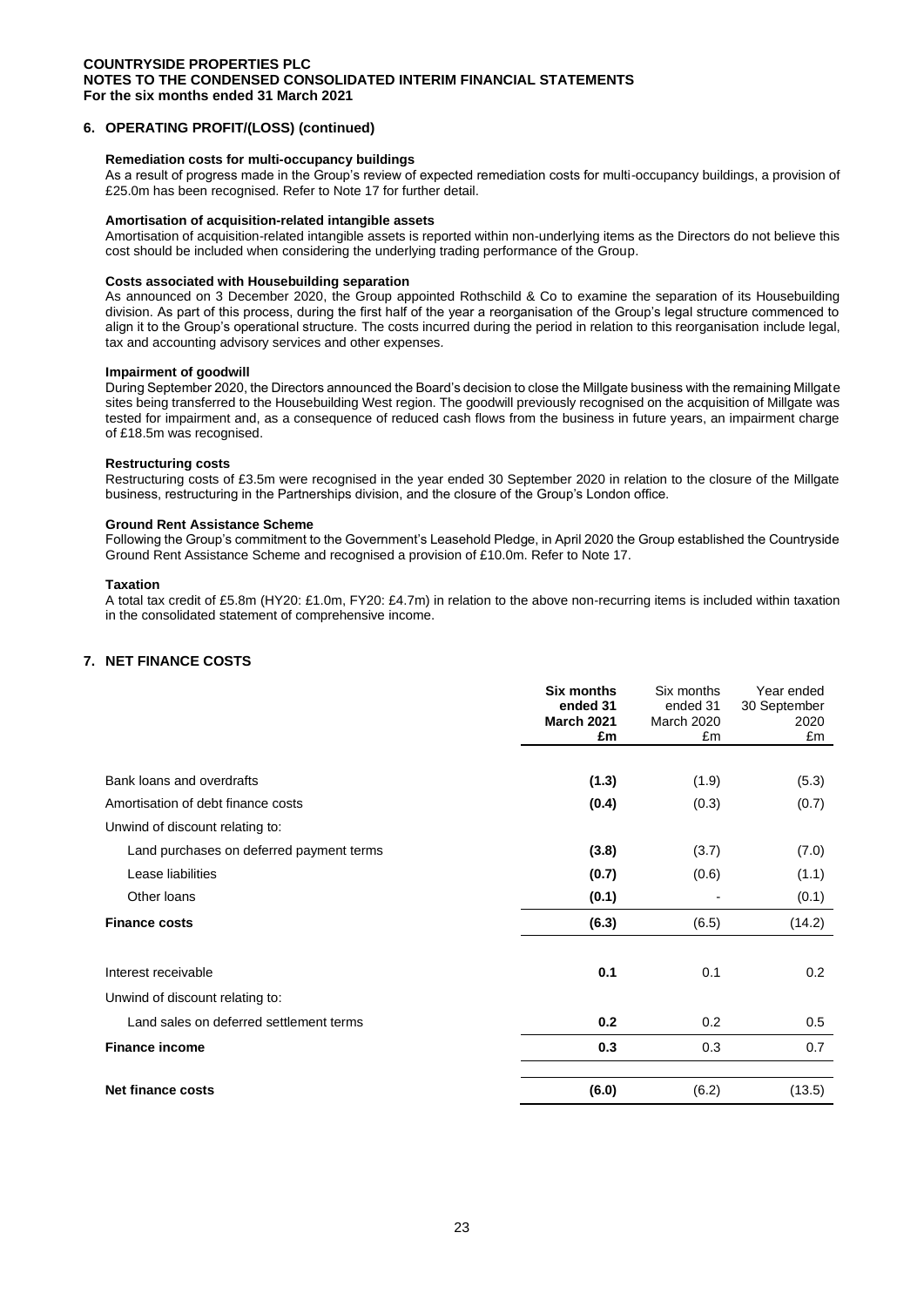## **8. TAXATION**

The effective tax rate applied for the period was 17.7% (HY20: 16.7%, FY20: (107.7)%). This reflects the anticipated full year effective rate excluding the tax effect of non-underlying items expected to be incurred in the second half of the financial year, and is lower than the statutory rate of 19.0% mainly due to the Group's joint ventures and associate being accounted for using the equity method.

The adjusted effective tax rate for the period was 19.3% (HY20: 17.3%, FY20: 17.2%) with the difference between the reported and adjusted rates reflecting non-underlying items and the treatment of the Group's joint ventures and associate.

On 3 March 2021, the Chancellor announced that the standard rate of UK Corporation Tax would increase from 19% to 25% from April 2023. However, as this change in rate has yet to be substantively enacted, it is not reflected in this Financial Information and therefore the Group's deferred tax assets as at the reporting date have been calculated using the prevailing corporation tax rate of 19%. The impact had this rate change been enacted by the balance sheet date is not expected to be material.

### **9. EARNINGS PER SHARE**

Basic earnings per share ("basic EPS") is calculated by dividing the profit from continuing operations attributable to ordinary shareholders by the weighted average number of ordinary shares in issue during the period, adjusted for the weighted average number of shares held by the Employee Benefit Trust ("EBT"). For diluted earnings per share ("diluted EPS"), the weighted average number of ordinary shares also assumes the conversion of all potentially dilutive share awards.

### **(a) Basic earnings per share**

|                                                                                        | Six months<br>ended 31<br><b>March 2021</b> | Six months<br>ended 31<br><b>March 2020</b> | Year ended<br>30 September<br>2020 |
|----------------------------------------------------------------------------------------|---------------------------------------------|---------------------------------------------|------------------------------------|
| Profit from continuing operations attributable to equity holders of the<br>parent (£m) | 31.9                                        | 36.4                                        | (3.7)                              |
| Basic weighted average number of shares (millions)                                     | 523.4                                       | 447.9                                       | 462.1                              |
| Basic earnings per share (pence per share)                                             | 6.1                                         | 8.1                                         | (0.8)                              |
| Diluted weighted average number of shares (millions)                                   | 528.3                                       | 450.9                                       | 464.5                              |
| Diluted earnings per share (pence per share)                                           | 6.0                                         | 8.1                                         | (0.8)                              |

The basic weighted average number of shares of 523.4 million for the six months ended 31 March 2021 (HY20: 447.9 million, FY20: 462.1 million) excludes the weighted average number of shares held in the EBT during the period of 1.2 million (HY20: 2.1 million, FY20: 1.2 million).

### **(b) Adjusted earnings per share**

Adjusted basic and diluted EPS are APMs for the Group. Refer to pages 33 to 38 for details of the Group's APMs.

|                                                                                                 | Six months<br>ended 31<br><b>March 2021</b> | Six months<br>ended 31<br><b>March 2020</b> | Year ended<br>30 September<br>2020 |
|-------------------------------------------------------------------------------------------------|---------------------------------------------|---------------------------------------------|------------------------------------|
|                                                                                                 |                                             |                                             |                                    |
| Profit from continuing operations attributable to equity holders of the<br>parent (£m)          | 31.9                                        | 36.4                                        | (3.7)                              |
| Add: Non-underlying items, net of tax (£m)                                                      | 26.4                                        | 4.3                                         | 37.7                               |
| Adjusted profit from continuing operations attributable to equity<br>holders of the parent (£m) | 58.3                                        | 40.7                                        | 34.0                               |
| Basic weighted average number of shares (millions)                                              | 523.4                                       | 447.9                                       | 462.1                              |
| Adjusted basic earnings per share (pence per share)                                             | 11.1                                        | 9.1                                         | 7.4                                |
| Diluted weighted average number of shares (millions)                                            | 528.3                                       | 450.9                                       | 465.3                              |
| Adjusted diluted earnings per share (pence per share)                                           | 11.0                                        | 9.0                                         | 7.3                                |

Non-underlying items net of tax is composed of costs of £32.2m, net of tax of £5.8m (HY20: £5.3m, net of tax of £1.0m, FY20: £42.4m net of tax of £4.7m). Refer to Note 6.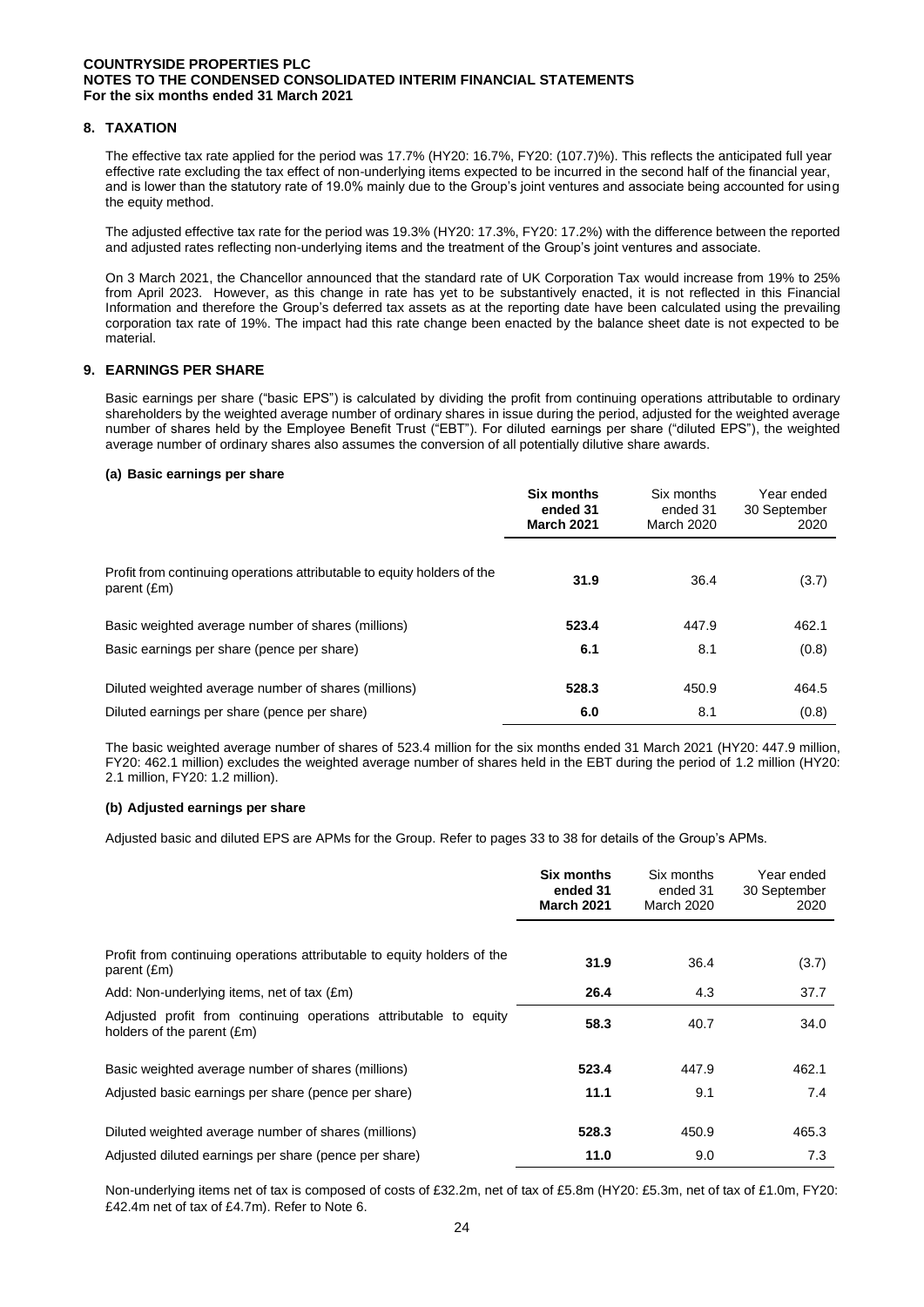# **10. DIVIDENDS**

As a result of the impact that the Covid-19 pandemic had on the Group's financial performance, no dividends were declared during the year ended 30 September 2020.

The Board of Directors does not recommend the payment of an interim dividend for the current financial year (HY20: Nil).

Dividends of £46.2m, or 10.3 pence per share, were recognised as distributions and paid in the first half of the year ended 30 September 2020, reflecting the final dividend declared for the year ended 30 September 2019.

### **11. INVESTMENT IN JOINT VENTURES**

The table below reconciles the movement in the Group's aggregate investment in joint ventures:

|                                | <b>Six months</b><br>ended 31<br><b>March 2021</b><br>£m | Six months<br>ended 31<br>March 2020<br>£m | Year ended<br>30 September<br>2020<br>£m |
|--------------------------------|----------------------------------------------------------|--------------------------------------------|------------------------------------------|
|                                |                                                          |                                            |                                          |
| Opening balance                | 40.9                                                     | 62.2                                       | 62.2                                     |
| Share of post-tax profit       | 20.1                                                     | 8.8                                        | 16.9                                     |
| Dividends received             | (23.6)                                                   | (32.5)                                     | (33.5)                                   |
| Repayment of members' interest | (2.8)                                                    |                                            | (4.4)                                    |
| Other movements                | (0.8)                                                    | (0.2)                                      | (0.3)                                    |
| <b>Closing balance</b>         | 33.8                                                     | 38.3                                       | 40.9                                     |

The tables below present the financial performance of the Group's joint ventures during the period:

| For the six months ended 31 March 2021 | <b>Partnerships</b><br>£m | Housebuilding<br>£m | <b>Total</b><br>£m |
|----------------------------------------|---------------------------|---------------------|--------------------|
|                                        |                           |                     |                    |
| Revenue                                | 49.6                      | 138.4               | 188.0              |
| Expenses                               | (40.8)                    | (103.8)             | (144.6)            |
| <b>Operating profit</b>                | 8.8                       | 34.6                | 43.4               |
| Finance costs                          | (0.4)                     | (0.2)               | (0.6)              |
| Income tax expense                     | $\overline{\phantom{0}}$  | (2.6)               | (2.6)              |
| Profit for the period                  | 8.4                       | 31.8                | 40.2               |
| Group's share in %                     | 50.0%                     | 50.0%               | 50.0%              |
| Group's share of revenue               | 24.8                      | 69.2                | 94.0               |
| Group's share of operating profit      | 4.4                       | 17.3                | 21.7               |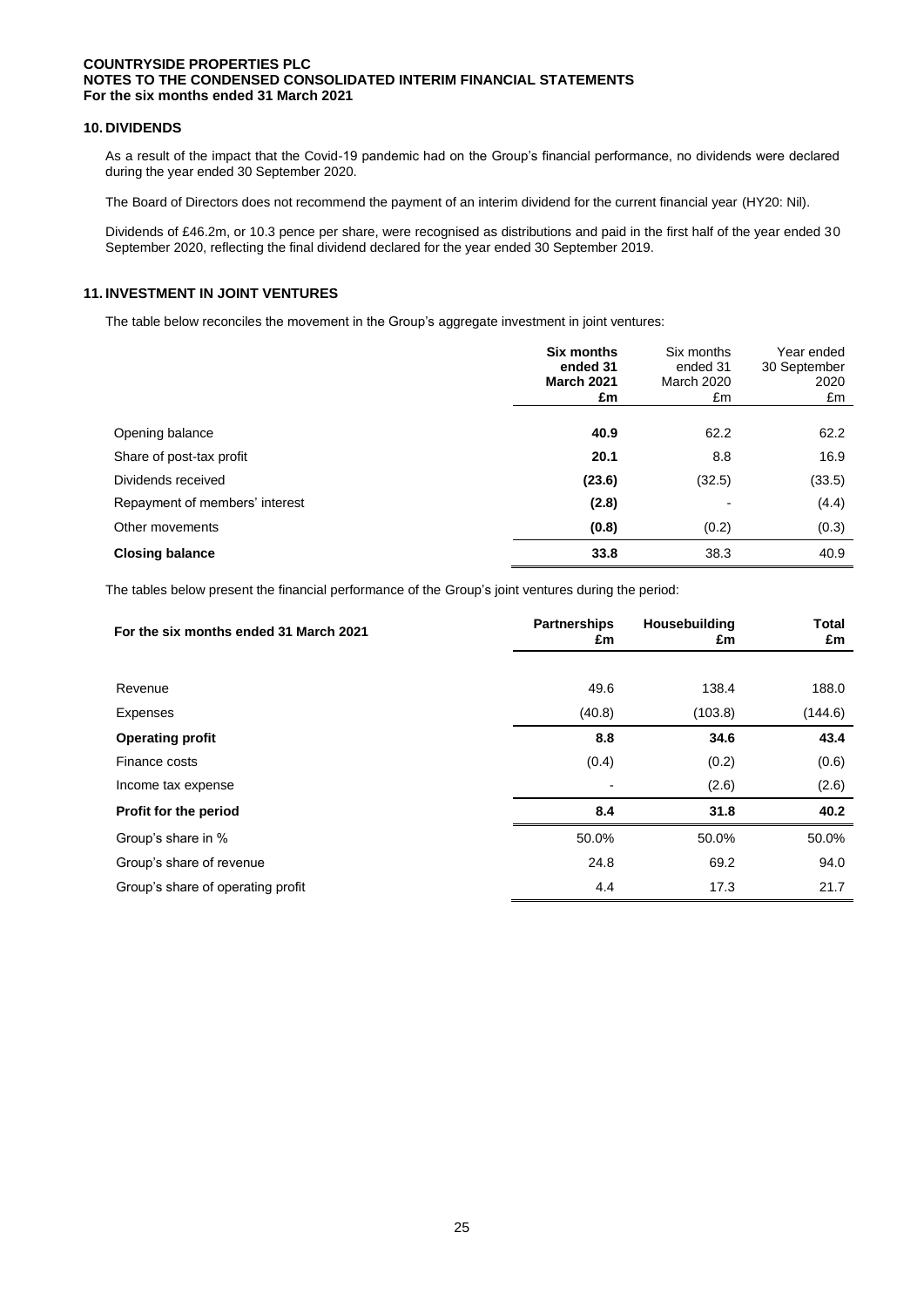# **11. INVESTMENT IN JOINT VENTURES (continued)**

| For the six months ended 31 March 2020 | <b>Partnerships</b><br>Housebuilding<br>£m<br>£m |        |        |  | <b>Total</b><br>£m |
|----------------------------------------|--------------------------------------------------|--------|--------|--|--------------------|
|                                        |                                                  |        |        |  |                    |
| Revenue                                | 39.6                                             | 59.7   | 99.3   |  |                    |
| Expenses                               | (32.1)                                           | (49.3) | (81.4) |  |                    |
| <b>Operating profit</b>                | 7.5                                              | 10.4   | 17.9   |  |                    |
| Finance income                         | $\blacksquare$                                   | 0.1    | 0.1    |  |                    |
| Income tax expense                     |                                                  | (0.4)  | (0.4)  |  |                    |
| Profit for the period                  | 7.5                                              | 10.1   | 17.6   |  |                    |
| Group's share in %                     | 50.0%                                            | 50.0%  | 50.0%  |  |                    |
| Group's share of revenue               | 19.8                                             | 29.9   | 49.7   |  |                    |
| Group's share of operating profit      | 3.8                                              | 5.2    | 9.0    |  |                    |

| For the year ended 30 September 2020 | <b>Partnerships</b><br>£m | Housebuilding<br>£m | <b>Total</b><br>£m |  |
|--------------------------------------|---------------------------|---------------------|--------------------|--|
|                                      |                           |                     |                    |  |
| Revenue                              | 88.2                      | 105.4               | 193.6              |  |
| Expenses                             | (71.7)                    | (87.6)              | (159.3)            |  |
| <b>Operating profit</b>              | 16.5                      | 17.8                | 34.3               |  |
| Finance income / (costs)             | (0.6)                     | 0.2                 | (0.4)              |  |
| Income tax credit / (expense)        | 0.1                       | (0.2)               | (0.1)              |  |
| Profit for the year                  | 16.0                      | 17.8                | 33.8               |  |
| Group's share in %                   | 50.0%                     | 50.0%               | 50.0%              |  |
| Group's share of revenue             | 44.1                      | 52.7                | 96.8               |  |
| Group's share of operating profit    | 8.3                       | 8.9                 | 17.2               |  |

The aggregate amount due from joint ventures is £51.8m (HY20: £87.1m, FY20: £69.5m). The amount due to joint ventures is £0.5m (HY20: £0.4m, FY20: £0.4m). Transactions between the Group and its joint ventures are disclosed in Note 19.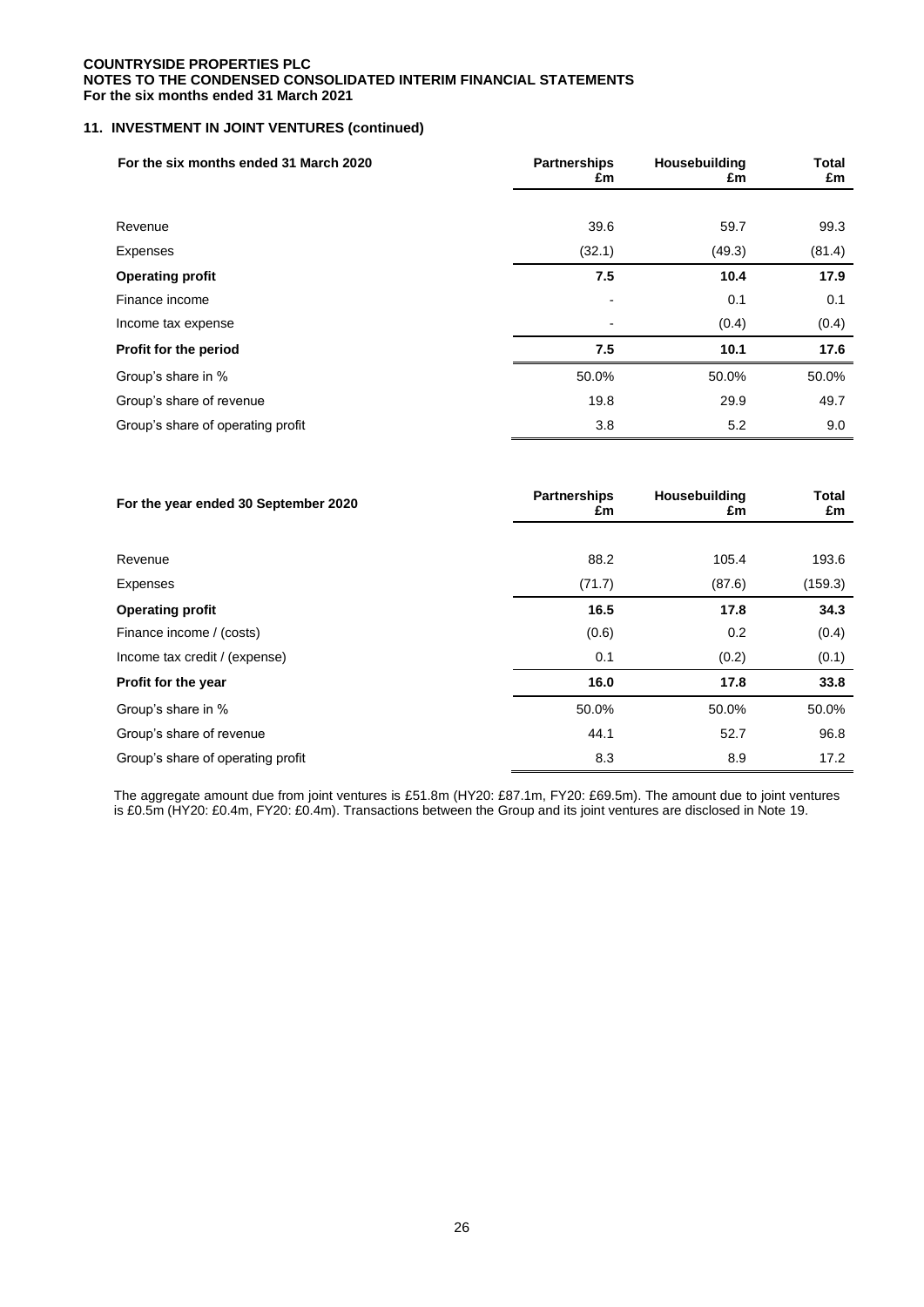## **12. INVESTMENT IN ASSOCIATE**

The Group holds 28.5% of the ordinary share capital with pro rata voting rights in Countryside Properties (Bicester) Limited, a company incorporated and domiciled in the UK, whose principal activity is the sale of serviced parcels of land, and for segmental purposes is disclosed within the Housebuilding division. It is accounted for using the equity method.

The table below reconciles the movement in the Group's investment in associate:

|                          | Six months<br>ended 31<br><b>March 2021</b><br>£m | Six months<br>ended 31<br><b>March 2020</b><br>£m | Year ended<br>30 September<br>2020<br>£m |
|--------------------------|---------------------------------------------------|---------------------------------------------------|------------------------------------------|
|                          | 1.3                                               |                                                   |                                          |
| Opening balance          |                                                   | 3.5                                               | 3.5                                      |
| Share of post-tax profit | ۰                                                 | 0.1                                               | 0.1                                      |
| Dividends received       | (0.5)                                             | ٠                                                 | (2.3)                                    |
| Closing balance          | 0.8                                               | 3.6                                               | 1.3                                      |

The table below presents the financial performance of the Group's associate during the period:

|                                   | <b>Six months</b><br>ended 31<br><b>March 2021</b><br>£m | Six months<br>ended 31<br><b>March 2020</b><br>£m | Year ended<br>30 September<br>2020<br>£m |
|-----------------------------------|----------------------------------------------------------|---------------------------------------------------|------------------------------------------|
|                                   |                                                          |                                                   |                                          |
| Revenue                           |                                                          |                                                   |                                          |
| Expenses                          |                                                          |                                                   |                                          |
| <b>Operating profit</b>           |                                                          |                                                   |                                          |
| Finance income                    |                                                          | 0.3                                               | 0.5                                      |
| Income tax expense                |                                                          |                                                   | (0.1)                                    |
| Profit for the period             | ۰                                                        | 0.3                                               | 0.4                                      |
| Group's share in %                | 28.5%                                                    | 28.5%                                             | 28.5%                                    |
| Group's share of revenue          |                                                          |                                                   |                                          |
| Group's share of operating profit |                                                          |                                                   |                                          |

As at 31 March 2021, no amounts were due to or from the associate (HY20: £Nil, FY20: £Nil). Transactions between the Group and its associate are disclosed in Note 19.

## **13. INVENTORIES**

|                                                     | As at 31<br><b>March 2021</b><br>£m | As at 31<br>March 2020<br>£m | As at 30<br>September 2020<br>£m |
|-----------------------------------------------------|-------------------------------------|------------------------------|----------------------------------|
| Development land and work in progress               | 1,017.9                             | 960.0                        | 965.0                            |
| Completed properties unlet, unsold or awaiting sale | 66.2                                | 81.4                         | 94.1                             |
|                                                     | 1,084.1                             | 1.041.4                      | 1,059.1                          |

Total provisions against inventory at 31 March 2021 were £4.8m (HY20: £3.4m, FY20: £4.8m).

During the period, an impairment charge of £3.2m was recognised against inventories (HY20: £4.8m, FY20: £4.8m).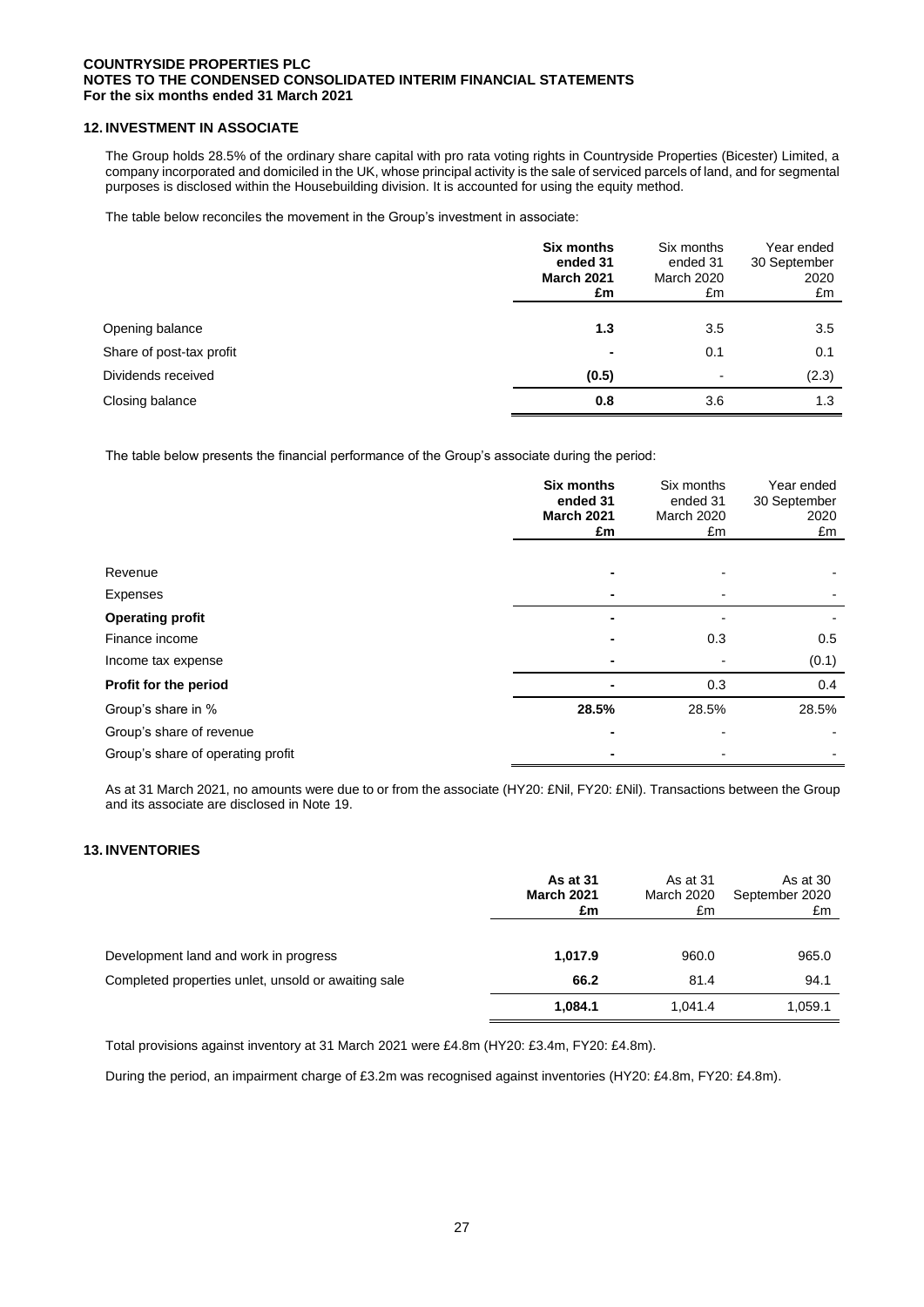## **14. TRADE AND OTHER RECEIVABLES**

|                                               | As at 31<br><b>March 2021</b><br>£m | As at 31<br><b>March 2020</b><br>£m | As at 30<br>September 2020<br>£m |
|-----------------------------------------------|-------------------------------------|-------------------------------------|----------------------------------|
| Amounts falling due within one year:          |                                     |                                     |                                  |
| Trade receivables                             | 52.8                                | 41.0                                | 44.5                             |
| Amounts recoverable on construction contracts | 45.7                                | 65.4                                | 40.4                             |
| Advances to joint ventures                    | 51.8                                | 87.1                                | 69.5                             |
| Other taxation and social security            | 7.1                                 | 10.0                                | 6.0                              |
| Other receivables                             | 2.1                                 | 2.3                                 | 1.5                              |
| Prepayments and accrued income                | 37.3                                | 28.4                                | 37.3                             |
|                                               | 196.8                               | 234.2                               | 199.2                            |
| Amounts falling due in more than one year:    |                                     |                                     |                                  |
| Trade receivables                             | 12.6                                |                                     |                                  |
| Amounts recoverable on construction contracts | 19.3                                | 18.3                                | 19.6                             |
|                                               | 31.9                                | 18.3                                | 19.6                             |
| Total trade and other receivables             | 228.7                               | 252.5                               | 218.8                            |

### **15. CASH AND BORROWINGS**

|                            | As at 31<br><b>March 2021</b><br>£m | As at 31<br>March 2020<br>£m | As at 30<br>September 2020<br>£m |
|----------------------------|-------------------------------------|------------------------------|----------------------------------|
| Cash and cash equivalents  | 108.8                               | 172.2                        | 100.5                            |
| Bank loans                 |                                     | (297.6)                      |                                  |
| Bank loan arrangement fees |                                     | 1.7                          |                                  |
| Other loans                | (2.9)                               | (2.3)                        | (2.3)                            |
| <b>Borrowings</b>          | (2.9)                               | (298.2)                      | (2.3)                            |

#### *Bank loans*

The Group has a £300m revolving credit facility with Lloyds Bank plc, Barclays Bank PLC, HSBC Bank plc and Santander UK plc, expiring in June 2023. The agreement has a floating interest rate based on LIBOR. As at 31 March 2021, the Group had no drawings under the facility (HY20: £297.6m, FY20: £Nil).

Subject to obtaining credit approval from the syndicate banks, the Group has the option to extend the facility by a further £100m. This facility is subject to both financial and non-financial covenants and is secured by floating charges over all the Group's assets.

The Group also has the option to issue promissory notes under the facility, with any notes issued reducing the available funds such that total borrowings under the facility do not exceed £300m. As at 31 March 2021 the Group had no promissory notes in issue (HY20: £2.4m, FY20: £Nil).

Bank loan arrangement fees are amortised over the term of the facility. As at 31 March 2021, unamortised loan arrangement fees were £1.8m (HY20: £1.7m, FY20: £2.2m). Amortisation of £0.4m (HY20: £0.3m, FY20: £0.7m) is included in finance costs in the statement of comprehensive income (Note 7).

As the Group did not have any bank debt under this facility as at 31 March 2021 and 30 September 2020, the unamortised loan arrangement fees are presented as prepayments within "trade and other receivables" in the consolidated statement of financial position.

### *Covid Corporate Financing Facility ("CCFF")*

On 28 April 2020, the Group received confirmation from the Bank of England of its eligibility to participate in the CCFF. The Group put in place a commercial paper programme which allowed up to £300m of commercial paper to be issued to provide standby liquidity if required. The Group did not issue any commercial paper under the Facility and the availability of the CCFF ended on 22 March 2021.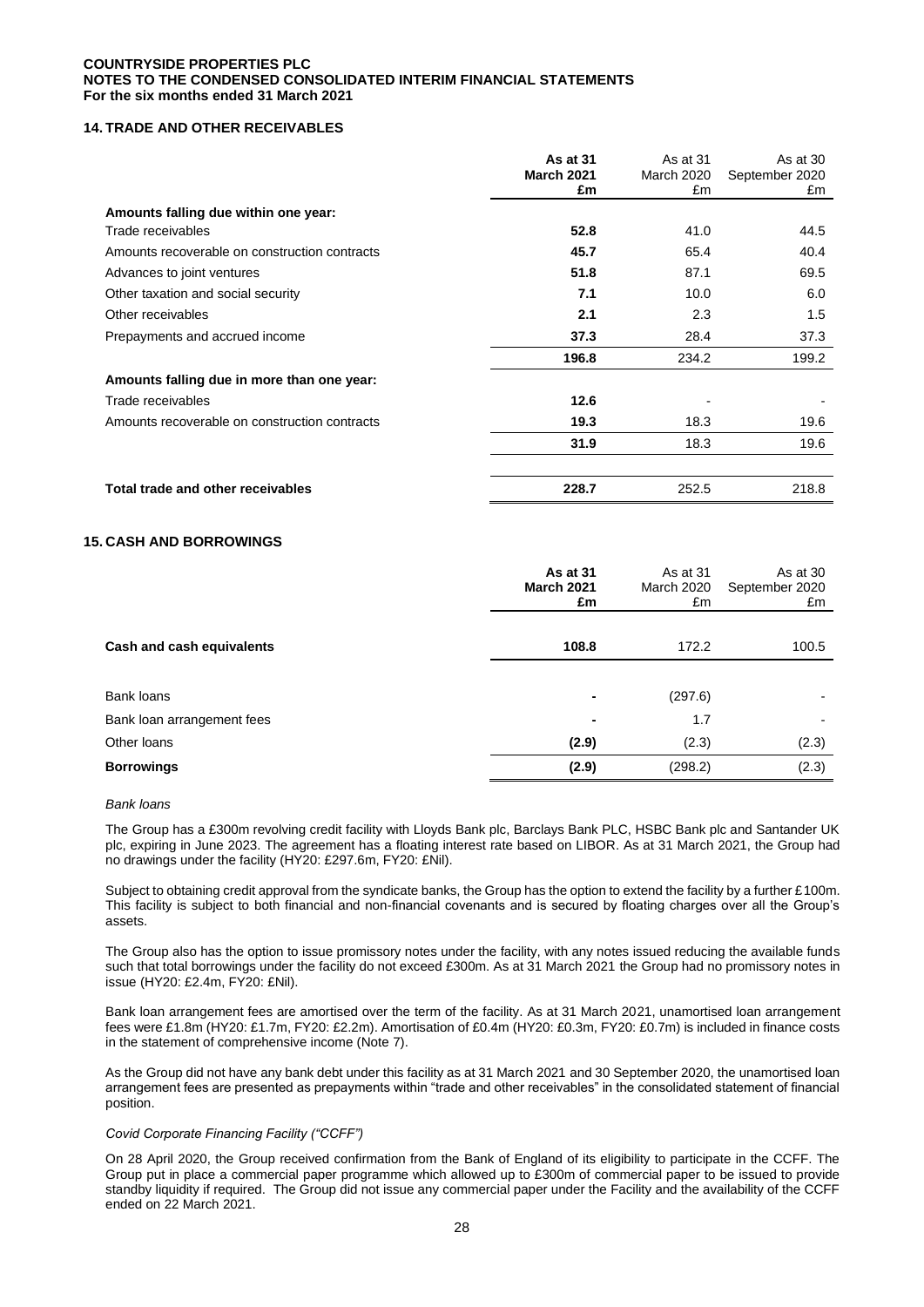## **15. CASH AND BORROWINGS (continued)**

### *Other loans*

During the year ended 30 September 2018, the Group received an interest free loan of £2.5m for the purpose of funding remediation works in relation to one of its joint operations. The loan was initially recognised at fair value and subsequently carried at amortised cost. The loan is repayable on 22 November 2022 and the carrying amount of £2.4m (HY20: £2.3m, FY20: £2.3m) is presented within non-current liabilities in the consolidated statement of financial position.

During the year ended 30 September 2020, a local authority made available a forward funding loan arrangement of £2.5m that the Group can draw upon if required under the development agreement for the purposes of infrastructure development. At 31 March 2021, £0.5m (HY20: £Nil, FY20: £Nil) had been drawn down by the Group under this arrangement, and is presented within current liabilities in the consolidated statement of financial position.

### *Interbank Offered Rates ("IBOR") reform*

On 5 March 2021, the Financial Conduct Authority announced that LIBOR settings for certain currencies, including Sterling and Euro, would cease from 31 December 2021. The Directors do not anticipate that these changes and the adoption of alternative interest rate benchmarks will have a material impact on the Group's finance costs and are working with the Group's lenders to consider the impact of transition to an alternative benchmark rate.

## **16. TRADE AND OTHER PAYABLES**

|                                            | As at 31          | As at 31          | As at 30       |
|--------------------------------------------|-------------------|-------------------|----------------|
|                                            | <b>March 2021</b> | <b>March 2020</b> | September 2020 |
|                                            | £m                | £m                | £m             |
| Amounts falling due within one year:       |                   |                   |                |
| Trade payables                             | 50.0              | 84.3              | 71.9           |
| Deferred land payments                     | 115.6             | 113.2             | 109.5          |
| Overage payable                            | 7.4               | 14.6              | 11.5           |
| Accruals and deferred income               | 128.4             | 122.6             | 141.7          |
| Other taxation and social security         | 3.3               | 6.7               | 4.9            |
| Other payables                             | 6.0               | 25.6              | 4.7            |
| Advances from joint ventures               | 0.5               | 0.4               | 0.4            |
|                                            | 311.2             | 367.4             | 344.6          |
| Amounts falling due in more than one year: |                   |                   |                |
| Trade payables                             | 22.9              | 17.6              | 21.4           |
| Deferred land payments                     | 100.7             | 104.9             | 83.3           |
| Overage payable                            | 17.5              | 16.3              | 19.8           |
|                                            | 141.1             | 138.8             | 124.5          |
| Total trade and other payables             | 452.3             | 506.2             | 469.1          |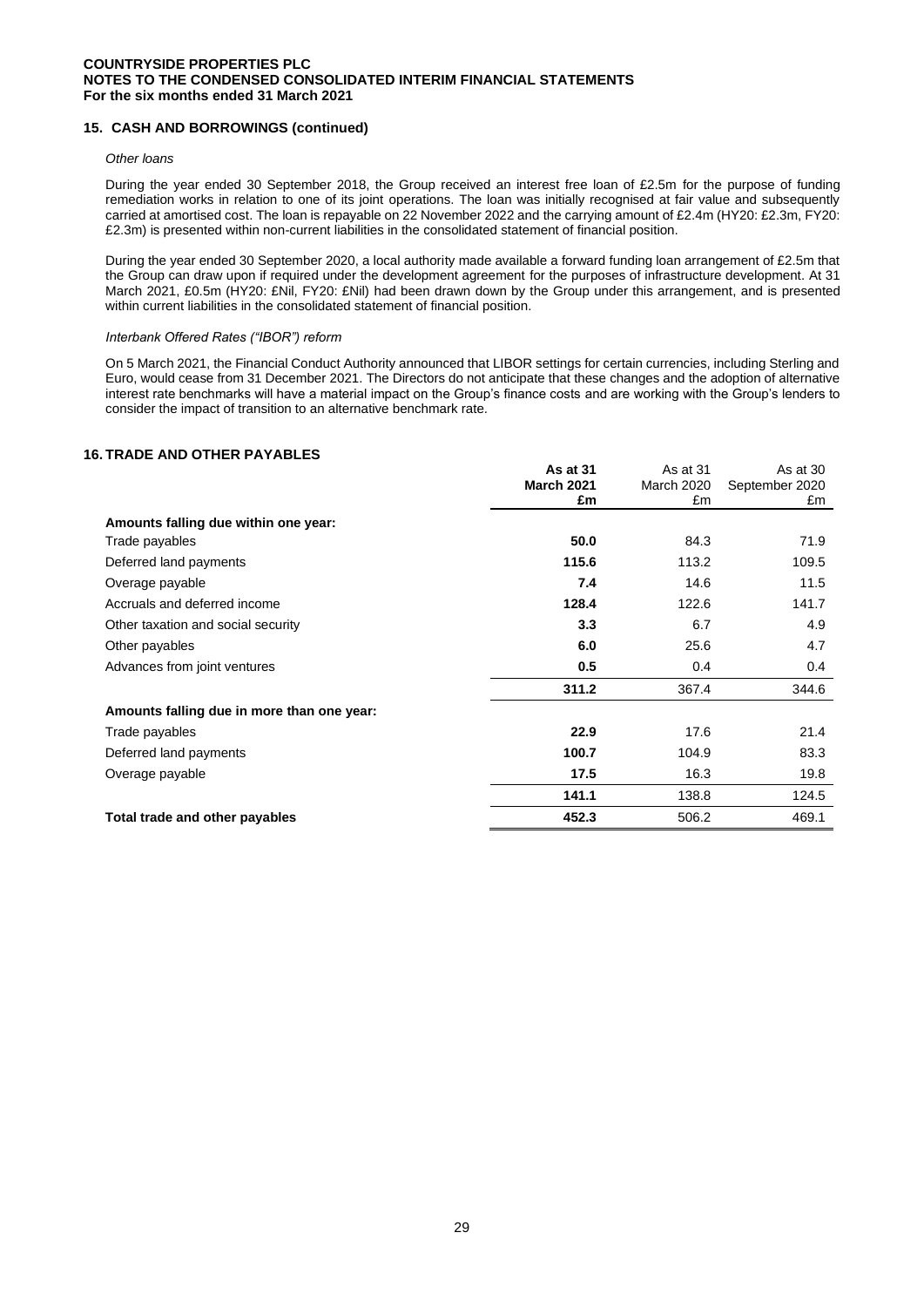# **17. PROVISIONS**

|                         | <b>Remediation</b><br>costs for multi-<br>occupancy<br>buildings<br>£m | <b>Ground Rent</b><br><b>Assistance</b><br><b>Scheme</b><br>£m | Other<br>£m | Six months<br>ended 31<br><b>March 2021</b><br>£m | Six months<br>ended 31<br><b>March 2020</b><br>£m | Year<br>ended 30<br>September<br>2020<br>£m |
|-------------------------|------------------------------------------------------------------------|----------------------------------------------------------------|-------------|---------------------------------------------------|---------------------------------------------------|---------------------------------------------|
|                         |                                                                        |                                                                |             |                                                   |                                                   |                                             |
| Opening balance         |                                                                        | 10.0                                                           | 1.4         | 11.4                                              | 2.4                                               | 2.4                                         |
| Charged in the period   | 25.0                                                                   |                                                                | 2.2         | 27.2                                              |                                                   | 10.7                                        |
| Released in the period  |                                                                        |                                                                |             |                                                   | (1.0)                                             | (1.0)                                       |
| Utilised in the period  | (0.4)                                                                  |                                                                | (0.1)       | (0.5)                                             |                                                   | (0.7)                                       |
| <b>Closing balance</b>  | 24.6                                                                   | 10.0                                                           | 3.5         | 38.1                                              | 1.4                                               | 11.4                                        |
| Current                 | 24.6                                                                   | 10.0                                                           | 2.9         | 37.5                                              | 0.7                                               | 10.9                                        |
| Non-current             |                                                                        |                                                                | 0.6         | 0.6                                               | 0.7                                               | 0.5                                         |
| <b>Total provisions</b> | 24.6                                                                   | 10.0                                                           | 3.5         | 38.1                                              | 1.4                                               | 11.4                                        |

#### **Remediation costs for multi-occupancy buildings**

In October 2019, the Directors appointed an independent third party to review all multi-occupancy buildings delivered by the Group during the previous 15 years. This review found that none of those buildings were assessed to have a high fire risk.

In December 2019, the External Wall Fire Review (EWS1) process was introduced by the Royal Institute of Chartered Surveyors ("RICS") and others to support mortgage valuation processes for buildings over 18 metres tall, or where specific fire safety concerns exist. In January 2020, the Ministry of Housing, Communities & Local Government's ("MHCLG") mandated that a formal fire safety assessment must be conducted by a suitably qualified and competent professional for all multi-occupancy buildings.

As disclosed in the 2020 Annual Report, the review of buildings delivered by Countryside using the EWS1 assessment did not at that time identify any buildings with issues that would have resulted in a potential liability for remediation costs for Countryside. As a result, at 30 September 2020, no provision was recognised and this matter was disclosed as a contingent liability.

Since December 2020, as the extent of a number of EWS1 surveys at various sites has progressed, the Directors have become aware of buildings on 20 development schemes, constructed between 2008 and 2017, where the current building owner believes that there are defects in the building which need to be remediated. Countryside are currently engaging with the building owners and others to conduct intrusive building surveys to assess the extent of remedial works required to ensure that these buildings will be capable of being issued an EWS1 certificate.

As a result of significant progress made since 31 March 2021 to reliably estimate the potential liability to the Group, a provision of £25.0m has been recognised in respect of these costs (HY20: £Nil, FY20: £Nil). This has been treated as an adjusting event after the reporting period.

The quantification of the cost of these remediation works is inherently complex and depends on a number of factors, including the size of the building, the cost of investigation and replacement materials and associated labour and the potential cost of managing the disruption to residents. As an illustration, if changes to assumptions resulted in an increase to forecast cash outflows of 10%, profit before tax would have reduced by £2.5m.

In addition, whilst the Directors believe that Countryside may be able to recover some of these costs via insurance or, in the case of defective workmanship, from subcontractors, no recoveries have been assumed in arriving at the amount provided.

As the timing of utilisation is uncertain, the provision has been included within current liabilities.

#### **The Countryside Ground Rent Assistance Scheme**

The Countryside Ground Rent Assistance Scheme (the "Scheme") was established in April 2020 following the Group's earlier commitment to the Government's Leasehold Pledge and applies to leases where the ground rent payable was not for the ultimate benefit of either a local authority or a registered provider of social housing.

The Group is seeking agreement from all freehold owners to vary the leaseholds of Countryside customers who still own homes with a leasehold ground rent that doubles more frequently than every 20 years. Working with the joint venture partners where required, the Group aims to achieve agreement from the freehold owners to vary the leasehold ground rent to increase every 15 years in line with RPI. In parallel, where any customer has received an offer from their freehold owner to vary their lease terms in compliance with the Pledge, Countryside will reimburse the price payable by the customer plus any reasonable legal fees incurred. The Scheme is expected to be in place until April 2022 and the associated cost has been estimated at £10.0m.

As the timing of utilisation is uncertain, the provision has been included within current liabilities.

#### **Other provisions**

The remaining provisions and movements during the year primarily relate to legal provisions and amounts in respect of expected dilapidations on office buildings that are leased by the Group.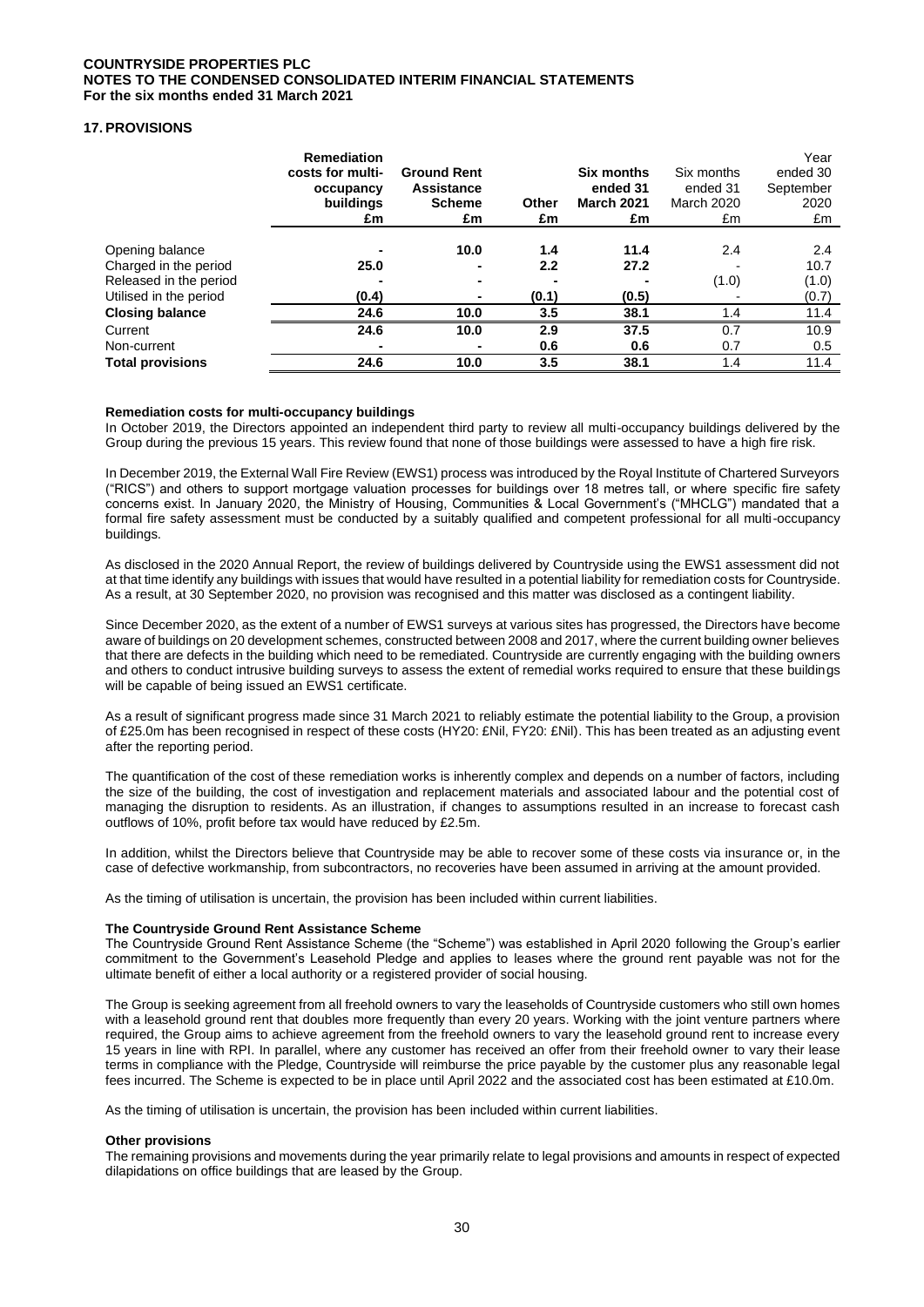## **18. NOTES TO THE CASH FLOW STATEMENT**

The table below provides a reconciliation of profit/(loss) before income tax to cash used in operations.

|                                                              | <b>Six months</b><br>ended 31<br><b>March 2021</b><br>£m | Six months<br>ended 31<br><b>March 2020</b><br>£m | Year ended 30<br>September<br>2020<br>£m |
|--------------------------------------------------------------|----------------------------------------------------------|---------------------------------------------------|------------------------------------------|
|                                                              |                                                          |                                                   |                                          |
| Profit/(loss) before income tax                              | 38.8                                                     | 43.7                                              | (1.9)                                    |
| <b>Adjustments for:</b>                                      |                                                          |                                                   |                                          |
| - Amortisation - intangible assets                           | 5.0                                                      | 6.1                                               | 12.2                                     |
| - Depreciation – property, plant and equipment               | 1.1                                                      | 1.3                                               | 2.5                                      |
| - Depreciation – right of use assets                         | 2.7                                                      | 2.9                                               | 7.8                                      |
| - Impairment of goodwill                                     |                                                          |                                                   | 18.5                                     |
| - Share of post-tax profit from joint ventures and associate | (20.1)                                                   | (8.9)                                             | (17.0)                                   |
| - Share based payments (pre-tax)                             | 1.0                                                      | 0.2                                               | 1.0                                      |
| - Finance costs                                              | 6.3                                                      | 6.5                                               | 14.2                                     |
| - Finance income                                             | (0.3)                                                    | (0.3)                                             | (0.7)                                    |
| - Other non-cash items                                       | 0.8                                                      |                                                   |                                          |
| Changes in working capital:                                  |                                                          |                                                   |                                          |
| - Increase in inventories                                    | (25.0)                                                   | (232.8)                                           | (250.5)                                  |
| - (Increase)/decrease in trade and other receivables         | (27.9)                                                   | 30.5                                              | 48.2                                     |
| - (Decrease)/increase in trade and other payables            | (22.2)                                                   | 52.2                                              | 11.8                                     |
| - Increase/(decrease) in provisions                          | 26.7                                                     | (1.0)                                             | 9.0                                      |
| Cash used in operations                                      | (13.1)                                                   | (99.6)                                            | (144.9)                                  |

## **19. RELATED PARTY TRANSACTIONS**

**Transactions with joint ventures and associate**

|                                                | Joint Ventures                                       |                                               |                                             | Associate                                     |                                               |                                             |
|------------------------------------------------|------------------------------------------------------|-----------------------------------------------|---------------------------------------------|-----------------------------------------------|-----------------------------------------------|---------------------------------------------|
|                                                | <b>Six months</b><br>ended<br>31 March<br>2021<br>£m | Six months<br>ended<br>31 March<br>2020<br>£m | Year ended<br>30<br>September<br>2020<br>£m | Six months<br>ended<br>31 March<br>2021<br>£m | Six months<br>ended<br>31 March<br>2020<br>£m | Year ended<br>30<br>September<br>2020<br>£m |
| Sales during the period                        | 7.9                                                  | 11.7                                          | 14.8                                        |                                               | 0.1                                           | 0.2                                         |
|                                                |                                                      |                                               |                                             |                                               |                                               |                                             |
| Net advances:                                  |                                                      |                                               |                                             |                                               |                                               |                                             |
| Amount due at start of period                  | 69.1                                                 | 49.3                                          | 49.3                                        |                                               |                                               |                                             |
| Net (repayments)/advances<br>during the period | (17.8)                                               | 37.4                                          | 19.8                                        | $\overline{\phantom{0}}$                      | ۰                                             |                                             |
| Amount due at end of period                    | 51.3                                                 | 86.7                                          | 69.1                                        |                                               |                                               |                                             |

Sales of goods and services to related parties related principally to the provision of services to the joint ventures and associate at contractually agreed prices. No purchases were made by the Group from its joint ventures or associate. The amounts outstanding ordinarily bear no interest and will be settled in cash.

### **Transactions with key management personnel**

As at the reporting date, two of the Group's employees have a close family member on the Executive Committee. These individuals were recruited through the normal interview process and are employed at salaries commensurate with their experience and roles. The combined annual salary and benefits of these two individuals is less than £60,000 (HY20: three individuals, less than £160,000; FY20: three individuals, less than £190,000).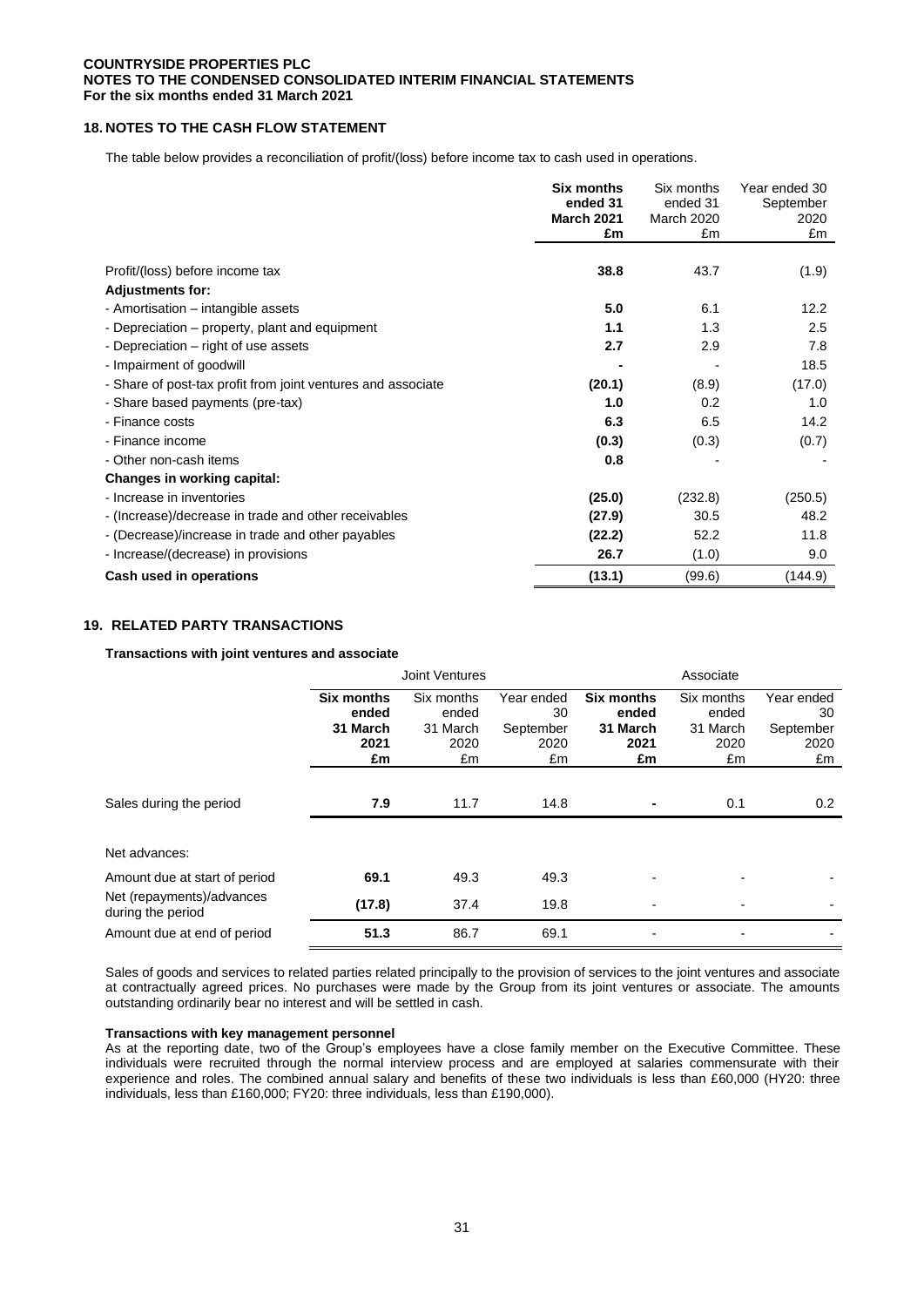### **20. SHARE PLANS**

The Group operates three employee incentive schemes: An all-employee Save as you Earn ("SAYE") plan and two discretionary plans - the Long-Term Incentive Plan ("LTIP") and the Deferred Bonus Plan ("DBP").

During the period, 2.3 million (HY20: 1.9 million, FY20, 1.9 million) options were granted over the Company's shares relating to the LTIP scheme. No options were granted under the DBP (HY20: 0.4 million, FY20: 0.4 million) or SAYE schemes during the period (HY20: Nil, FY20: 2.2 million).

The Group recognised £1.0m (HY20: £0.2m, FY20: £1.0m) of employee costs related to share-based payment transactions during the period, excluding the cost of related national insurance contributions.

A deferred tax asset of £1.5m (HY20: £1.6m, FY20: £0.9m) is held in relation to share-based payments. Transactions during the period resulted in a deferred tax credit to the statement of comprehensive income of £0.1m (HY20: charge of £0.2m, FY20: charge of £0.8m) and a credit direct to equity of £0.5m (HY20: credit of £0.1m, FY20: charge of £0.6m).

### **21. LITIGATION, CLAIMS AND CONTINGENT LIABILITIES**

The Group is subject to various claims, audits and investigations that have arisen in the ordinary course of business. These matters include but are not limited to employment and commercial matters. The outcome of all these matters is subject to future resolution, including the uncertainties of litigation. Based on information currently known to the Group and after consultation with external lawyers, the Directors believe that the ultimate resolution of these matters, individually and in aggregate, will not have a material adverse impact on the Group's financial condition. Where necessary, applicable costs are included within the cost to complete estimates for individual developments or are otherwise accrued in the statement of financial position.

During the prior financial year, the Competition & Markets Authority ("CMA") commenced a sector-wide inquiry into the sale of leasehold properties. On 28 February 2020, the CMA announced that it had found evidence of "potential mis-selling and unfair contract terms in the leasehold housing sector" and on 4 September 2020, the CMA announced it was launching enforcement action against four housing developers that it believes may have broken consumer protection law in relation to leasehold homes, one of which was Countryside. On 19 March 2021 the CMA notified Countryside that it would require the Group to remove certain terms from its existing leasehold contracts. The Group is in the process of responding to the CMA's concerns and will continue to engage constructively with the CMA to resolve this complex issue. Alongside these discussions, its resolution will require the engagement of a number of other parties, including certain freehold owners, for a satisfactory solution to be found. Given the stage of the matter and the uncertainty regarding outcomes, the Directors are unable to make a reliable estimate of any potential liability and accordingly have not recorded a provision in relation to this matter as at 31 March 2021.

## **22. EVENTS AFTER THE REPORTING PERIOD**

The Group made significant progress after 31 March 2021 to reliably estimate the expected liability for remediation costs on multi-occupancy buildings. The progress made after the reporting period resulted in the Directors approving the recognition of a provision of £25.0m in April 2021 in respect of these costs. This has been treated as an adjusting event after the reporting period. Refer to Note 17 for further detail.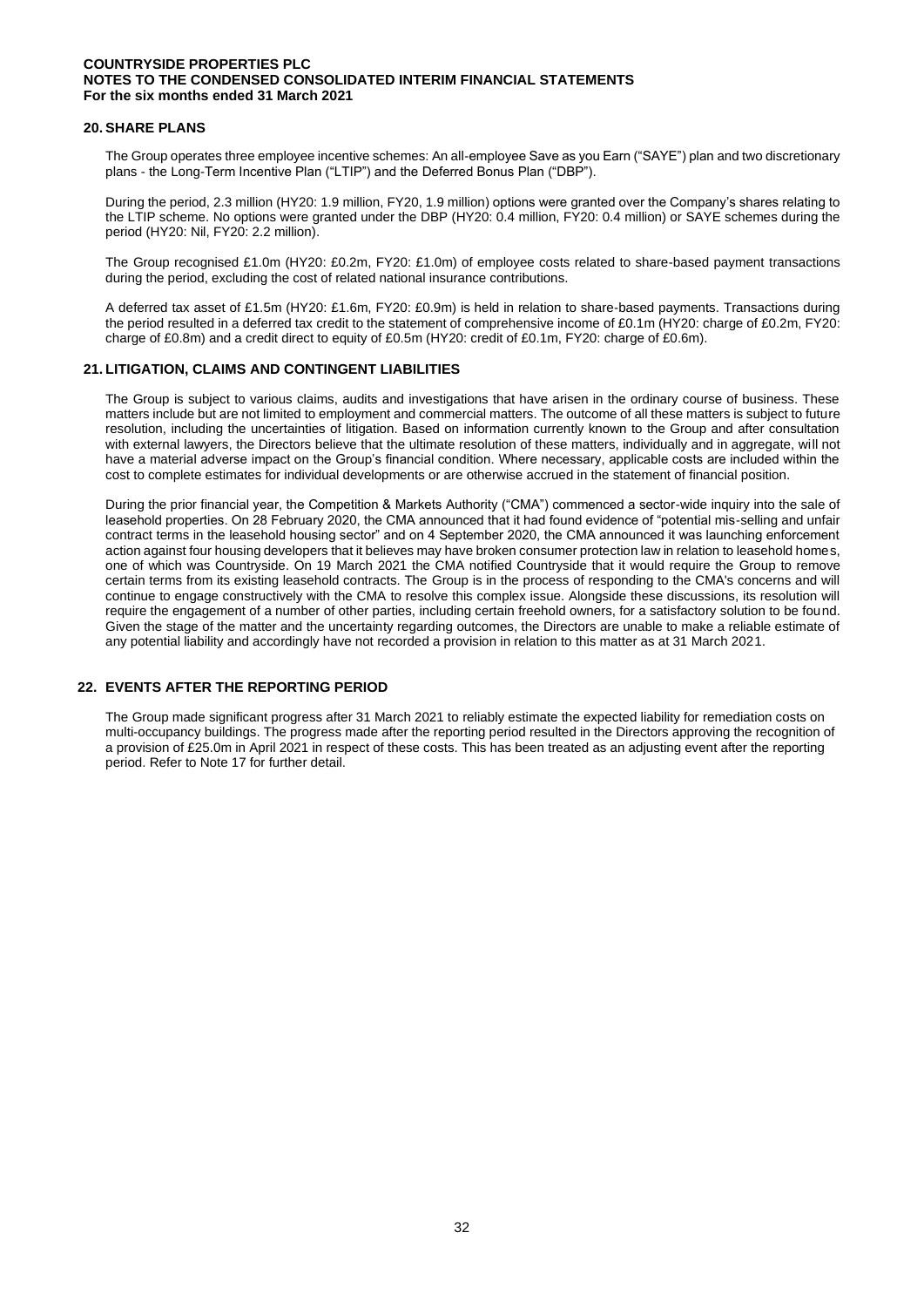## **ALTERNATIVE PERFORMANCE MEASURES** (unaudited)

In the reporting of financial information, the Directors have adopted various Alternative Performance Measures ("APMs"). These measures are not defined by IFRS and therefore may not be directly comparable with other companies' APMs, including those in the Group's industry. APMs should be considered in addition to, and are not intended to be a substitute for, or superior to, IFRS measurements.

The Directors believe that the inclusion of the Group's share of joint ventures and associate and the removal of non-underlying items from financial information presents a clear and consistent presentation of the underlying performance of the ongoing business for shareholders.

### **(a) Financial performance**

### **Adjusted revenue**

Adjusted revenue includes the Group's share of revenue from joint ventures and associate. Refer to Note 4a for a reconciliation to reported revenue.

### **Adjusted gross margin**

Adjusted gross margin is calculated as adjusted gross profit divided by adjusted revenue. The table below reconciles adjusted gross profit to reported gross profit and presents the calculation of adjusted gross margin.

Adjusted gross profit includes the Group's share of gross profit from joint ventures and associate and excludes non-underlying items.

|                                                              | Note | Six months<br>ended 31<br><b>March 2021</b><br>£m | Six months<br>ended 31<br><b>March 2020</b><br>£m | Year ended 30<br>September<br>2020<br>£m |
|--------------------------------------------------------------|------|---------------------------------------------------|---------------------------------------------------|------------------------------------------|
|                                                              |      |                                                   |                                                   |                                          |
| Gross profit                                                 |      | 76.8                                              | 79.6                                              | 108.1                                    |
| Add: non-underlying items                                    | 6    | 25.0                                              |                                                   |                                          |
| Add: share of gross profit from joint ventures and associate |      | 22.3                                              | 9.4                                               | 18.2                                     |
| Adjusted gross profit                                        |      | 124.1                                             | 89.0                                              | 126.3                                    |
| Adjusted revenue                                             | 4a   | 755.0                                             | 530.9                                             | 988.8                                    |
| Adjusted gross margin                                        |      | 16.4%                                             | 16.8%                                             | 12.8%                                    |

#### **Adjusted operating profit**

Adjusted operating profit includes the Group's share of operating profit from joint ventures and associate and excludes nonunderlying items. Refer to Note 4 for a reconciliation to reported operating profit.

#### **Adjusted operating margin**

Adjusted operating margin is calculated as adjusted operating profit divided by adjusted revenue. The table below presents the calculation of adjusted operating margin.

The table below presents the calculation of adjusted operating margin for the Group:

|                                  | Note | <b>Six months</b><br>ended 31<br><b>March 2021</b><br>£m | Six months<br>ended 31<br><b>March 2020</b><br>£m | Year ended 30<br>September<br>2020<br>£m |
|----------------------------------|------|----------------------------------------------------------|---------------------------------------------------|------------------------------------------|
| Adjusted operating profit        | 4a   | 78.6                                                     | 55.3                                              | 54.2                                     |
| Adjusted revenue                 | 4a   | 755.0                                                    | 530.9                                             | 988.8                                    |
| Adjusted operating profit margin |      | 10.4%                                                    | 10.4%                                             | 5.5%                                     |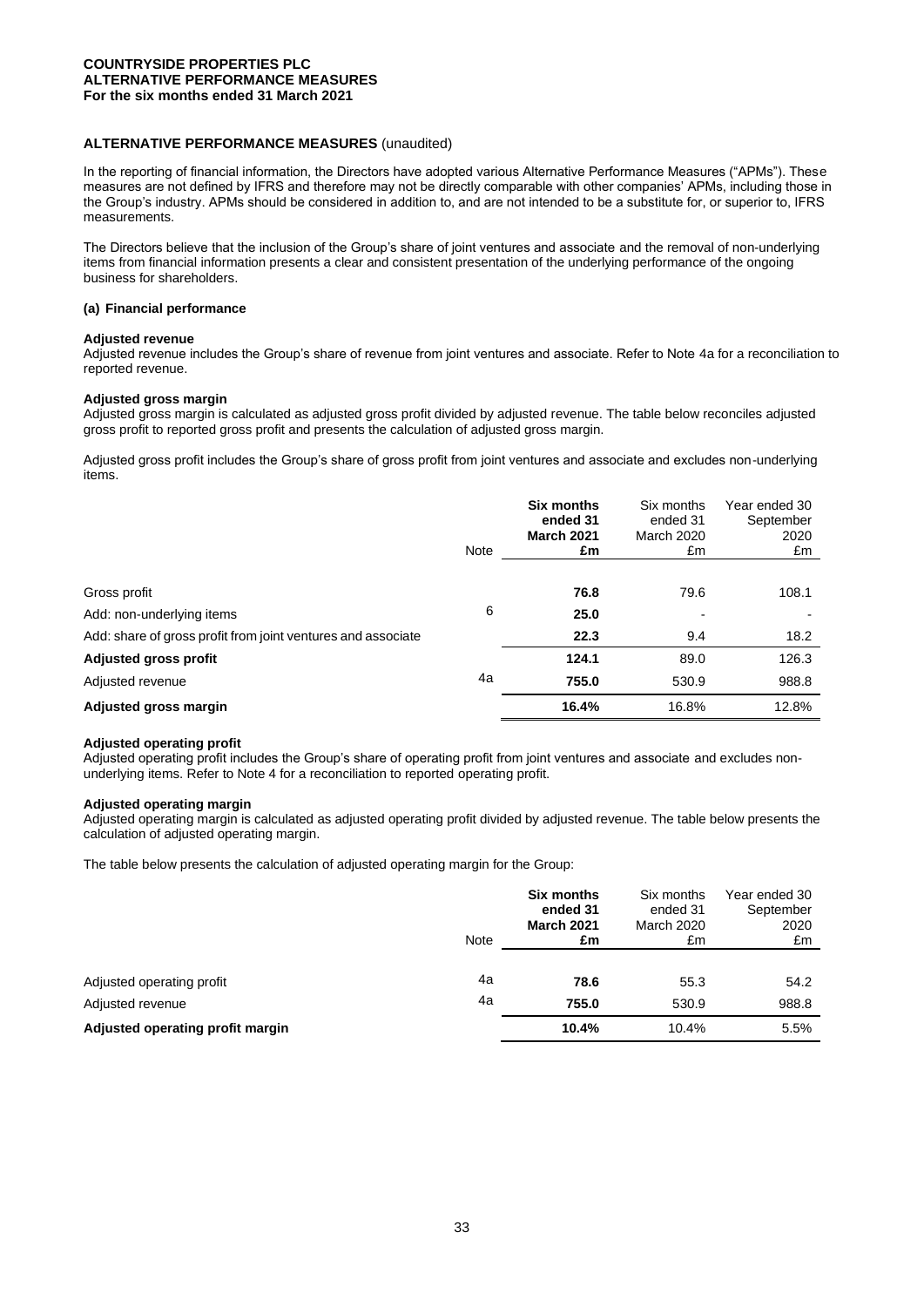## **ALTERNATIVE PERFORMANCE MEASURES** (continued)

The table below presents the calculation of adjusted operating margin for the Partnerships segment:

|                                               | <b>Note</b> | Six months<br>ended 31<br><b>March 2021</b><br>£m | Six months<br>ended 31<br>March 2020<br>£m | Year ended 30<br>September<br>2020<br>£m |
|-----------------------------------------------|-------------|---------------------------------------------------|--------------------------------------------|------------------------------------------|
| Adjusted operating profit<br>Adjusted revenue | 4a<br>4a    | 36.6<br>420.6                                     | 36.3<br>343.8                              | 32.8<br>629.4                            |
| Adjusted operating profit margin              |             | 8.7%                                              | 10.6%                                      | 5.2%                                     |

The table below presents the calculation of adjusted operating margin for the Housebuilding segment:

|                                               | <b>Note</b> | <b>Six months</b><br>ended 31<br><b>March 2021</b><br>£m | Six months<br>ended 31<br><b>March 2020</b><br>£m | Year ended 30<br>September<br>2020<br>£m |
|-----------------------------------------------|-------------|----------------------------------------------------------|---------------------------------------------------|------------------------------------------|
| Adjusted operating profit<br>Adjusted revenue | 4a<br>4a    | 44.7<br>334.4                                            | 20.6<br>187.1                                     | 25.0<br>359.4                            |
| Adjusted operating profit margin              |             | 13.4%                                                    | 11.0%                                             | 7.0%                                     |

### **Adjusted basic and diluted earnings per share**

Adjusted basic and diluted earnings per share exclude the impact of non-underlying items on profit from continuing operations attributable to equity holders of the parent. Refer to Note 9 for a reconciliation to reported basic and diluted earnings per share.

### **Return on capital employed ("ROCE")**

ROCE is calculated as adjusted operating profit divided by average tangible net operating asset value ("TNOAV") on a 12-month rolling basis. Group ROCE for the six months ended 31 March 2021, and the year ended 30 September 2020, was materially reduced as a result of operating losses in the second half of the prior year arising from the Covid-19 pandemic.

The table below presents the calculation of ROCE for the Group:

|                                                   | <b>Note</b>    | Six months<br>ended 31<br><b>March 2021</b><br>£m | Six months<br>ended 31<br>March 2020<br>£m | Year ended 30<br>September<br>2020<br>£m |
|---------------------------------------------------|----------------|---------------------------------------------------|--------------------------------------------|------------------------------------------|
|                                                   |                |                                                   |                                            |                                          |
| Closing TNOAV                                     | 4 <sub>b</sub> | 881.3                                             | 860.5                                      | 853.5                                    |
| Opening TNOAV (12 months prior to reporting date) |                | 860.5                                             | 690.1                                      | 664.4                                    |
| Average TNOAV (12-month rolling)                  |                | 870.9                                             | 775.3                                      | 759.0                                    |
| Adjusted operating profit (12-month rolling)      |                | 77.5                                              | 200.3                                      | 54.2                                     |
| Group ROCE (%)                                    |                | 8.9%                                              | 25.8%                                      | 7.1%                                     |

The table below presents the calculation of ROCE for the Partnerships segment:

|                                                   | <b>Note</b>    | <b>Six months</b><br>ended 31<br><b>March 2021</b><br>£m | Six months<br>ended 31<br>March 2020<br>£m | Year ended 30<br>September<br>2020<br>£m |
|---------------------------------------------------|----------------|----------------------------------------------------------|--------------------------------------------|------------------------------------------|
|                                                   |                |                                                          |                                            |                                          |
| Closing TNOAV                                     | 4 <sub>b</sub> | 410.1                                                    | 298.7                                      | 327.5                                    |
| Opening TNOAV (12 months prior to reporting date) |                | 298.7                                                    | 203.6                                      | 176.8                                    |
| Average TNOAV (12-month rolling)                  |                | 354.4                                                    | 251.2                                      | 252.2                                    |
| Adjusted operating profit (12-month rolling)      |                | 33.1                                                     | 118.4                                      | 32.8                                     |
| Partnerships ROCE (%)                             |                | 9.3%                                                     | 47.1%                                      | 13.0%                                    |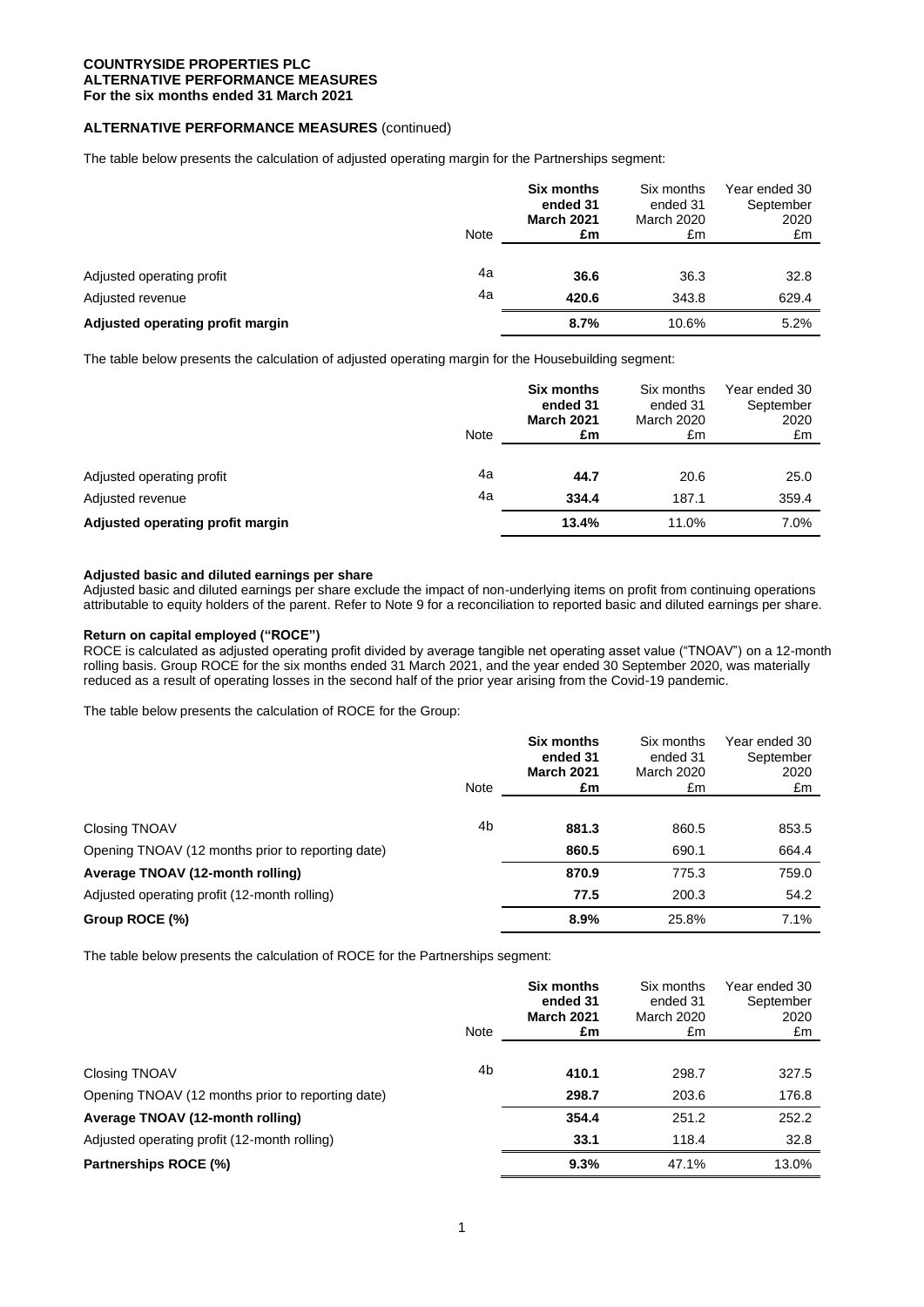# **ALTERNATIVE PERFORMANCE MEASURES** (continued)

The table below presents the calculation of ROCE for the Housebuilding segment:

|                                                   | Note | Six months<br>ended 31<br><b>March 2021</b><br>£m | Six months<br>ended 31<br>March 2020<br>£m | Year ended 30<br>September<br>2020<br>£m |
|---------------------------------------------------|------|---------------------------------------------------|--------------------------------------------|------------------------------------------|
|                                                   | 4b   |                                                   |                                            |                                          |
| <b>Closing TNOAV</b>                              |      | 471.2<br>561.8                                    | 561.8<br>486.5                             | 526.0<br>487.6                           |
| Opening TNOAV (12 months prior to reporting date) |      |                                                   |                                            |                                          |
| Average TNOAV (12-month rolling)                  |      | 516.5                                             | 524.2                                      | 506.8                                    |
| Adjusted operating profit (12-month rolling)      |      | 49.1                                              | 87.3                                       | 25.0                                     |
| Housebuilding ROCE (%)                            |      | 9.5%                                              | 16.6%                                      | 4.9%                                     |

12-month rolling adjusted operating profit used in the calculation of ROCE above is calculated as follows for the six months ended 31 March 2021:

|                                                                      |      | Partnerships<br>£m | Housebuilding<br>£m | Group <sup>1</sup><br>£m |
|----------------------------------------------------------------------|------|--------------------|---------------------|--------------------------|
|                                                                      | Note |                    |                     |                          |
| Adjusted operating profit for the six months ended 31/03/21          | 4a   | 36.6               | 44.7                | 78.6                     |
| Add: Adjusted operating profit for the prior financial year          | 4a   | 32.8               | 25.0                | 54.2                     |
| Less: Adjusted operating profit for the six months ended<br>31/03/20 | 4a   | (36.3)             | (20.6)              | (55.3)                   |
| Adjusted operating profit (12-month rolling)                         |      | 33.1               | 49.1                | 77.5                     |

<sup>1</sup>Group adjusted operating profit includes other Group items that are not allocated to the two segments. Refer to Note 4.

12-month rolling adjusted operating profit used in the calculation of ROCE above is calculated as follows for the six months ended 31 March 2020:

|                                                                      |             | Partnerships<br>£m | Housebuilding<br>£m | Group <sup>1</sup><br>£m |
|----------------------------------------------------------------------|-------------|--------------------|---------------------|--------------------------|
|                                                                      | <b>Note</b> |                    |                     |                          |
| Adjusted operating profit for the six months ended 31/03/20          | 4a          | 36.3               | 20.6                | 55.3                     |
| Add: Adjusted operating profit for the prior financial year          |             | 127.8              | 114.8               | 234.4                    |
| Less: Adjusted operating profit for the six months ended<br>31/03/19 |             | (45.7)             | (48.1)              | (89.4)                   |
| Adjusted operating profit (12-month rolling)                         |             | 118.4              | 87.3                | 200.3                    |

<sup>1</sup>Group adjusted operating profit includes other Group items that are not allocated to the two segments. Refer to Note 4.

### **Asset Turn**

Asset turn is calculated as adjusted revenue divided by average TNOAV on a 12-month rolling basis.

The table below presents the calculation of asset turn for the Group:

|                                     | Six months        | Six months        | Year ended 30 |
|-------------------------------------|-------------------|-------------------|---------------|
|                                     | ended 31          | ended 31          | September     |
|                                     | <b>March 2021</b> | <b>March 2020</b> | 2020          |
|                                     | £m                | £m                | £m            |
| Adjusted revenue (12-month rolling) | 1,212.9           | 1.390.0           | 988.8         |
| Average TNOAV (12-month rolling)    | 870.9             | 775.3             | 759.0         |
| Group asset turn                    | 1.4               | 1.8               | 1.3           |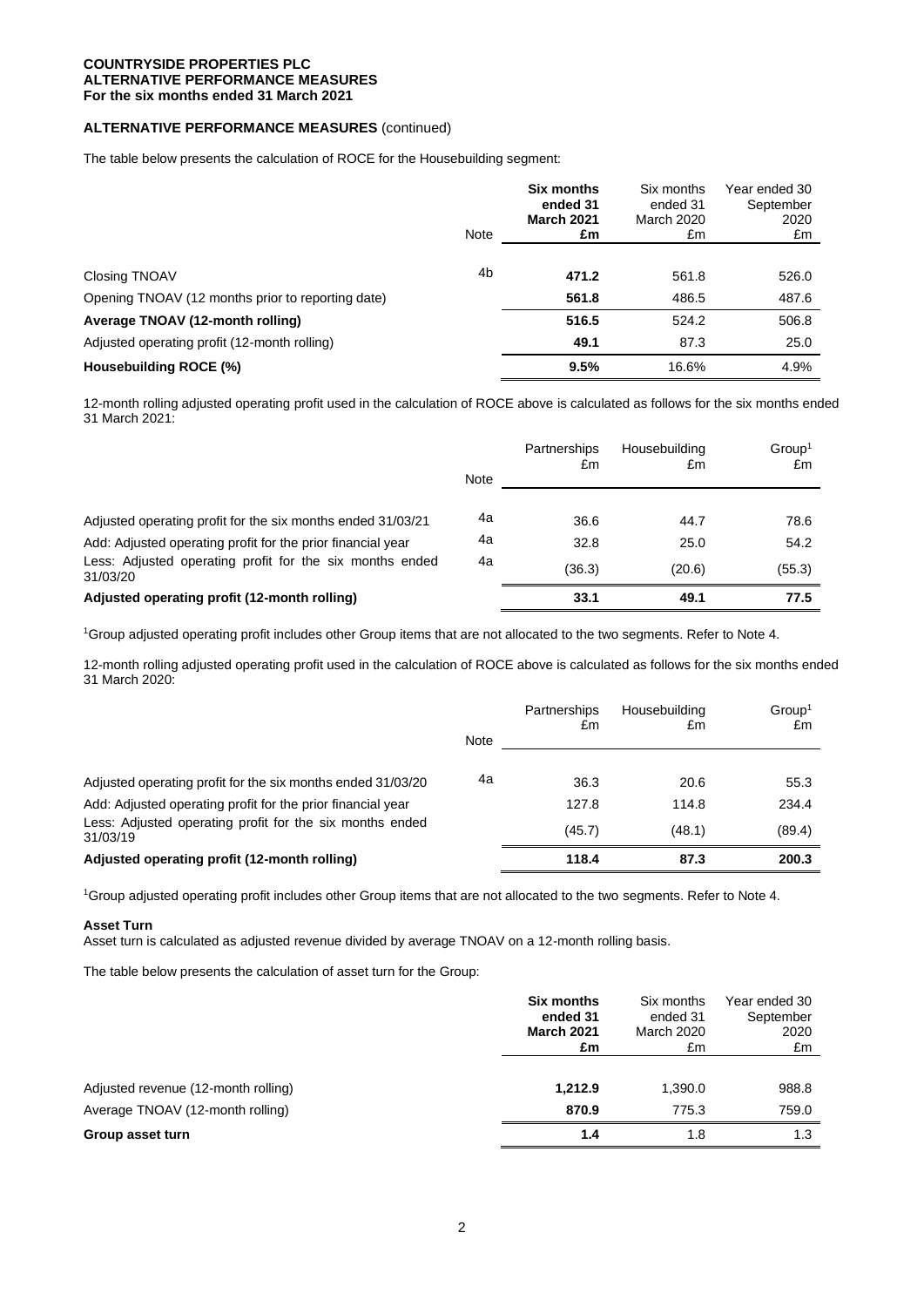# **ALTERNATIVE PERFORMANCE MEASURES** (continued)

The table below presents the calculation of asset turn for the Partnerships segment:

|                                     | <b>Six months</b> | Six months | Year ended 30 |
|-------------------------------------|-------------------|------------|---------------|
|                                     | ended 31          | ended 31   | September     |
|                                     | <b>March 2021</b> | March 2020 | 2020          |
|                                     | £m                | £m         | £m            |
| Adjusted revenue (12-month rolling) | 706.2             | 838.5      | 629.4         |
| Average TNOAV (12-month rolling)    | 354.4             | 251.2      | 252.2         |
| Partnerships asset turn             | 2.0               | 3.3        | 2.5           |

The table below presents the calculation of asset turn for the Housebuilding segment:

|                                     | <b>Six months</b> | Six months | Year ended 30 |
|-------------------------------------|-------------------|------------|---------------|
|                                     | ended 31          | ended 31   | September     |
|                                     | <b>March 2021</b> | March 2020 | 2020          |
|                                     | £m                | £m         | £m            |
| Adjusted revenue (12-month rolling) | 506.7             | 551.5      | 359.4         |
| Average TNOAV (12-month rolling)    | 516.5             | 524.2      | 506.8         |
| Housebuilding asset turn            | 1.0               | 1.1        | 0.7           |

12-month rolling adjusted revenue used in the calculation of asset turn above is calculated as follows for the six months ended 31 March 2021:

|                                                          | Note | <b>Partnerships</b><br>£m | Housebuilding<br>£m | Group<br>£m |
|----------------------------------------------------------|------|---------------------------|---------------------|-------------|
| Adjusted revenue for the six months ended 31/03/21       | 4a   | 420.6                     | 334.4               | 755.0       |
| Add: Adjusted revenue for the prior financial year       | 4a   | 629.4                     | 359.4               | 988.8       |
| Less: Adjusted revenue for the six months ended 31/03/20 | 4a   | (343.8)                   | (187.1)             | (530.9)     |
| Adjusted revenue (12-month rolling)                      |      | 706.2                     | 506.7               | 1.212.9     |

12-month rolling adjusted revenue used in the calculation of asset turn above is calculated as follows for the six months ended 31 March 2020:

|                                                          | <b>Note</b> | Partnerships<br>£m | Housebuilding<br>£m | Group<br>£m |
|----------------------------------------------------------|-------------|--------------------|---------------------|-------------|
| Adjusted revenue for the six months ended 31/03/20       | 4a          | 343.8              | 187.1               | 530.9       |
| Add: Adjusted revenue for the prior financial year       |             | 837.1              | 585.7               | 1,422.8     |
| Less: Adjusted revenue for the six months ended 31/03/19 |             | (342.4)            | (221.3)             | (563.7)     |
| Adjusted revenue (12-month rolling)                      |             | 838.5              | 551.5               | 1.390.0     |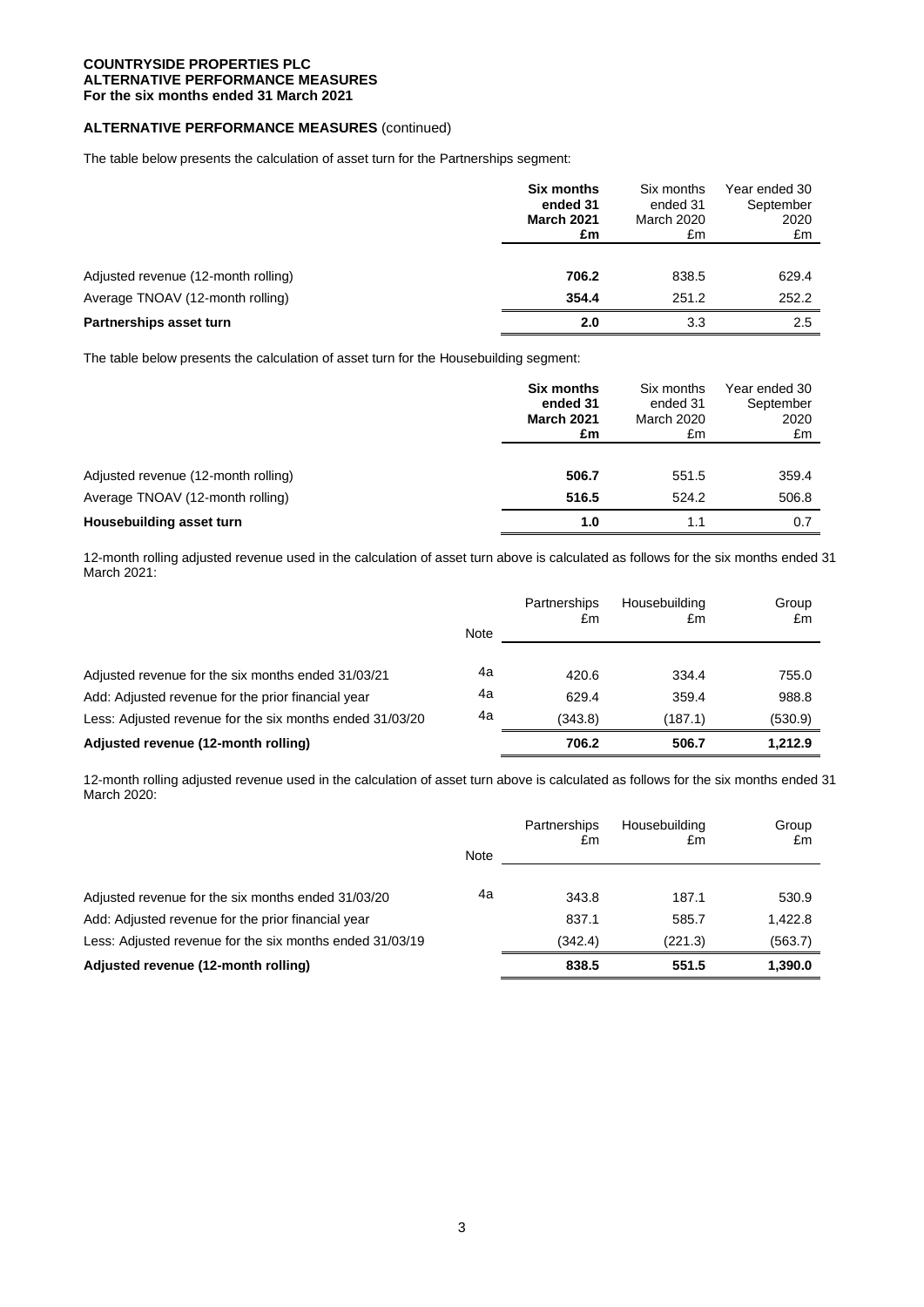## **ALTERNATIVE PERFORMANCE MEASURES** (continued)

### **(b) Financial position**

## **Tangible net asset value ("TNAV")**

TNAV is calculated as net assets excluding intangible assets net of deferred tax. The table below reconciles TNAV to reported net assets.

|                                        | Note | <b>Six months</b><br>ended 31<br><b>March 2021</b><br>£m | Six months<br>ended 31<br><b>March 2020</b><br>£m | Year ended 30<br>September<br>2020<br>£m |
|----------------------------------------|------|----------------------------------------------------------|---------------------------------------------------|------------------------------------------|
| Net assets                             |      | 1,119.4                                                  | 889.4                                             | 1,086.0                                  |
| Less: intangible assets                |      | (140.3)                                                  | (165.8)                                           | (143.1)                                  |
| Add: deferred tax on intangible assets |      | 8.1                                                      | 9.2                                               | 8.8                                      |
| TNAV                                   | 4b   | 987.2                                                    | 732.8                                             | 951.7                                    |

### **Net cash/(debt)**

Net cash/(debt) includes borrowings and net cash and cash equivalents and excludes lease liabilities and debt arrangement fees included in borrowings.

|                                    | <b>Note</b> | Six months<br>ended 31<br><b>March 2021</b><br>£m | Six months<br>ended 31<br><b>March 2020</b><br>£m | Year ended 30<br>September<br>2020<br>£m |
|------------------------------------|-------------|---------------------------------------------------|---------------------------------------------------|------------------------------------------|
| <b>Borrowings</b>                  | 15          | (2.9)                                             | (298.2)                                           | (2.3)                                    |
| Less: bank loan arrangement fees   | 15          |                                                   | (1.7)                                             |                                          |
| Add: net cash and cash equivalents | 15          | 108.8                                             | 172.2                                             | 100.5                                    |
| Net cash/(debt)                    |             | 105.9                                             | (127.7)                                           | 98.2                                     |

# **Tangible net operating asset value ("TNOAV")**

TNOAV is calculated as TNAV excluding net cash/(debt). The table below presents the calculation of TNOAV.

|                                  | Note           | Six months<br>ended 31<br><b>March 2021</b><br>£m | Six months<br>ended 31<br>March 2020<br>£m | Year ended 30<br>September<br>2020<br>£m |
|----------------------------------|----------------|---------------------------------------------------|--------------------------------------------|------------------------------------------|
|                                  |                |                                                   |                                            |                                          |
| <b>TNAV</b>                      | 4b             | 987.2                                             | 732.8                                      | 951.7                                    |
| Add: net debt / Less: (net cash) |                | (105.9)                                           | 127.7                                      | (98.2)                                   |
| <b>TNOAV</b>                     | 4 <sub>b</sub> | 881.3                                             | 860.5                                      | 853.5                                    |

## **Gearing**

Gearing is calculated as net debt/(cash) divided by net assets. The table below presents the calculation of gearing.

|                 | Six months        | Six months        | Year ended 30 |
|-----------------|-------------------|-------------------|---------------|
|                 | ended 31          | ended 31          | September     |
|                 | <b>March 2021</b> | <b>March 2020</b> | 2020          |
|                 | £m                | £m                | £m            |
| Net debt/(cash) | (105.9)           | 127.7             | (98.2)        |
| Net assets      | 1,119.4           | 889.4             | 1,086.0       |
| Gearing         | $(9.5)\%$         | 14.4%             | $(9.0)\%$     |